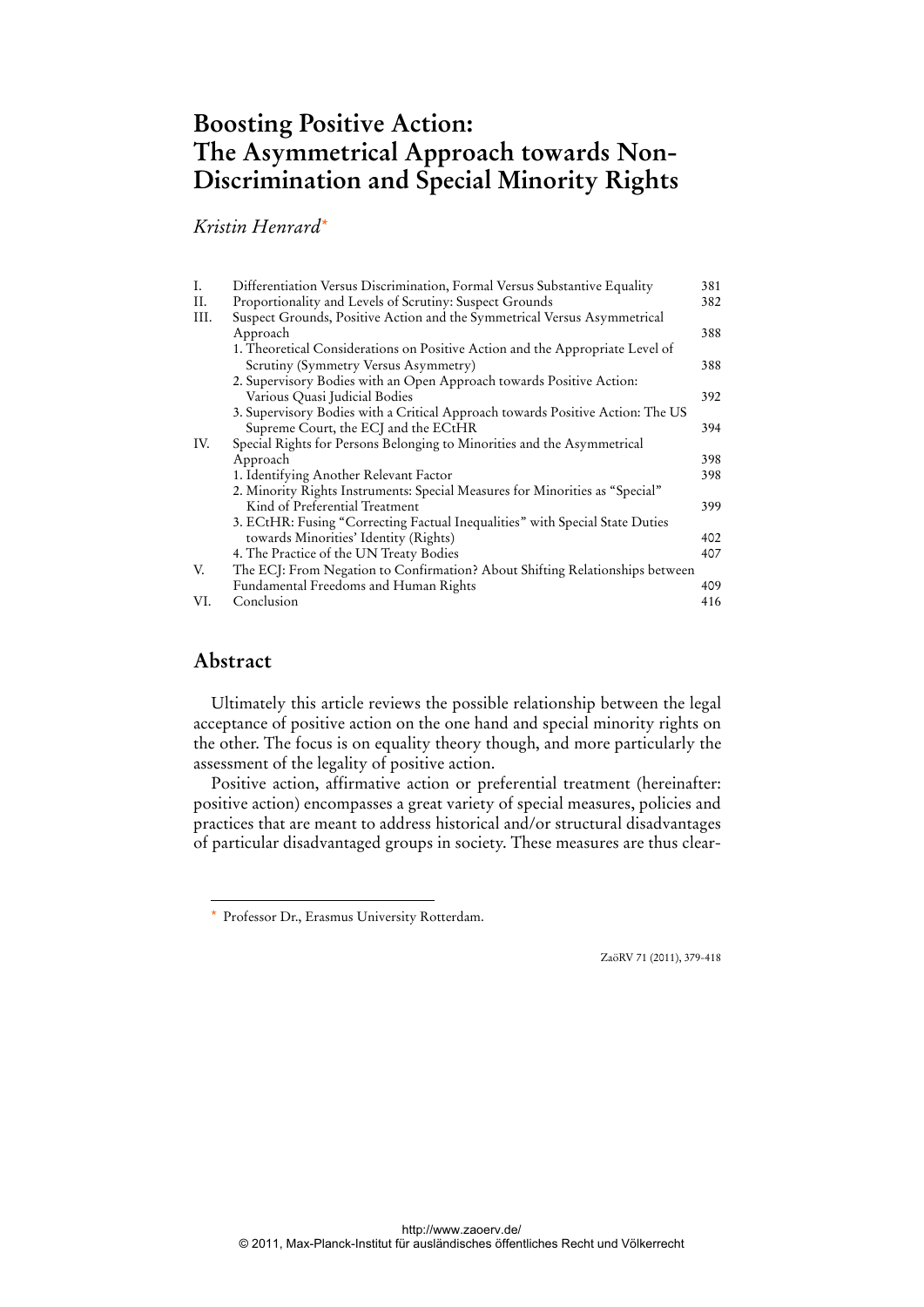ly aimed at realizing substantive or real, genuine equality, while having a noticeable group dimension.

The goal of positive action would seem to denote measures that are to be welcomed, at least in principle. However, these measures tend to be controversial because they concern measures that imply differentiations between persons, and thus often have a tensed relationship with individual rights of equal treatment.

This tension and related controversy is reflected in the often restrictive evaluation of positive action measures by courts. At the same time, divergent views are visible in state practice, as well as the practice of quasijudicial bodies. Hence it seems worthwhile to investigate the relevant variables that explain the baseline attitude towards the legality of positive action.

It seems logical to first review the potential of the key characteristics of positive action, namely substantive equality and the group dimension of equality, as variables in this respect. To the extent that these two variables do not prove to be decisive in the sense that they do not explain the different baseline attitude of supervisory bodies, an additional variable merits to be investigated. In this article the potential of special minority rights as such an additional variable is investigated, because of the intrinsic relation between special minority rights on the one hand and substantive equality and a group focus to equality on the other. Indeed, special minority rights are meant to put persons belonging to minorities in a substantively equal situation as the rest of the population, while the group dimension of these rights is visible in the way they are framed: rights for persons belonging to minorities.

The hypothesis investigated here is whether and to what extent a receptive attitude on the part of supervisory bodies towards special minority rights influences their attitude towards positive action. In terms of the title, this implies that minority rights and the baseline attitude towards these "special" rights are not the focus as such of this article, but they are considered as a potential variable for the legality of positive action.<sup>1</sup>

<sup>1</sup> One could argue that this article combines two lines of investigation pertaining to nondiscrimination: one concerning the complex relationship with the protection of minorities (see *K. Henrard*, Non-discrimination and Full and Effective Equality, in: M. Weller (ed.), Universal Minority Rights: A Commentary on the Jurisprudence of International Courts and Treaty Bodies, 2007, 75 et seq. and references found there), the other regarding the use of different levels of scrutiny when evaluating a possible instance of prohibited discrimination and more particularly what level of scrutiny should be adopted in relation to positive action (including "affirmative action") measures, as particular forms of differential treatment, potentially falling foul of the prohibition of discrimination (see also *C. McCrudden/H. Kountouros*, Human

ZaöRV 71 (2011)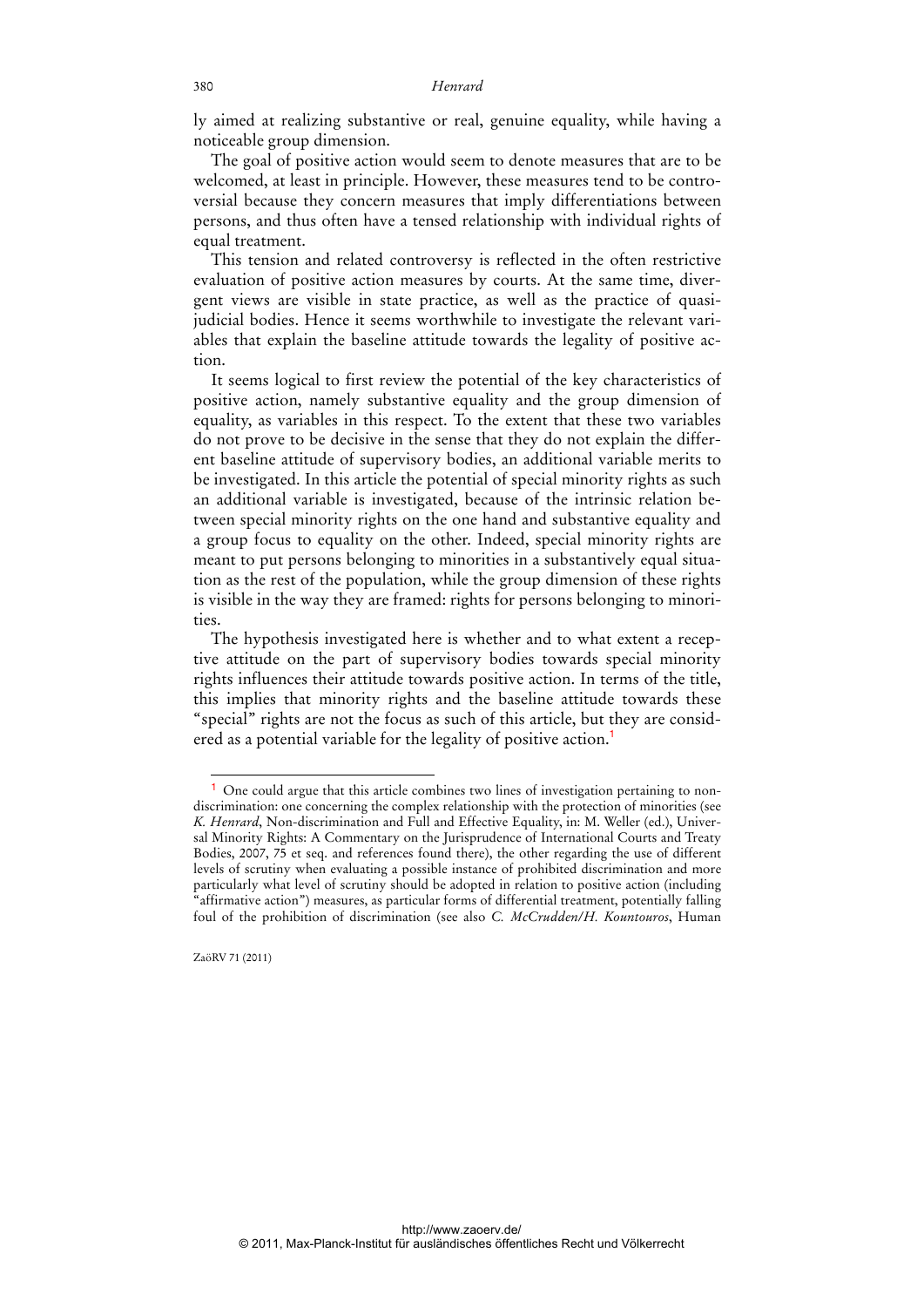The supervisory bodies under review here include prominent courts like the European Court of Justice (ECJ); the European Court on Human Rights (ECtHR) and the US Supreme Court on the one hand, and UN Treaty Bodies and other quasi judicial bodies on the other.<sup>2</sup>

The article will first of all introduce step by step the distinctive more technical building blocks of equality theory, pertaining to substantive versus formal equality, the criteria distinguishing discrimination, the proportionality principle, different levels of scrutiny in relation to suspect grounds, and the symmetrical versus asymmetrical approach concerning the latter. A first bout of case law analysis focuses on the identification of the baseline attitude of supervisory bodies towards positive action, considering their attitude in terms of substantive equality and a group dimension of the equality principle. Subsequently, the possible relevance of the closely related "minority rights" factor is put forward and investigated through a second bout of case law analysis. The relevance of the latter factor can be (and is) traced in the jurisprudence of the ECtHR. The practice of the quasi judicial organs arguably further corroborates this reading. Finally, and prior to tying all the strands together in the conclusion, the potential of the minority rights variable in the jurisprudence of the ECJ is evaluated, with special attention for apparent shifts in the relation between fundamental market freedoms and human rights.

## **I. Differentiation Versus Discrimination, Formal Versus Substantive Equality**

It is generally accepted that not all differentiations amount to prohibited discrimination. Hence it is important to identify what are the criteria used to distinguish between a legitimate differentiation on the one hand and a prohibited discrimination on the other and how these criteria are being applied by supervisory bodies. In general<sup>3</sup> it is put forward that when a rea-

-

<sup>3</sup> It should be kept in mind that in European Community (EC) law (and in some national jurisdictions) the open justification model (the use of one general formula) only applies to

Rights and European Equality Law, in: H. Meenan (ed.), Equality Law in an Enlarged European Union: understanding the Article 13 Directives, 2007, 74 et seq.).

<sup>&</sup>lt;sup>2</sup> The supervisory bodies that have been selected here (the courts mentioned above as well as the most prominent international quasi judicial bodies) may be rather distinctive in terms of powers, institutional and broader setting, they have in common that they have longstanding and relatively outspoken lines of jurisprudence pertaining to (the legality of) positive action measures. The European Court of Human Rights (ECtHR) is also included because of its extensive and strongly developing equality jurisprudence.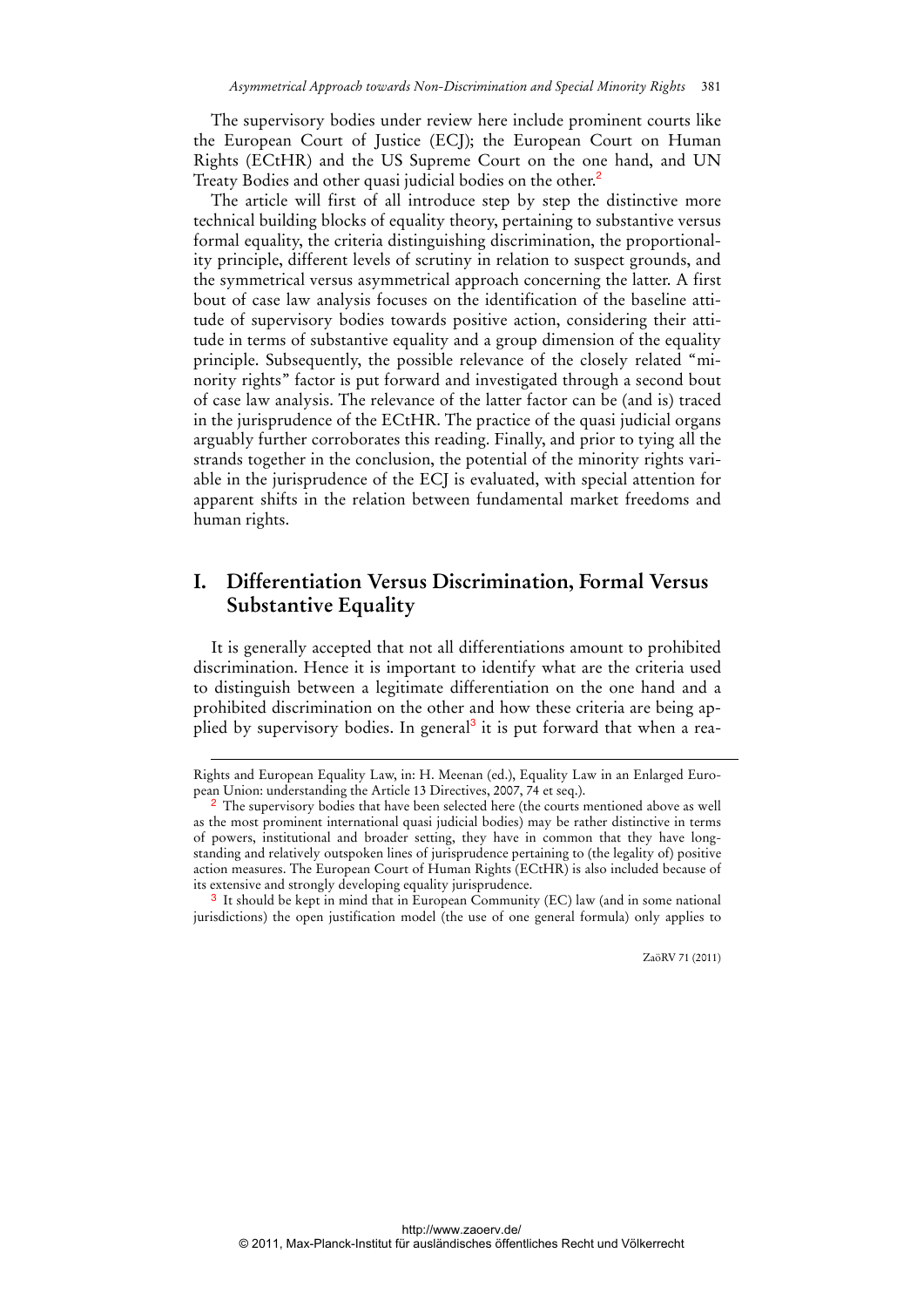sonable and objective justification exists a differentiation would not amount to a prohibited discrimination. This "reasonable and objective justification" would require a legitimate aim for the differentiation as well as a relationship of proportionality between the differentiation and the legitimate aim.<sup>4</sup> The emphasis is undoubtedly on the need for the differentiation to be proportionate to the particular legitimate aim.<sup>5</sup> As the following discussion will demonstrate, the ultimate conclusion whether or not the prohibition of discrimination is respected depends to a great extent on the level of scrutiny adopted in relation to the proportionality principle.

When analyzing particular dimensions of the equality principle, like the prohibition of discrimination and positive action, it is important to distinguish between mere formal or mathematical equality on the one hand and substantive or real equality on the other. While formal equality is about treating people in exactly the same way, irrespective of the circumstances, substantive equality does take the relevant circumstances and context into account. The so-called paradox of the equality principle refers to the fact that substantive equality might require formally unequal treatment.<sup>6</sup> In other words, it might be necessary to differentiate, and treat people formally unequally in order to reach real, substantive equality.

## **II. Proportionality and Levels of Scrutiny: Suspect Grounds**

The proportionality test in the broad sense knows different guises.<sup>7</sup> The proportionality test in the narrow sense is the one which is most widely used. Following this test a reasonable relation between the legitimate aim on the one hand and the differential treatment (and the underlying interests with which it interferes) on the other hand is required.<sup>8</sup> The less restrictive

ZaöRV 71 (2011)

-

instances of indirect discrimination. Explicit differentiations on a particular ground can only be "justified" when an explicit exception clause can be relied upon.

<sup>4</sup> For the European Court on Human Rights consider *Belgian Linguistic* Case, ECtHR, 23.7.1968, para. 10; *Abdulaziz, Cabales and Balkandali v. UK*, ECtHR, 28.5.1985, para. 72. For the Human Rights Committee, see its General Comment no. 18 on non-discrimination, para. 13. See also *W. Vandenhole*, Non-Discrimination and Equality in the View of the UN Human Rights Treaty Bodies, 2005, 63.

<sup>5</sup> *J. H. Gerards*, Rechterlijke Toetsing aan het Gelijkheidbeginse, 2002, 193.

<sup>6</sup> *S. Fredman*, Providing Equality: Substantive Equality and the Positive Duty to Provide, SAJHR 21 (2005), 163 et seq.

<sup>7</sup> *S. Fredman* (note 6), 102.

<sup>8</sup> *Karner v. Austria*, ECtHR, 24.7.2003, para. 41.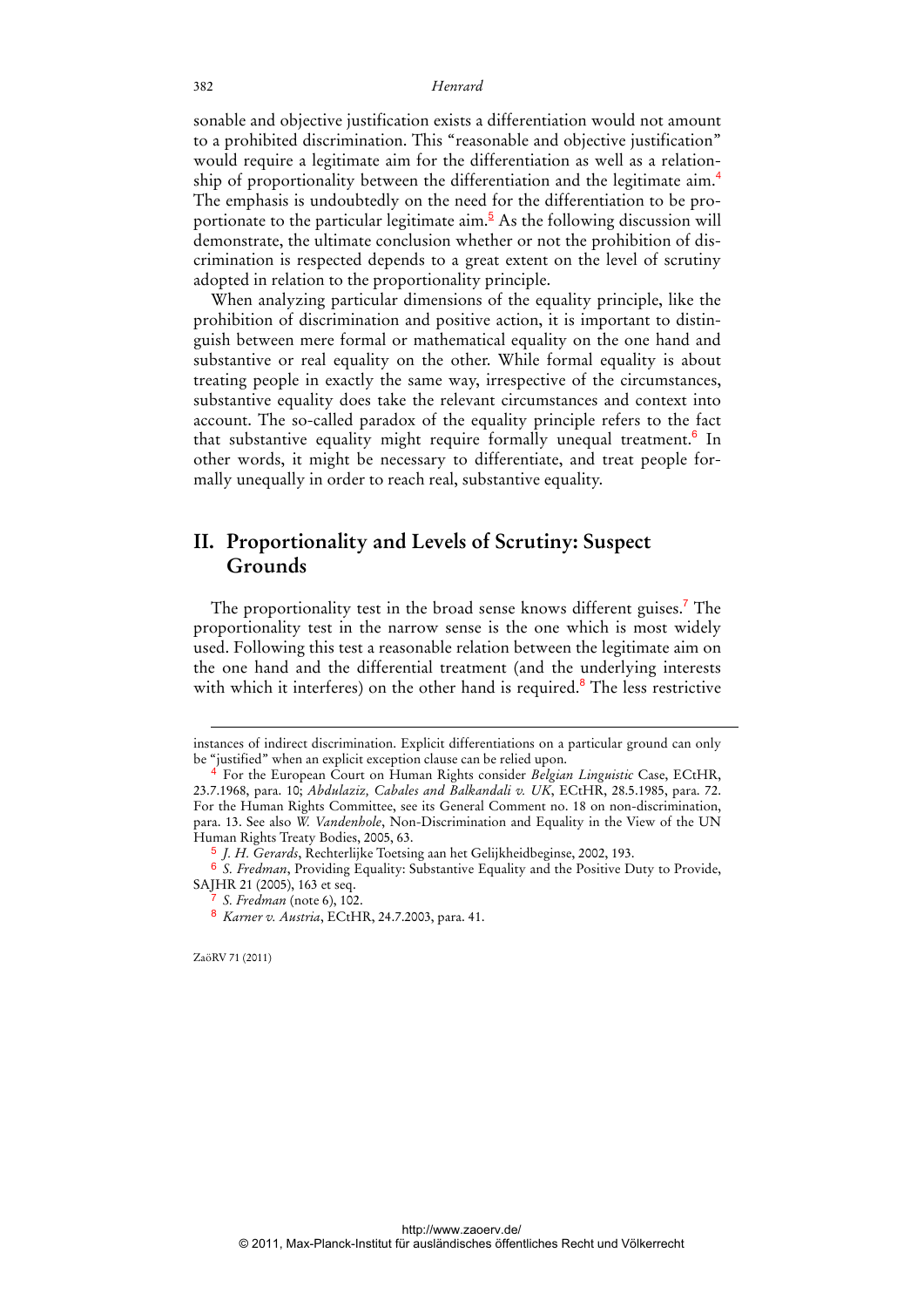alternatives test<sup>9</sup> is more demanding and implies an investigation of whether there are no alternatives which can achieve the desired legitimate aim while interfering less with the right to equal treatment.

In any event, when applying the proportionality test, it is very, if not crucially, important, what level of scrutiny is adopted, since the level of scrutiny concerns the intensity of the review of the differential treatment concerned. The level of scrutiny is inversely related to the margin of appreciation left to states,<sup>10</sup> and tends to indicate the actual level of protection provided by the supervisor. Indeed, the intensity of review often has an important, if not always decisive, impact on the outcome of the assessment (of the legality of the differential treatment).<sup>11</sup> A heightened level of scrutiny entails stronger demands for the legality of these measures. In other words the stricter the level of scrutiny that is adopted, the less chance there is for the differential treatment to be considered legal.

Working with different levels of scrutiny in relation to the prohibition of discrimination is historically related to the US Supreme Court's jurisprudence. That jurisprudence tended to distinguish three different levels of scrutiny which were primarily determined by the ground of discrimination at issue:<sup>12</sup> two forms of heightened scrutiny, namely strict scrutiny for race, and intermediate scrutiny for gender and the baseline of rational basis review (a rather easy going level of scrutiny) for all the rest.<sup>13</sup> Arguably this

 $\overline{a}$ 

<sup>&</sup>lt;sup>9</sup> This test is also called the subsidiarity test but this term is less suitable in a text which also pertains to the ECJ jurisprudence and European Union (EU) law, considering the particular meaning the word subsidiarity has in that context.

<sup>&</sup>lt;sup>10</sup> The proportionality principle is indeed not only relevant for human rights, including the prohibition of discrimination see *G. de Burca*, The Principle of Proportionality and Its Application in EC Law, YEL 13 (1993), 105.

*W. Sadurski*, Equality and Legitimacy, 2008, 135.

<sup>12</sup> More recent case law would also allow for a more flexible approach, entailing the identification of a fourth level of scrutiny, namely rational basis "with bite", used in all cases for which there are reasons for heightened scrutiny (for example the impairment of fundamental interests), but which do not involve any distinction on recognized suspect grounds. See *J. H. Gerards*, Judicial Review in Equal Treatment Cases, 2005, 515.

<sup>13</sup> For an elaborate discussion of the three different standards, see *T. Trelogan/S. Mazurana/P. Hodapp*, Can't We Enlarge the Blanket and the Bed? A Comparative Analysis of Positive/Affirmative Action in the European Court of Justice and the United States Supreme Court, Hastings Int'l & Comp. L. Rev. 28 (2004-2005), 39, 63 et seq. It has been argued that the idea of more searching judicial was advanced in footnote 4 of the opinion of the Court in *Carolene Products* (*United States v. Carolene Products Co.*) and more particularly for those situations where prejudice against discrete and insular minorities tends to curtail the operation of these political processes ordinarily relied upon to protect minorities (304 US at 152 et seq., n. 4), see *B. E. Simmons*, Reconsidering Strict Scrutiny of Affirmative Action, Michigan Journal of Race and Law 2 (1996), 51, 74.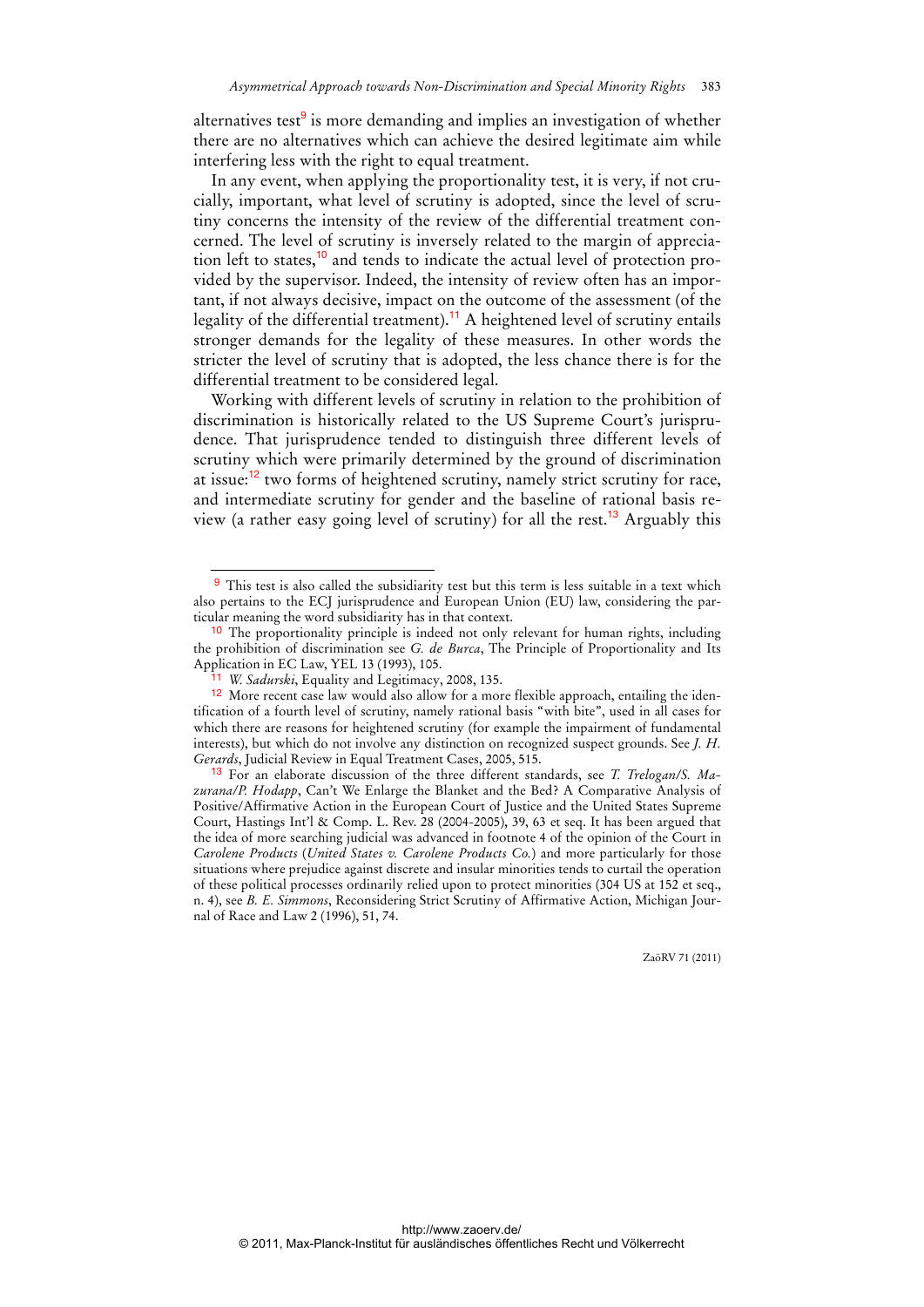jurisprudence has inspired other supervisory bodies to adopt heightened scrutiny for suspect grounds.<sup>14</sup>

To some extent "suspectness" would be reflected by the explicit enumeration of a ground in the non-discrimination clauses*.* <sup>15</sup> More fundamentally, it has been argued that suspect classes concern immutable characteristics or characteristics that are inherent to one's ego, like race and religion respectively.<sup>16</sup> Classes would also be suspect when they refer to a group which has historically suffered from unjustifiable discrimination and hence is especially vulnerable to such treatment.<sup>17</sup> Typical examples that come to mind here are race, especially in the US and South Africa, and gender pretty much everywhere. A characteristic that would be considered irrelevant as basis for action or policy would similarly qualify as suspect, at least in particular contexts.<sup>18</sup> Again gender, race and religion are good examples since in principle, that is in most scenarios, one's gender, race, or religion should not matter for one's functioning in society, whether or not one should get a job, a promotion, access to a public service etc.

Not all supervisory bodies are equally explicit about the different levels of scrutiny they adopt. It is nevertheless noticeable that some grounds, and more particularly race and gender, feature in the jurisprudence of all supervisory bodies among the grounds that qualify for heightened scrutiny, while for other grounds like religion and nationality the record is more uneven. Within the framework of issue specific conventions, like the UN Racial Discrimination Convention (ICERD) or the Convention aimed at the Elimination of Gender Discrimination (CEDAW) where only one ground is considered, it is not useful to talk about different levels of scrutiny. Obviously the fact that an entire convention is dedicated to combating discrimination on these particular grounds indicates that they are suspect. The International Covenant on Civil and Political Rights (ICCPR) covers several

ZaöRV 71 (2011)

<sup>14</sup> *J. H. Gerards*, Intensity of judicial Review in Equal Treatment Cases*,* NILR 51 (2004), 162 et seq.

<sup>15</sup> *W. Vandenhole* (note 4), 183 (in relation to the HRC). However, this analysis clearly does not apply to the European Court of Human Rights (ECtHR) as it has attached heightened scrutiny to grounds that are not explicitly enumerated, like sexual orientation, while no heightened scrutiny has been adopted in relation to several of the enumerated grounds.

<sup>16</sup> *J. H. Gerards*, Gronden van Discriminatie – de Wenselijkheid van Open en Gesloten Opsommingen, in: C. Bayart et al. (eds.), De Nieuwe Federale Antidiscriminatiewetten *–* Les nouvelles lois luttant contre la discrimination, 2008, 145 et seq., highlights that persons cannot be held responsible for immutable characteristics, but also puts this criterion in perspective since not all immutable characteristics are suspect.

<sup>17</sup> *S. Joseph/J. Schultz/M. Castan*, The International Covenant on Civil and Political Rights: Cases, Materials and Commentary, 2004, 693.

<sup>18</sup> *J. H. Gerards* (note 16), 148 et seq.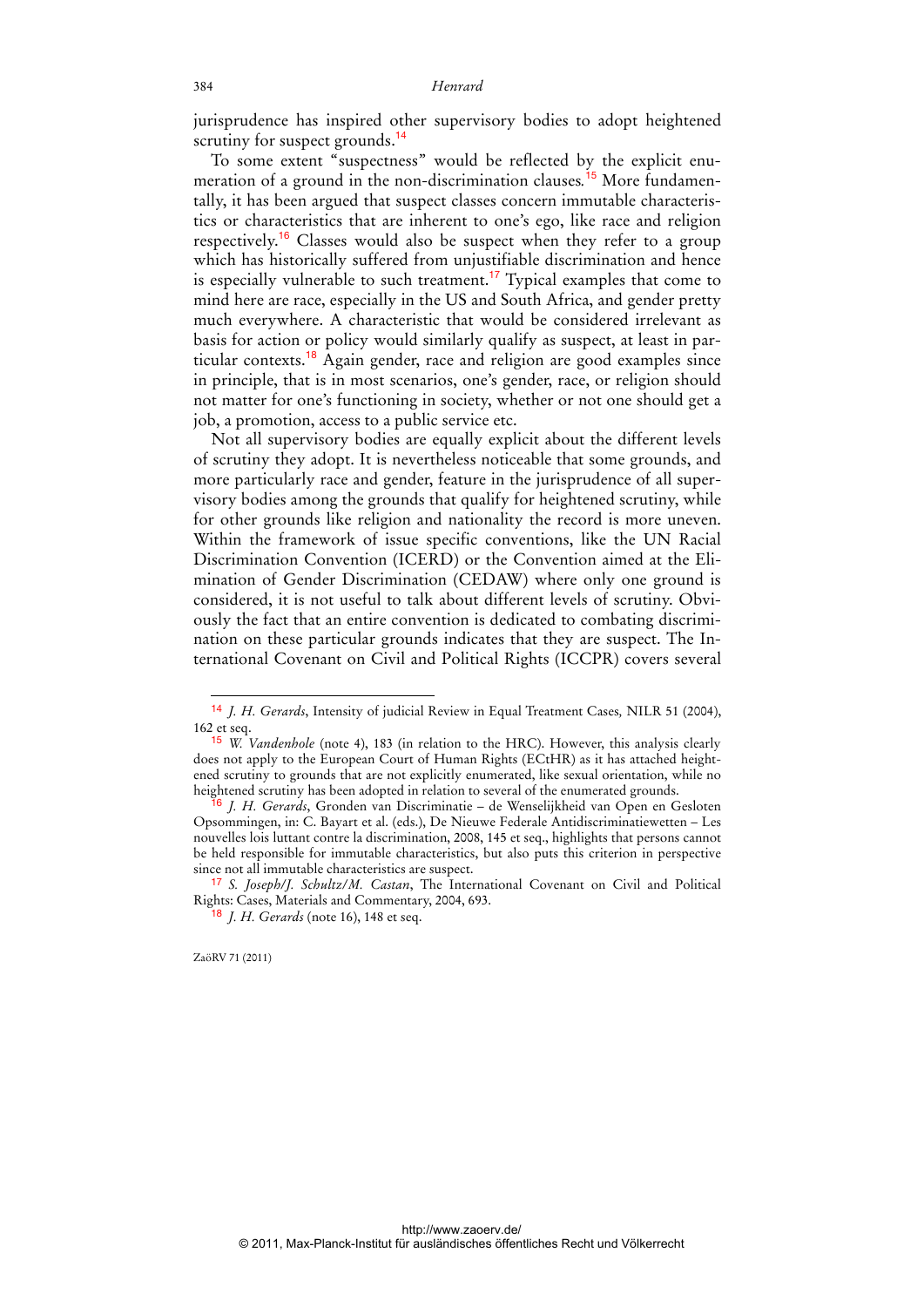grounds of prohibited discrimination. Notwithstanding the explicit rejection by its supervisory body, the Human Rights Committee (HRC), of the doctrine of the margin of appreciation, its actual supervisory practice has revealed a differentiation in the level of scrutiny it adopts.<sup>19</sup> All the enumerated grounds and some others like nationality, sexuality, age and disability tend to receive a higher level of scrutiny,<sup>20</sup> while race and gender are protected at an even higher level.<sup>21</sup> Arguably the latter practice confirms the suspect nature of these two grounds that are singled out in ICERD and CEDAW.

The jurisprudence of the two European Courts has developed along very different lines, inter alia due to their respective "setting". The ECtHR had from the beginning a prohibition of discrimination covering an open-ended number of grounds. Over time the jurisprudence of that Court has required "very weighty reasons"<sup>22</sup> to justify differentiations<sup>23</sup> on particular grounds because of their suspect nature: gender, illegitimate birth, sexual orientation, religion, $^{24}$  race/ethnic origin<sup>25</sup> and nationality.<sup>26</sup>

The prohibition of discrimination in European Union (EU) law knows a very different starting point. Originally only two grounds of discrimination

 $\overline{a}$ 

24 In subsequent (to *Hoffmann v. Austria*) judgments pertaining to differentiations on the basis of religion, there is no clear language pointing to heightened scrutiny, not even in cases with a similar factual background as *Hoffmann*, like *Palau-Martinez v. France*, 16.12.2003.

<sup>25</sup> The ECtHR was noticeably late in explicitly recognizing the suspect nature of the ground "race and ethnic origin". *J. Bair* (note 19); 117; *S. Joseph/J. Schultz/M. Castan* (note 17), 693; *W. Vandenhole* (note 4), 113. Concerning race, it was only in the 2005 case of *Timishev v. Russia,* that the Court adopted an unequivocal point of view, which arguably builds on the pointers that were already available in older case law, like *Nachova v. Bulgaria*, ECtHR, 26.2.2004 and *GC*, ECtHR 6.7.2005, and *Moldovan v. Romenia*, ECtHR, 12.7.2005.

26 *Gaygusuz v. Austria*, ECtHR, 16.9.1996; *Koua Poirrez v. France*, ECtHR, 30.6.2003. It has been pointed out though that nationality is not always a suspect ground, it depends to a great extent on the context. *J. H. Gerards* (note 12), 205 et seq.

<sup>19</sup> *J. Bair*, The International Covenant on Civil and Political Rights and Its (first) Optional Protocol, 2005, 117; *S. Joseph/J. Schultz/M. Castan* (note 17), 693; *W. Vandenhole* (note 4), 113.

<sup>20</sup> *Gueye v. France*, HRC, Communication no. 196/85; *Foin v. France*, HRC, Communication no. 666/1995; *Miaille v. France*, HRC, Communication no. 689/1996.

<sup>21</sup> *W. Vandenhole* (note 4), 113.

<sup>22</sup> Occasionally other formulae are being used, for example in *Hoffmann v. Austria*, ECtHR, 23.6.1993, para. 36 the Court stipulated that "a distinction based essentially on a difference in treatment based on religion alone is not acceptable". A similar formula was used in *Timishev v. Russia*, ECtHR, 13.12.2005 in relation to "race".

<sup>23</sup> *N. Bamforth*, Prohibited Grounds of Discrimination under EU law and the European Convention on Human Rights: Problems, Contrast and Overlap, Cambridge Yearbook of European Legal Studies 9 (2006-2007), 1, 17 et seq. The author does underscore that it is "not entirely clear how far the rhetoric of particularly serious reasons in fact translates into a more intense standard of review in practice" (at 18).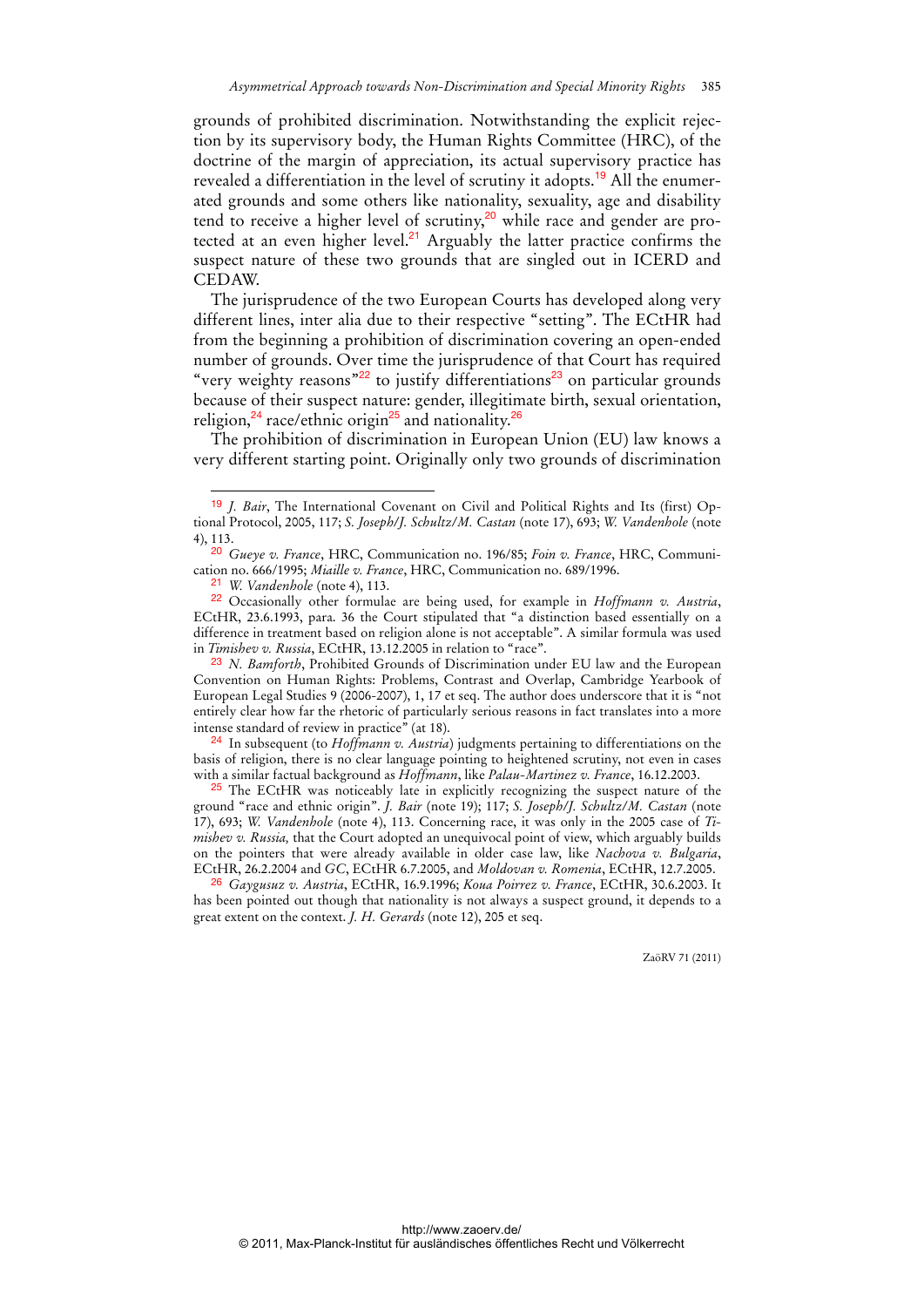were considered in EU law, namely nationality and gender, both initially because of their intrinsic link to the common market goal. The close link between the prohibition of discrimination on these grounds and the fundamental economic project of the EU also explains why the baseline scrutiny of discrimination by the ECJ was and is relatively high.<sup>27</sup>

The expansion of discrimination grounds with the Treaty of Amsterdam was remarkable in that five grounds were added, including race/ethnic origin and religion, which arguably confirmed a shift towards a more social (human rights) rational of the prohibition of discrimination.<sup>28</sup> The text of the various non-discrimination directives hints at different degrees of "suspectness" of the grounds, inter alia by providing more or less exceptions to the prohibition of direct discrimination. Hence, there have been speculations about an equality hierarchy.<sup>29</sup> However, so far the case law in terms of non-discrimination has given the impression that the Court does not seem to adopt clearly different levels of scrutiny for the respective grounds since "the Court of Justice tends to consider the issue of justifications on a caseby-case basis, rather than specifying in advance that some grounds of discrimination will be subject to more intensive scrutiny than others".<sup>30</sup>

The Court's jurisprudence pertaining to differentiations on the basis of age actually confirmed that the baseline level of scrutiny of the Court is rather high, also for the five "new" grounds of discrimination. While age is generally not considered as suspect as race or gender, because age does matter in several respects for one's functioning in society, the ECJ still adopted a seemingly high level of scrutiny for the differentiation on the basis of age in the *Mangold* case.<sup>31</sup>

It should be noted that proportionality is an important element in EU law generally, also in relation to the fundamental market freedoms. It has been argued that the Court does modulate the level of scrutiny it adopts in relation to the proportionality test, $3^2$  inter alia on the basis of the area or

<sup>27</sup> *J. H. Gerards* (note 12), 307 et seq. See also *S. Besson*, Gender Discrimination under EU and ECHR Law: Never Shall the Twain Meet?, HRLR 8 (2009), 647, 671 et seq.

<sup>&</sup>lt;sup>28</sup> *M. Bell*, Anti-Discrimination Law and the European Union, 2002, 6 et seq., 121.

<sup>29</sup> *M. Bell* (note 28), 32 et seq. See also the following two articles of *M. Bell*/*L. Waddington*, More Equal than Others: Distinguishing European Union Equality Directives, CML Rev. 38 (2001), 587; and Reflecting on Inequalities in European Equality Law, E.L. Rev. 28 (2003), 349.

<sup>30</sup> *N. Bamforth* (note 23), 15et seq. See also *S. Besson* (note 27), 647, 671; *N. Bamforth/M. Malik/C. O'Cinneide*, Discrimination Law: Theory and Context, 2008, 114 et seq.

<sup>31</sup> *S. Besson* (note 27), 666 and 672. See *Werner Mangold v. Rudiger Helm* [2005] C-144/04, ECR I-621, para. 65. See also *D. Martin*, L'arrêt Mangold – vers une hierarchie inverse du droit à l'égalité en droit Communautaire?, J.T.T. 14 (2006), 109.

<sup>32</sup> *G. de Burca* (note 10), 111.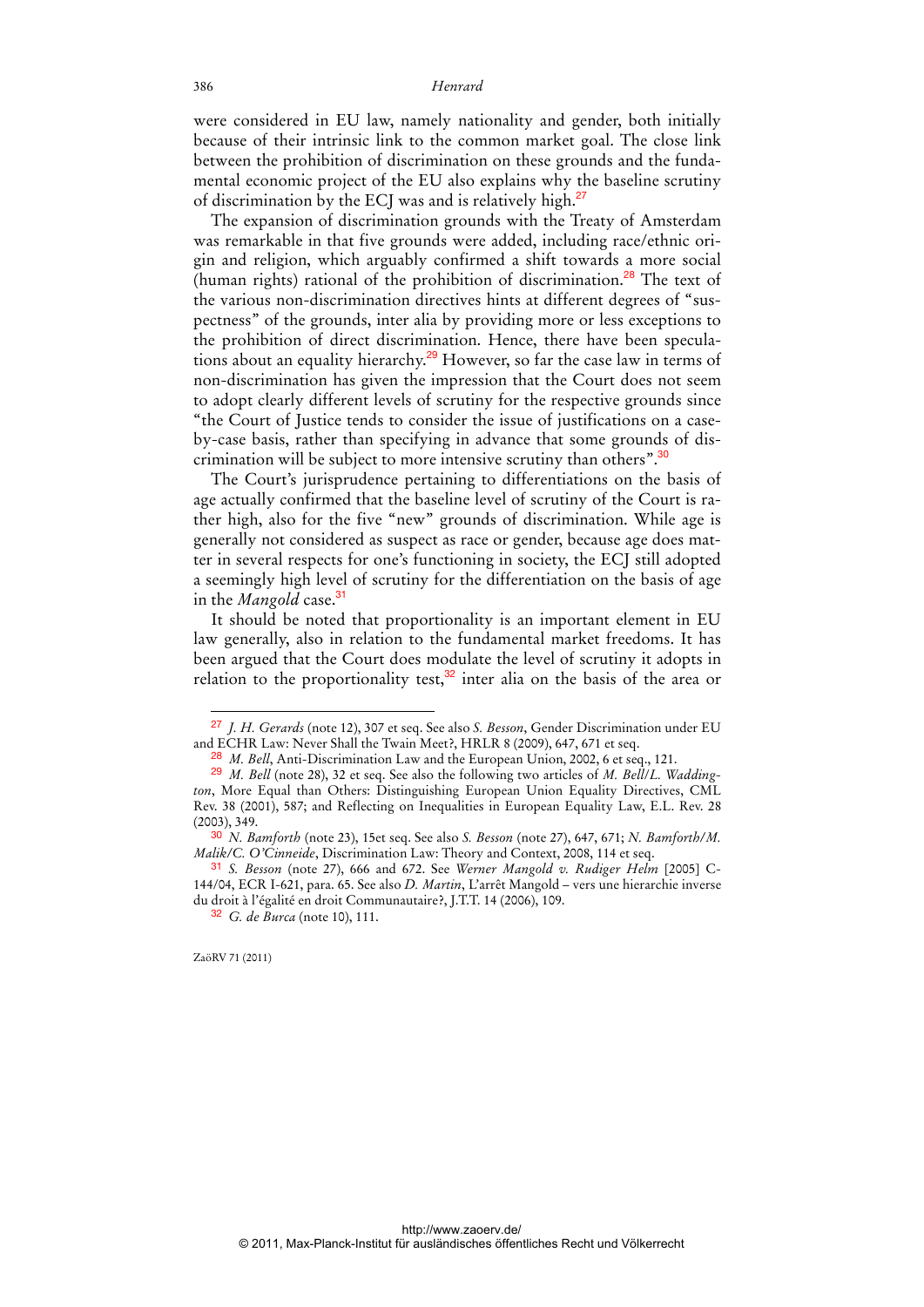competence field concerned.<sup>33</sup> Hence, it would not be inconceivable that the jurisprudence of the ECJ would become more structured in terms of shifts in the level of scrutiny for suspect grounds of differentiation. A more explicit and consistent argumentation on suspect grounds and the level of scrutiny they trigger as point of departure appears to be called for, especially in light of the open-ended discrimination clause which was added to the panoply of discrimination provisions that form part of EU law by the EU Charter of Fundamental Rights.<sup>34</sup> Since the Charter only became legally binding with the coming into force of the Lisbon Treaty, there is no case law yet on discrimination complaints on these additional grounds.

Overall, it can be concluded that the ground of distinction tends to be an important if not the primary indicator of the particular level of scrutiny adopted by supervisory bodies. At the same time, the respective lines of jurisprudence reveal that also other factors have a role to play, like the degree to which consensus would exist about a particular matter, $35$  or the competence field concerned. As will be further explained in the following alineas, the focus in this article will be on the question to what extent the goal of the differential treatment influences the actual level of scrutiny adopted.<sup>36</sup>

 $\overline{a}$ 

<sup>33</sup> When the particular matter concerns a policy domain the main competence of which belongs to the member states, a low(er) level of scrutiny is adopted by the ECJ (*J. H. Gerards* (note 12), 312 et seq.). Variations in the intensity of review have also been identified by *Paul Craig* and *Evelyn Ellis*: *P. Craig*, EU Administrative Law, 2006, 547 et seq.; *E. Ellis*, The Concept of Proportionality in European Community Sex Discrimination Law, in: E. Ellis (ed.), The Principle of Proportionality in the Laws of Europe*,* 1999, 165 et seq.

<sup>&</sup>lt;sup>34</sup> Article 21 of the EU Charter of Fundamental Rights specifies no less than seventeen grounds but is clearly open-ended since it stipulates "any discrimination based on any ground such as … shall be prohibited".

<sup>35</sup> See *Petrovic v. Austria*, ECtHR, 27.3.1998, paras. 22 et seq.; *Fretté v. France*, ECtHR, 26.2.2002. See also *J. H. Gerards*, Gelijke Behandeling en EVRM, artikel 14 en het Twaalfde Protocol: van krachteloze waarborg naar norm met tanden?, NJCM-Bull. 29 (2004), 176, 186 et seq.

<sup>&</sup>lt;sup>36</sup> See infra on symmetrical versus asymmetrical approaches.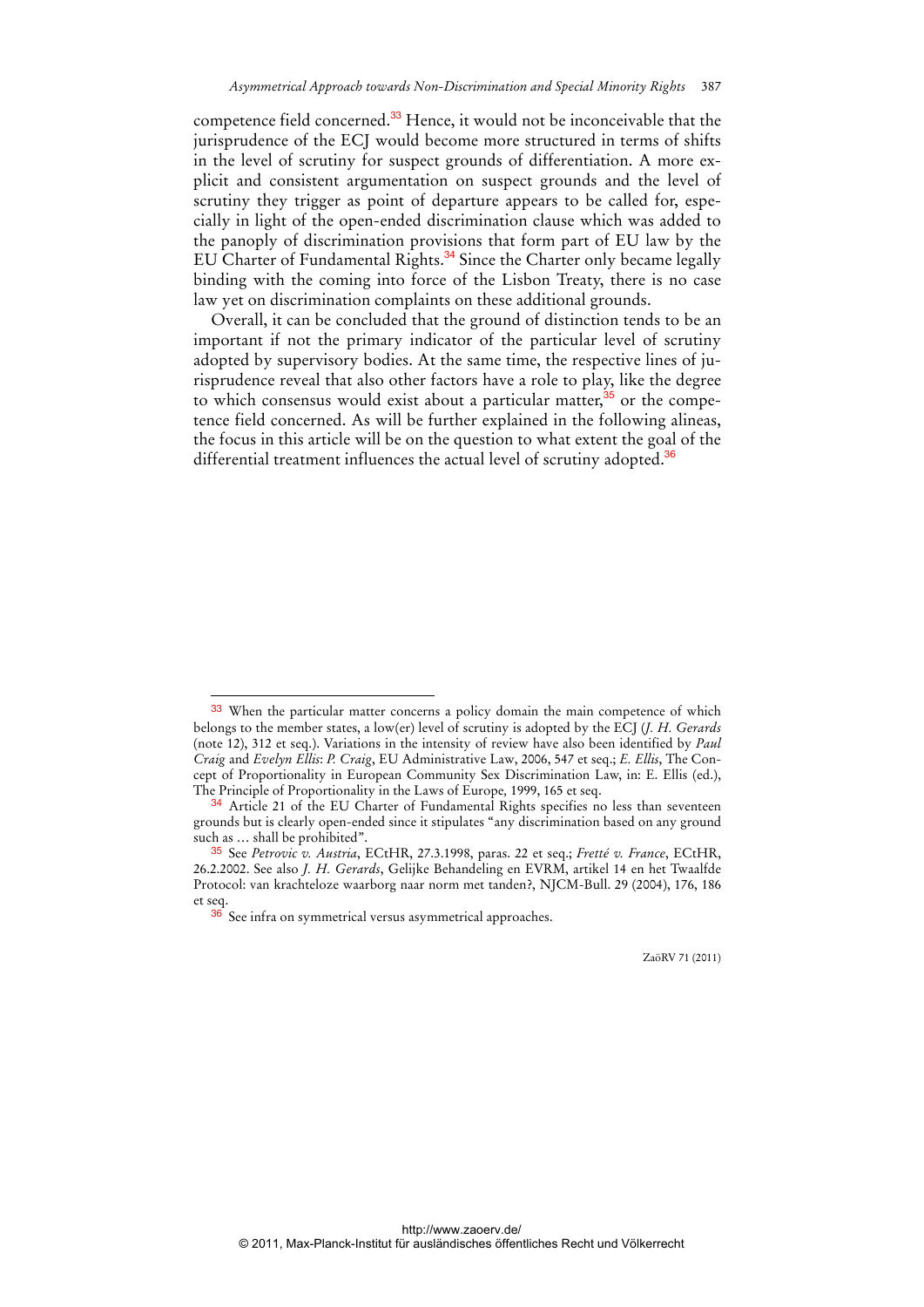## **III. Suspect Grounds, Positive Action and the Symmetrical Versus Asymmetrical Approach**

## **1. Theoretical Considerations on Positive Action and the Appropriate Level of Scrutiny (Symmetry Versus Asymmetry)**

There may not exist a set, generally agreed upon definition of the concept of positive action, $37$  and it may encompass a broad and complex range of measures, policies and practices,<sup>38</sup> but these measures tend to concern special measures or differential treatment<sup>39</sup> aimed at addressing historical and/or structural disadvantages of particular disadvantaged groups in society. Hence, ultimately positive action measures are about furthering substantive equality, either through measures of redress for previously incurred disadvantages, or through more prophylactic, preventive measures aimed at a workforce, a student body etc. which is representative of the population diversity in a state.<sup>40</sup>

Since positive action implies differential treatment, the criteria of the prohibition of discrimination need to be complied with for it to be legitimate.<sup>41</sup> Indeed, the prohibition of discrimination constitutes the outer limits of legitimate positive action measures.<sup>42</sup> In other words, positive action measures should serve a legitimate aim and be proportionate to that aim.

<sup>&</sup>lt;sup>37</sup> The relationship between the terms positive action and affirmative action is similarly contested: some argue that the former is the wider (*D. Caruso*, Limits of the Classic Method: Positive Action in the European Union after the New Equality Directives, Harv. Int'l L. J. 44 (2003), 331, 332); sometimes affirmative action is considered to cover the biggest load (*C. McCrudden*, Rethinking Positive Action, ILJ 15 (1986), 219). See also *T. Trelogan/S. Mazurana/P. Hodapp* (note 13), 40: according to these authors positive action aims both at correcting the effects of past discrimination and promoting equality of opportunity, while on the other hand it covers more or less the same load as affirmative action in the US.

<sup>38</sup> *N. Bamforth/M. Malik/C. O'Cinneide* (note 30), 340.

<sup>&</sup>lt;sup>39</sup> Positive action does not necessarily amount to preferential treatment, it does concern differential treatment, if only of a more indirect kind. Arguably this is also confirmed by the five basic categories of positive action that *McCrudden* distinguishes: *C. McCrudden* (note 37), 219.

<sup>40</sup> *N. Bamforth/M. Malik/C. O'Cinneide* (note 30), 345; *O. de Schutter*, Three Models of Equality and European Anti-discrimination Law, N.I.L.Q. 57 (2007) 1, at 34.

<sup>41</sup> See also *E. Ellis*, EU Anti Discrimination Law, 2005, 297.

<sup>42</sup> *M. Bossuyt*, The Concept and Practice of Affirmative Action, in: I. Boerefijn et al. (eds.), Temporary Special Measures*,* 2003, 66, 73. The HRC practice clearly reflects that "as with other distinctions, the permissibility of affirmative action measures is judged by reference to the 'reasonable and objective' test" (*S. Joseph/J. Schultz/M. Castan* (note 17), 731).

ZaöRV 71 (2011)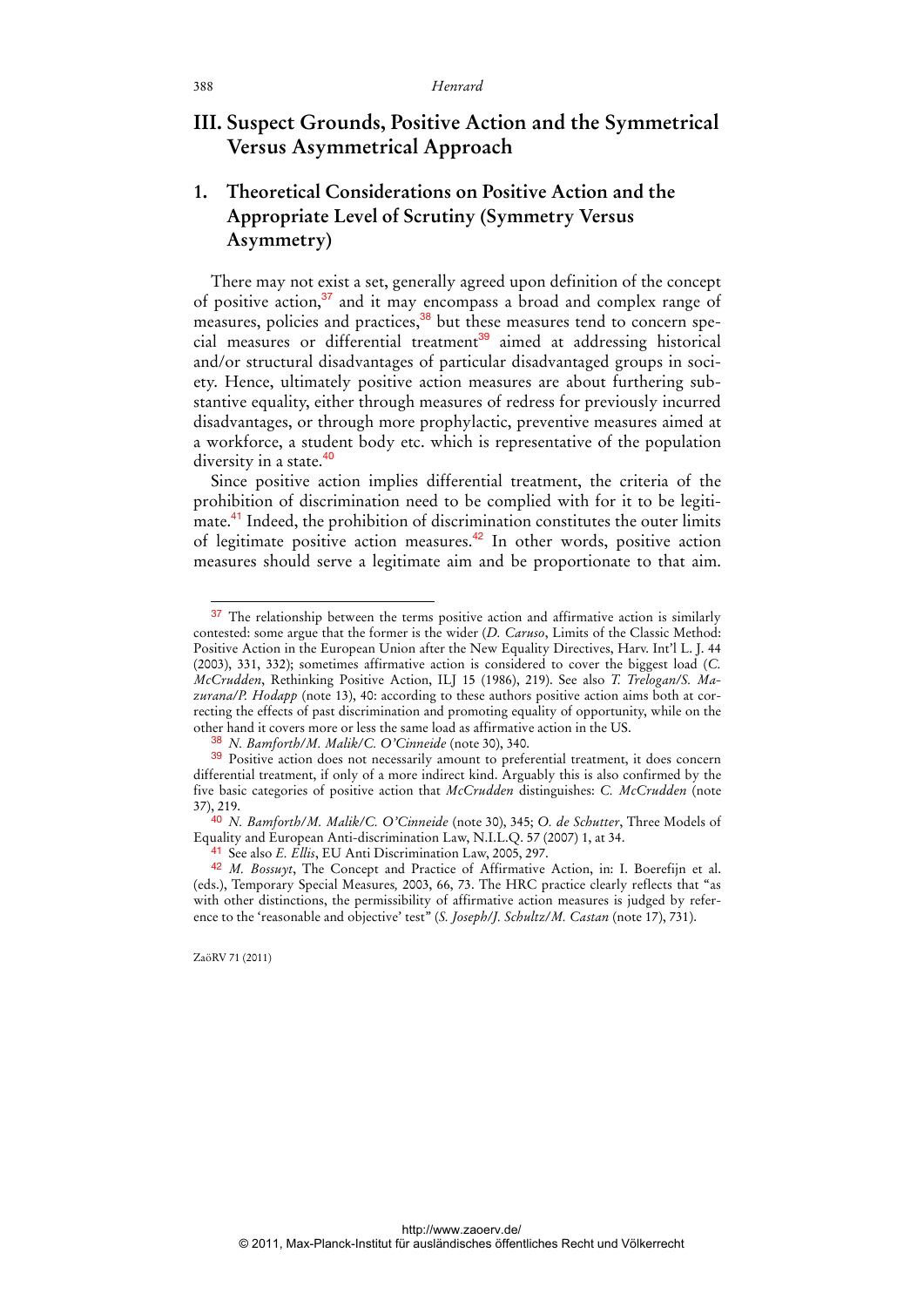While the legitimate aim of affirmative action measures seems a given, namely to contribute to the achievement of substantive equality (in relation to particular things), there is still the additional need for the measures concerned to be proportionate to that aim.

In relation to the proportionality principle, the appropriate level of scrutiny needs to be determined. Positive action measures are most often developed for groups that are distinguished on the basis of a "suspect" class, like gender, race or ethnicity. Here the difference between the symmetrical and the asymmetrical approach to the equality principle comes into play. When a supervisory body identifies suspect grounds, this raises the question whether a particular ground of differentiation is suspect per se, and thus per se triggers heightened scrutiny or whether other considerations also play a role so that a ground may be suspect in some instances and not in others.<sup>43</sup> The symmetrical approach takes the "per se" position, following which any use of a suspect ground would lead to heightened scrutiny, irrespective of the context and goal of the measure concerned. The asymmetrical approach does not follow this "per se" route. For example, while gender is generally considered to be a suspect ground of differentiation, the asymmetrical approach would question whether heightened scrutiny should be used for differentiations disadvantaging men (and not women). In other words, the asymmetrical approach would consider it relevant what group is disadvantaged by a particular measure.<sup>44</sup> In so far as a particular measure disadvantages an already disadvantaged group, this would trigger heightened scrutiny. Conversely, if the measure concerned would disadvantage a privileged group, this would not necessarily trigger heightened scrutiny.

In this article these terms are used to refer to the closely related question, whether the primary goal of a differentiation on a particular ground matters for the determination of the appropriate level of scrutiny. This is indeed the burning question with positive action measures. Clearly, positive action measures concern differential treatment which is beneficial for a particular disadvantaged group. Nevertheless, when a measure advantages some persons (belonging to particular groups) this implies that "others" do not receive that advantage, and could thus be considered to suffer a disadvantage,

 $\ddot{ }$ 

<sup>43</sup> This can be compared to the anti-classification versus the anti-subordination theory (*C. J. van de Heyning*, Is It Still a Sin to Kill a Mockingbird? Remedying Factual Inequalities through Positive Action – What Can Be Learned from the US Supreme Court and the European Court of Human Rights Case Law, EHRLR 3 (2008), 356, 380) with the former being clearly symmetrical.

<sup>44</sup> *C. McCrudden*, Theorising European Equality Law, in: C. Costellyo/E. Barry (eds.), Equality in Diversity: The New Equality Directives, 2003, 18. See also *S. Besson* (note 27), 674 et seq.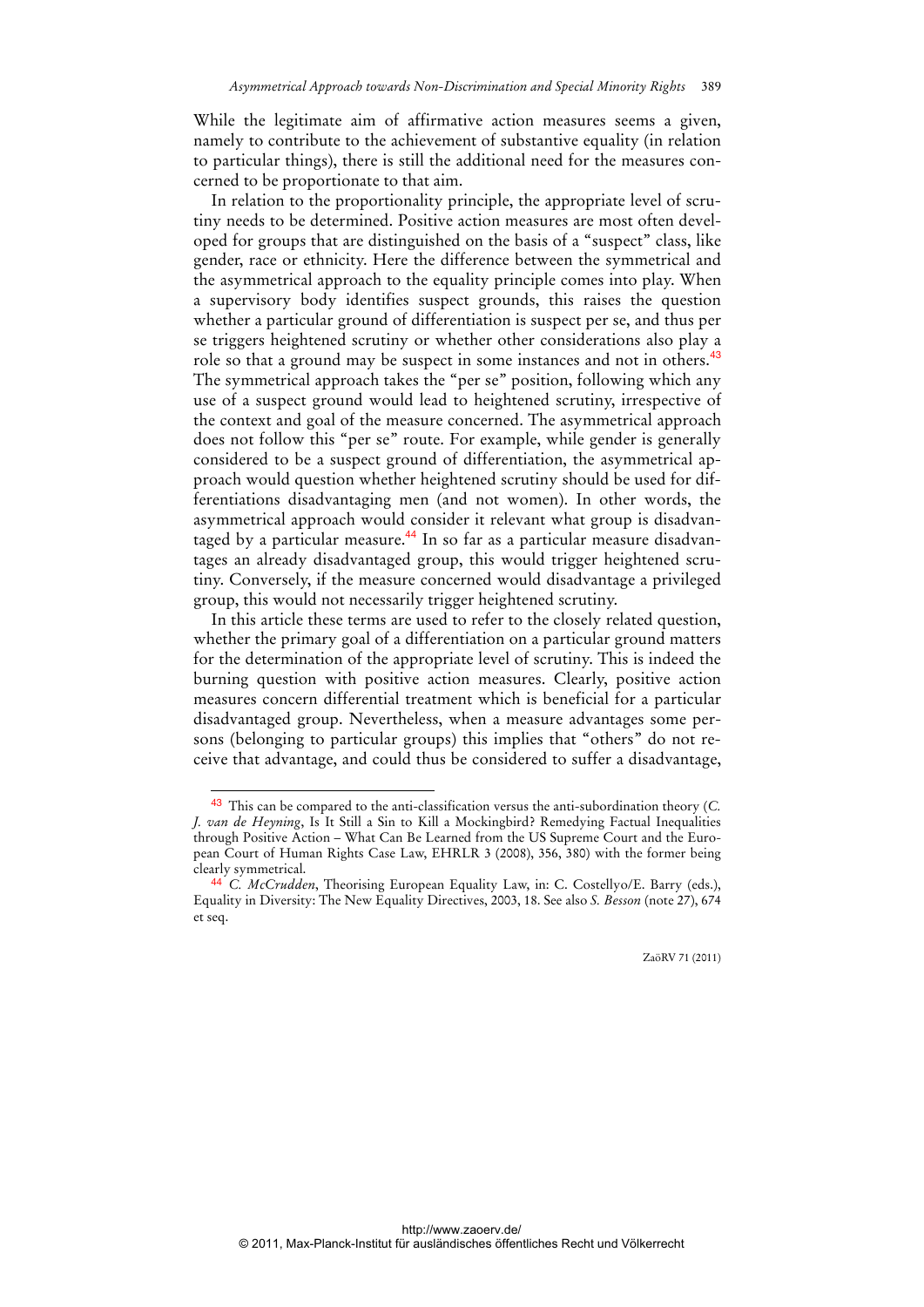each time depending on the exact context and the position of the "others". Still, the primary goal of positive action measures is not invidious discrimination but addressing the disadvantages of particular groups. For example, a measure which facilitates access to child care services provided by the employer for women.

For positive action, the question in terms of the symmetrical versus the asymmetrical approach is then whether the beneficial nature of the primary goal of positive action measures should entail a reduction in the level of scrutiny, or at least not trigger the use of heightened scrutiny. The symmetrical approach implies that no matter what the goal or underlying reason for the differential treatment of a suspect class, such a differentiation will always be scrutinized strictly. However, following the asymmetrical approach one would not resort to heightened scrutiny when the differentiation concerned is aimed at furthering substantive equality.

The symmetrical approach to the prohibition of discrimination and the resulting adoption of heightened scrutiny for positive action measures tends to lead to findings that the differential treatment concerned amounts to a prohibited discrimination. In others words, the adoption of heightened scrutiny for positive action measures implies (more or less) a presumption of illegality for these measures.<sup>45</sup> The asymmetrical approach would not amount to a presumption of legality of positive action measures $46$  but rather the absence of a presumption of illegality. Consequently, the chance that the differential treatment inherent in the positive action measure would be found to be legitimate, and not to amount to a prohibited discrimination, would be significantly higher when a supervisory body adopts the asymmetrical approach.<sup>47</sup> The latter approach seems appropriate for positive action measures since these are arguably qualitatively different compared to forms of invidious discrimination. The primary goal of positive action measures is beneficial (towards the disadvantaged group) while the disadvantages for the previously advantaged group are not the primary intention but rather a form of collateral damage.<sup>48</sup>

It needs to be acknowledged that in terms of the proportionality constraint it is relevant that positive action measures cover a wide variety of

<sup>45</sup> *B. E. Simmons* (note 13), 78 and 94.

<sup>46</sup> See also *J. H. Gerards* (note 12), 169 who points out that when states get a broad margin of appreciation (meaning that a low level of scrutiny is adopted) this implies that the state gets the benefit of the doubt.

<sup>47</sup> See also *T. Loenen*, Indirect Discrimination as a Vehicle for Change, Australian Journal of Human Rights 6 (2000), 11 et seq.

<sup>48</sup> *R. L. Brooks*, The Affirmative Action Issue: Law, Policy and Morality, Conn. L. Rev. 22 (1989-1990), 323, 353 et seq.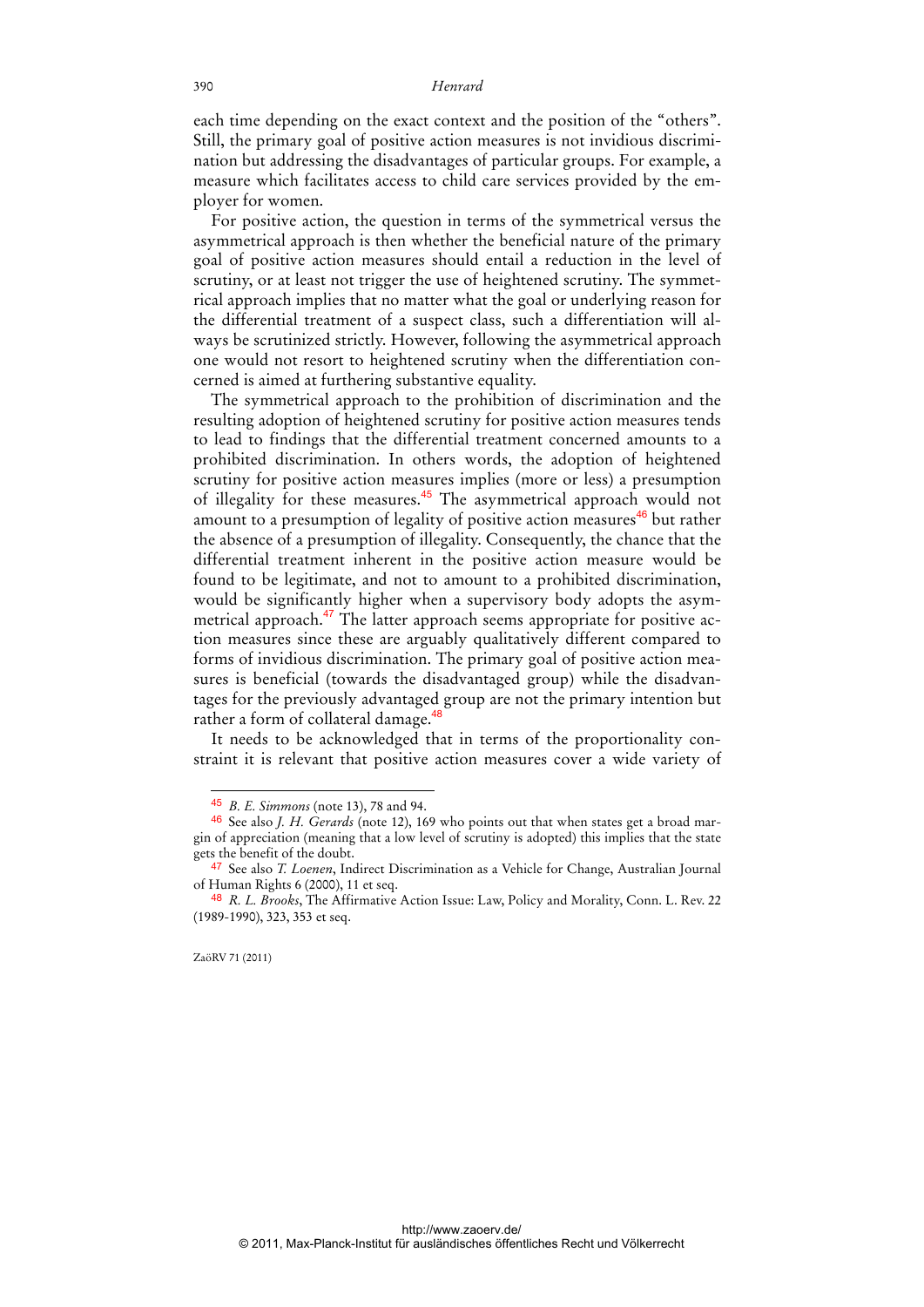measures that are not equally controversial. This is related to the distinction between measures creating equal opportunities and those that aim at equality of results. The latter concern the "stronger" forms and thus also the more controversial forms of positive action.<sup>49</sup> These stronger forms of positive action, like the use of strict quota, are more prone to findings of disproportionality, even when one adopts an asymmetrical approach.

Importantly, the investigation here does not disregard these relevant differences in terms of proportionality but focuses on the baseline attitude towards positive action measures, in view of their beneficial goal, aimed at enhancing substantive equality for disadvantaged groups.

In view of the ongoing occurrence of positive action schemes as well as the related controversies and challenges to their legality, it seems worthwhile to identify the most important factors that influence the adoption of the symmetrical or asymmetrical approach by supervisory bodies. Positive action is – following the definition above – fundamentally about furthering substantive equality for particular (disadvantaged) groups, and recognizes that one needs to deal with discriminatory structures which can only be identified at the aggregate or group level. $50$  Hence, the willingness to adopt a group focus and a substantive equality approach to the right to equal treatment appear not only two closely related questions,<sup>51</sup> but also potentially good indicators of a positive baseline towards positive action. Conversely, it has indeed been argued that when a formal equality approach is adopted, this focus on formally equal treatment in individual cases $52$  tends to go hand in hand with the symmetrical approach to the prohibition of discrimination, and thus with a negative baseline regarding positive action.<sup>53</sup> In other words, while many different factors may play a role, the basic attitude of a supervisory body to two key characteristics of positive action, namely

<sup>49</sup> See also *M. Bossuyt*, The Concept and Practice of Affirmative Action, UN Doc. E/CN.4/Sub.2/2002/21, 67. Quotas are particularly problematic in relation to the liberal conception of individual equal treatment since they "overtly sacrifice the principle of individual merit to that of the greater good" (*E. Ellis* (note 41), 302).

<sup>50</sup> *A. Numhauser-Henning*, On Equal Treatment, Positive Action and the Significance of a Person's Sex, in: A. Numhauser-Henning (ed.), Legal Perspectives on Equal Treatment and Non-discrimination, 2001, 217, 38. Advocate General *Tesauro* in *Kalanke* also confirmed this when he underscores that positive action always has a group dimension (focused on eliminating obstacles faced by groups), while this would be typical of substantive equality – in contrast formal equality focuses on the individual right to equal treatment: *Kalanke* [1995] ECR I-3051, at 3058.

<sup>51</sup> *T. Trelogan/S. Mazurana/P. Hodapp* (note 13), 51.

<sup>52</sup> *A. Numhauser-Henning* (note 50), 237.

<sup>53</sup> *D. Caruso* (note 37), 331; *C. O'Cinneide*, Positive Action and the Limits of Existing Law, Maastricht J. Eur. & Comp. L. 13 (2006), 359.

ZaöRV 71 (2011)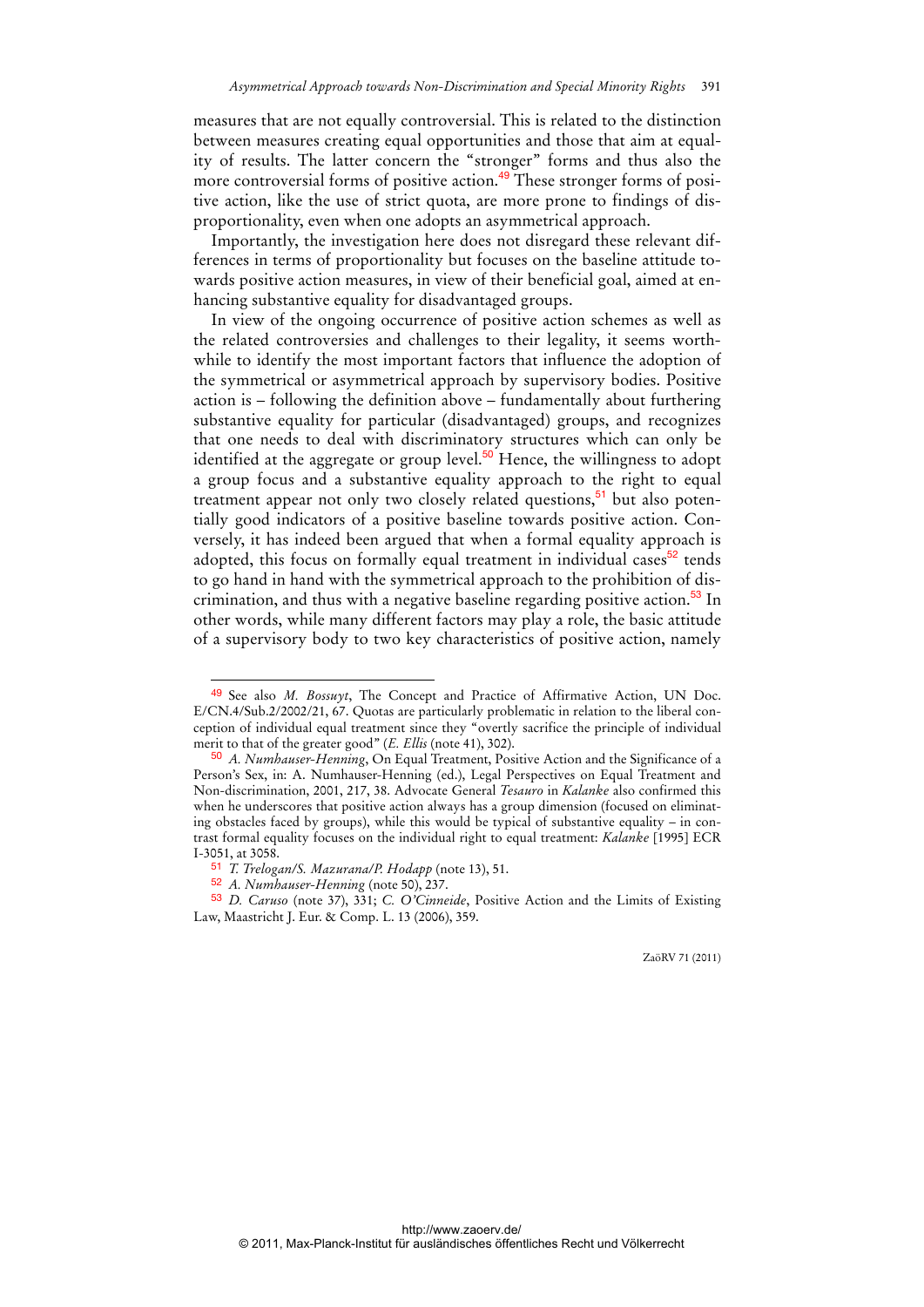substantive equality and a group dimension of the right to equal treatment, appear particularly relevant. Hence, it seems worthwhile to investigate whether these two factors are indeed important variables to explain the baseline attitude to positive action.

The following sections will analyse and evaluate the baseline towards positive action of supervisory bodies and how this relates to their more general position pertaining to substantive equality and the group dimension of equality.

## **2. Supervisory Bodies with an Open Approach towards Positive Action: Various Quasi Judicial Bodies**

It is quite striking that the supervisory bodies of UN human rights conventions are rather open towards positive action and substantive equality more generally<sup>54</sup> both in their non-legally binding views and observations. For the two issue specific conventions, the one focusing on the ground ra $ce^{55}$  and the other on gender,<sup>56</sup> this attitude is buttressed by an explicit acceptance in the text of the conventions of positive action measures in order to further the goal of substantive or real equality.<sup>57</sup> These positive action measures are indeed considered to be applications and not exceptions of the equality principle.<sup>58</sup> The asymmetrical approach to the prohibition of discrimination and the positive baseline of the UN treaty bodies towards positive action is confirmed by the identification of actual duties to adopt such measures in certain circumstances.<sup>59</sup> Indeed, accepting that in particular cir-

<sup>&</sup>lt;sup>54</sup> The HRC explicitly identifies that the goal of affirmative action is substantive equality and hence is not an exception to the equality principle: *Jacobs v. Belgium*, HRC, Communication no. 943/2000, 7.7.2004, paras. 9.3-9.5.

<sup>55</sup> Article 2(2) of ICERD even identifies an obligation to adopt positive action in certain circumstances: *S. Joseph/J. Schultz/M. Castan* highlight that: "The HRC has confirmed that affirmative action is certainly permissible under the Covenant, and may have indicated that, in certain circumstances, it is mandatory for States to take such action." (*S. Joseph/J. Schultz/M. Castan* (note 17), 738).

<sup>56</sup> CEDAW, General Recommendation no. 25 on Temporary Special Measures, paras. 5 and 24, where the supervisory body acknowledges this asymmetrical approach explicitly.

<sup>57</sup> See Article 4 CEDAW and CEDAW/C, General Recommendation no. 25 (2004), para. 14.

<sup>58</sup> *W. Vandenhole* (note 4), 265.

<sup>59</sup> This is visible in the Committee's on the Elimination of all Forms of Racial Discrimination (CERD) practice in terms of Article 2.1 Racial Equality Directive (RED), Directive 2000/43; as well as in General Recommendation no. 30 on Discrimination against noncitizens, para. 37. For CEDAW Committee see its General Comment no. 25 on Article 4, para. 1 on temporary special measures, paras. 4, 8 and 11. See *R. Cook*, Obligations to Adopt

ZaöRV 71 (2011)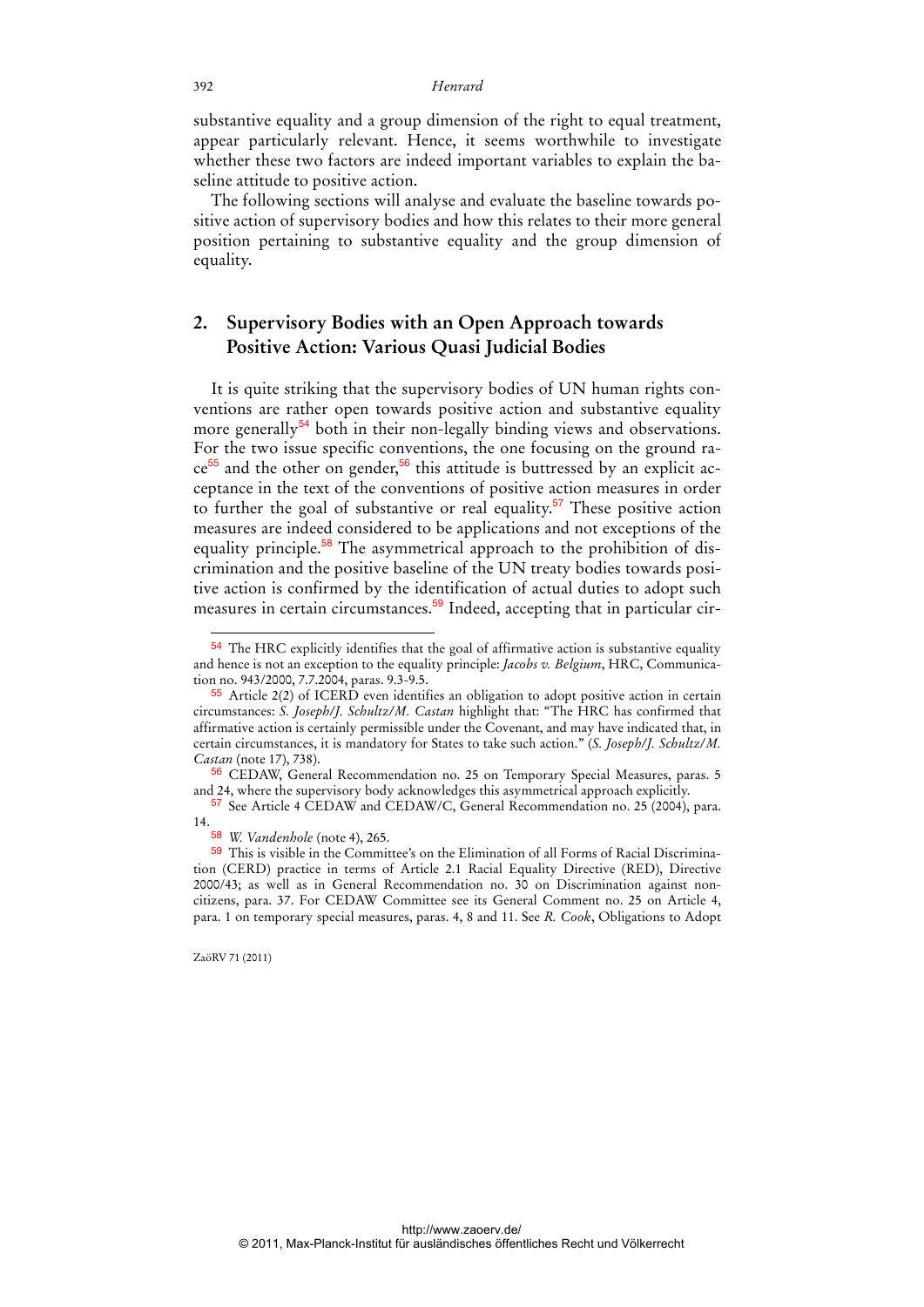cumstances states are obliged to adopt positive action measures arguably implies that such measures of positive action would at least not be presumptively illegitimate. Such duties are not only visible in relation to the two issue specific conventions, but also in the practice of the supervisory bodies of both the International Covenant on Civil and Political Rights (ICCPR) and the International Covenant on Economic, Social and Cultural Rights (ICESCR), with their open-ended discrimination provision.<sup>60</sup>

The practice of the UN Treaty Bodies also reflect a group perspective, going beyond the pure individual perspective, taking into account the related considerations of structural discrimination. This group perspective is visible in particular measures that are reviewed and accepted as legitimate, like quota.<sup>61</sup>Also the generous embrace of the concept of indirect discrimination confirms this group perspective since indirect discrimination concerns at first sight neutral measures which have a disproportionate impact upon a particular group.<sup>62</sup>

The practice of the European Committee on Social Rights reveals a similar trend as the UN Treaty Bodies: it embraces positive action as an application of the equality principle which furthers substantive equality and has an outspoken group dimension.<sup>63</sup> Its asymmetric approach towards the prohibition of discrimination comes out clearly in its identification of actual state duties to adopt positive action measures. $64$  These measures take the form of

-

62 *R. Craig*, Systemic Discrimination in Employment and the Promotion of Ethnic Equality, 2007, 42 et seq.; *C. McCrudden*, Changing Notions of Discrimination, in: S. Guest/A. Milne (eds.), Equality and Discrimination: Essays in Freedom and Justice*,* 1985, 84.

63 Regularly, the Committee explicitly identifies duties to adopt measures of positive action, see inter alia European Committee on Social Rights, Complaint no. 31/2005, *European Roma Right Center (ERRC) v. Bulgaria*, para. 42.

64 European Committee on Social Rights, Concl. XVI-1, 125 et seq.; Concl. XVI-1, vol. 2 (Norway), 485 et seq.; European Committee on Social Rights, Complaint no. 31/2005, *ERRC v. Bulgaria*, para. 42. See also *G. Quinn*, The European Social Charter and EU Anti-

Temporary Special Measures under the Convention on the Elimination of All Forms of Discrimination against Women, in: I. Boerefijn et al. (note 42), 129; *W. Vandenhole* (note 4), 234.

<sup>60</sup> See HRC, General Comment no. 18, para. 10; HRC, General Comments no. 4 and no. 28 on Article 3; CEDAW Committee, General Comment no. 16 (2005), para. 15.

<sup>61</sup> See for the HRC inter alia its views in *Jacobs v. Belgium* (gender quota for appointment to the High Council of justice as not disproportionate in that particular case: para. 13.11). CEDAW Committee has in its supervisory practice often advocated the use of quota to achieve gender balance in public and political bodies (CEDAW Committee, General Comment no. 23, para. 29). See also *W. Vandenhole* (note 4), 267 et seq. See also CEDAW Committee, General Comment no. 23, which seems to indicate that the Committee considers equality of results as the logical corollary of substantive equality (*H. B. Schöpp-Schilling*, Reflections on a General Recommendation on Article 4(1) of the Convention on the Elimination of all Forms of Discrimination Against Women, in: I. Boerefijn et al. (note 42), 27).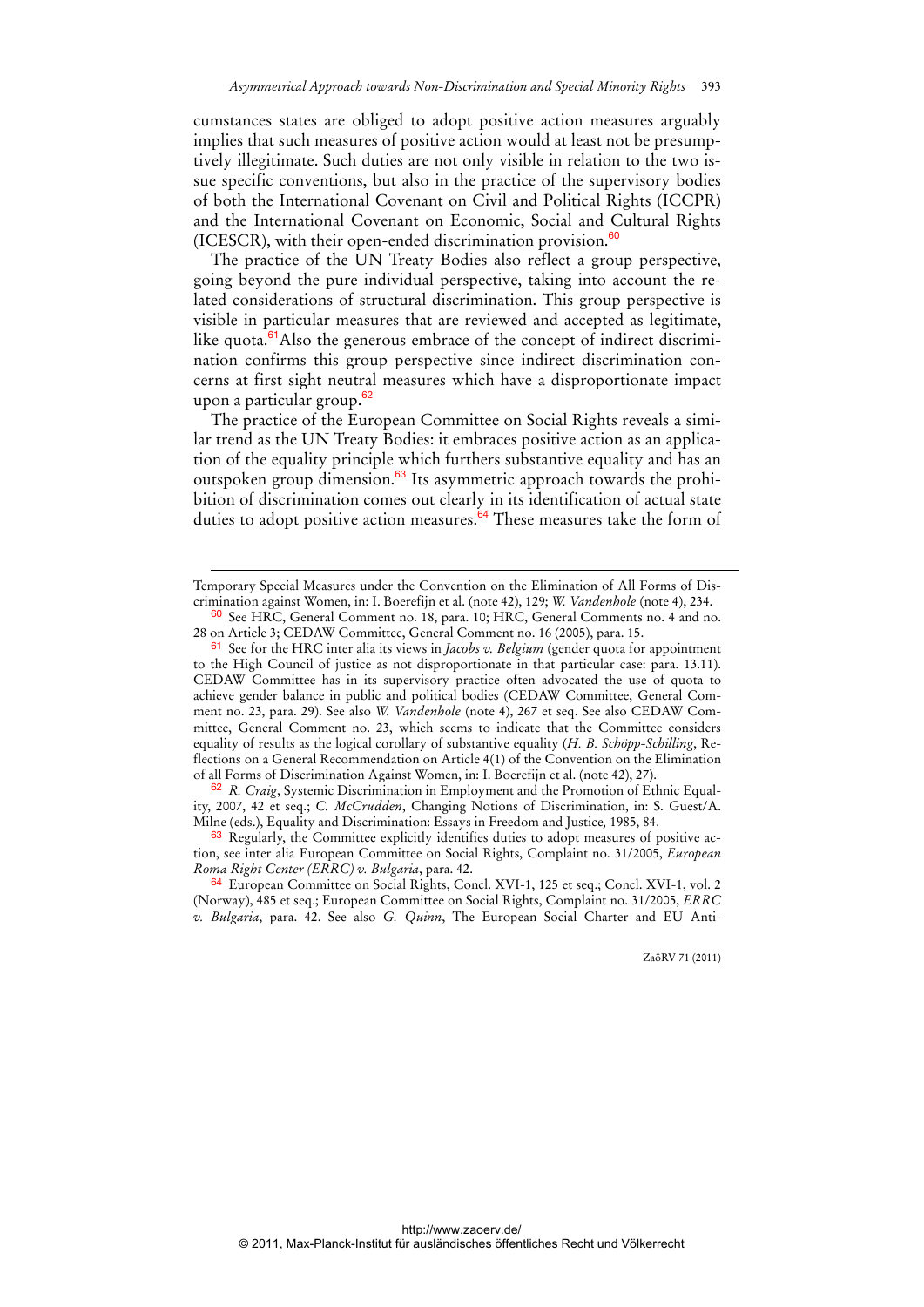special measures attuned to the situation of vulnerable groups,  $65$  and aimed at ensuring that rights and collective advantages are genuinely accessible by and to all. $66$  The line of case law is strongly developed in relation to minorities $^{67}$  and Roma in particular. $^{68}$ 

## **3. Supervisory Bodies with a Critical Approach towards Positive Action: The US Supreme Court, the ECJ and the ECtHR**

In contrast to the jurisprudence of the quasi-judicial bodies, the traditional baseline of several<sup>69</sup> prominent courts towards positive action tends to be restrictive. Without denying differences of degree, the jurisprudence of the US Supreme Court and the ECJ were traditionally seen to reflect the symmetrical approach to the prohibition of discrimination, which resulted in the adoption of a searching scrutiny for positive action measures.

Positive action (most often referred to in the US as affirmative action) is the subject of an extensive literature and on-going debate in the US.<sup>70</sup> Sev-

 $69$  It should be acknowledged that the courts in some countries explicitly adopt an asymmetrical approach, which aims at substantive equality and takes into account historical disadvantages and on-going prejudices against particular groups in society. For an overview of the relevant jurisprudence of the Canadian Supreme Court, see *C. Sheppard*, Grounds of Discrimination: Towards an Inclusive and Contextual Approach, La Revue du Barreau Canadien 80 (2001) 893, 910.

70 *A. Bhagwai*, Affirmative Action and Compelling Interests: Equal Protection Jurisprudence at het Crossroads, U. Pa. J. Const. L. 4 (2001-2002), 260; *L. Ware*, Strict Scrutiny, Affirmative Action and Academic Freedom: The University of Michigan Cases, Tul. L. Rev. 78 (2003-2004), 2097, 2098; *R. L. Brooks* (note 48), 323; *K. Forde-Mazrui*, The Constitutional

ZaöRV 71 (2011)

-

discrimination Law in the Field of Disability: Two Gravitational Fields with One Common Purpose, in: G. de Burca/B. de Witte (eds.), Social Rights in Europe, 2005, 279 at 285 et seq.

<sup>65</sup> European Committee on Social Rights, Complaint no. 31/2005 – *ERRC v. Bulgaria* para. 55 (see also para. 42).

<sup>66</sup> European Committee on Social Rights, Complaint no. 13/2002, *Autism Europe v. France*, para. 52.

<sup>67</sup> European Committee on Social Rights, Complaint no. 46/2007, *ERRC v. Bulgaria*, para. 49 (see also para. 51).

<sup>68</sup> In view of the systemic socio-economic discrimination and deprivation of Roma it is not surprising that the Roma feature prominently in this case law. See Complaint no. 27/2004, *ERRC v. Italy*, para. 21. See also Complaint no. 33/2006 – *International Movement ATD Fourth World (ATD) v. France*, paras. 154 et seq. and Complaint no. 39/2006 – *European Federation of National Organisations Working with the Homeless (FEANTSA) v. France*, which not only concerned travelers (an equivalent of Roma, at para. 167) but also the vulnerable position of migrants (at para. 160). For a recent decision on the merits, see European Committee on Social Rights, Complaint no. 51/2008, *ERRC v. France*, para. 84.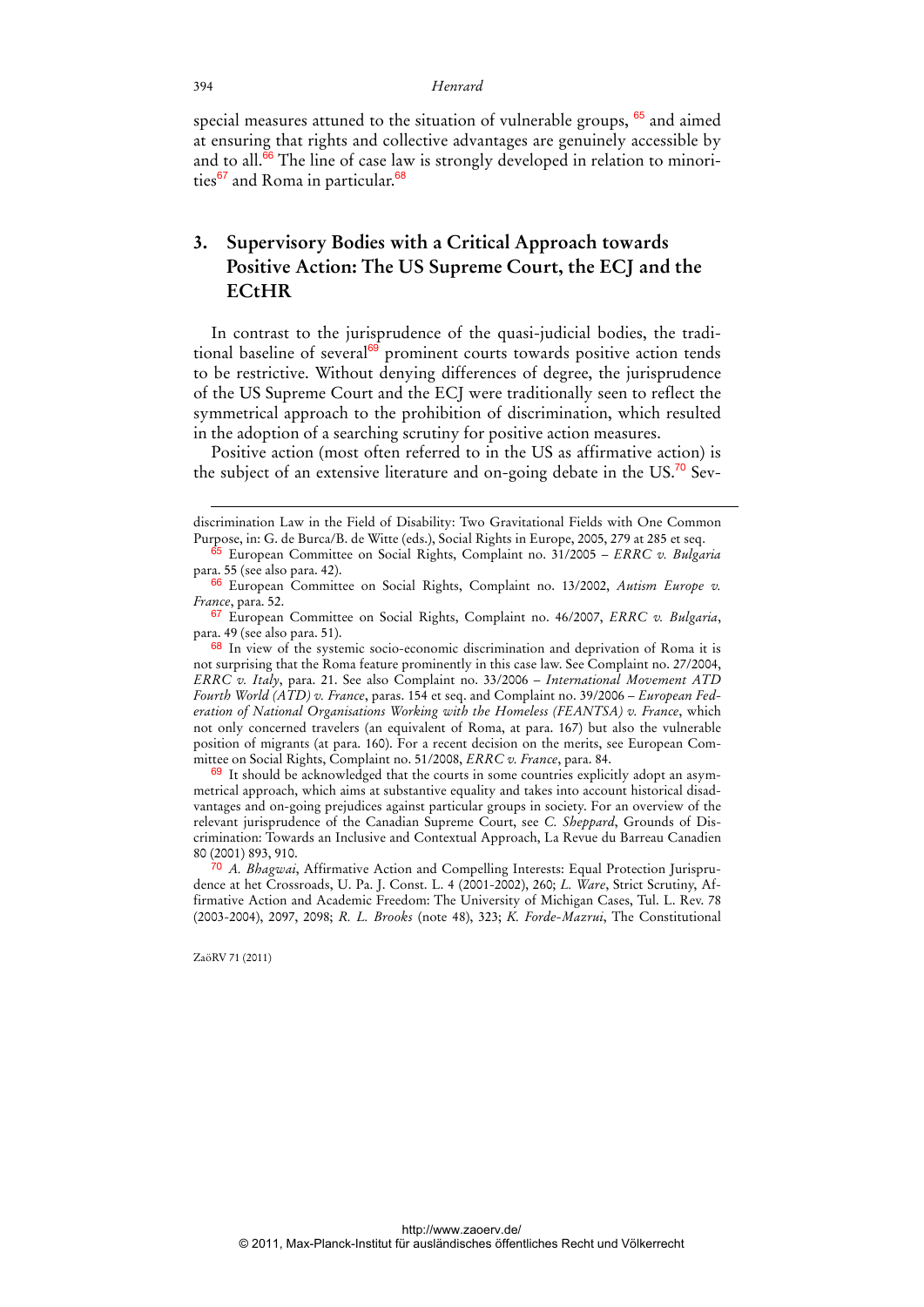eral authors are rather critical about the heightened scrutiny approach<sup>71</sup> of the US Supreme Court in relation to positive action (especially in relation to race), which they challenge as being too stringent, too demanding and basically inappropriate. Their critique arguably stems from a preference for the asymmetrical approach.<sup>72</sup> In this respect it is also pointed out that originally the multi-tiered framework of equal protection review developed in relation to suspect classes, not suspect classifications. In other words it depended on the class on whom burdens or disadvantages were imposed: to the extent that these were historically discriminated against, the class would be suspect, conversely when the class who has to bear the disadvantage was historically advantaged, the class would not be suspect.<sup>73</sup>

The traditional restrictive approach of the ECJ towards positive action measures is well known and documented.74 Especially the *Kalanke* judgment triggered hosts of critical reactions due to its formalistic anticlassification approach<sup>75</sup> and its symmetrical baseline.<sup>76</sup> Since then most authors identify a re-positioning of the Court towards a comprehensive proportionality approach with a greater embrace of substantive equality thinking.<sup>77</sup> This proportionality approach is not merely concerned with the type of preferences concerned,<sup>78</sup> but also takes into account other contextual fac-

73 *J. Rubenfield* (note 72), 427, 465 et seq.

74 *C. Barnard*, The Changing Scope of the Fundamental Principle of Equality?, McGill L. J. 46 (2001), 960.

75 See *C. O'Cinneide* (note 53), 358.

76 *C. Barnard* (note 74), 960

-

77 See *C. O'Cinneide* (note 53), 351; *A. Numhauser-Henning* (note 50), 217, discussing C-158/97 *Badeck,* C-79/99 *Schnorbus,* C-319/*03 Briheche* and C-407/98 *Abrahamsson*. See also *A. Veldman*, De nieuwe Europese arrestenover voorkeursbeleid, 2001, 116.

<sup>78</sup> Preferential treatment in hiring and promotion is evaluated more searchingly than preferences in access to childcare and other "softer" measures. See also the extensive discussion in

Implications of Race-Neutral Affirmative Action, Geo. L. J. 88 (1999-2000), 2331. See also *E. S. Anderson*, Integration, Affirmative Action and Strict Scrutiny, N.Y.U. L. Rev. 77 (2002), 1195. See also *K. M. Sullivan*, Post-liberal Judging: The Roles of Categorization and Balancing, U. Colo. L. Rev. 63 (1992) 293, 311 et seq.

<sup>71</sup> *L. M. Padilla*, Intersectionality and Positionality: Situating Women of Color In the Affirmative Action Debate, Fordham L. Rev. 66 (1997-1998), 843, 903. See also Chief Justice *Burger* in *Fullilove v. Klutznick*, 448 US 448, at 490 et seq. However according to *Ashutosh Bhagwai* the US courts are actually more willing to uphold benign racial classifications in comparison with invidious discrimination. According to him there is actually an additional tier of scrutiny, not as strict as strict scrutiny but still more searching than rational basis review – "relaxed strict scrutiny" (*A. Bhagwai*, (note 70), 260, 278).

<sup>72</sup> *J. Rubenfield*, Affirmative Action, Yale L. J. 107 (1997), 427, 465 et seq. See also *B. E. Simmons* (note 13), 51 who argues that strict scrutiny as standard of review for race-conscious affirmative action programs is inappropriate since this symmetric approach (based on an anticlassification theory) is actually inconsistent with the  $14<sup>th</sup>$  Amendment original remedial objectives (at 70).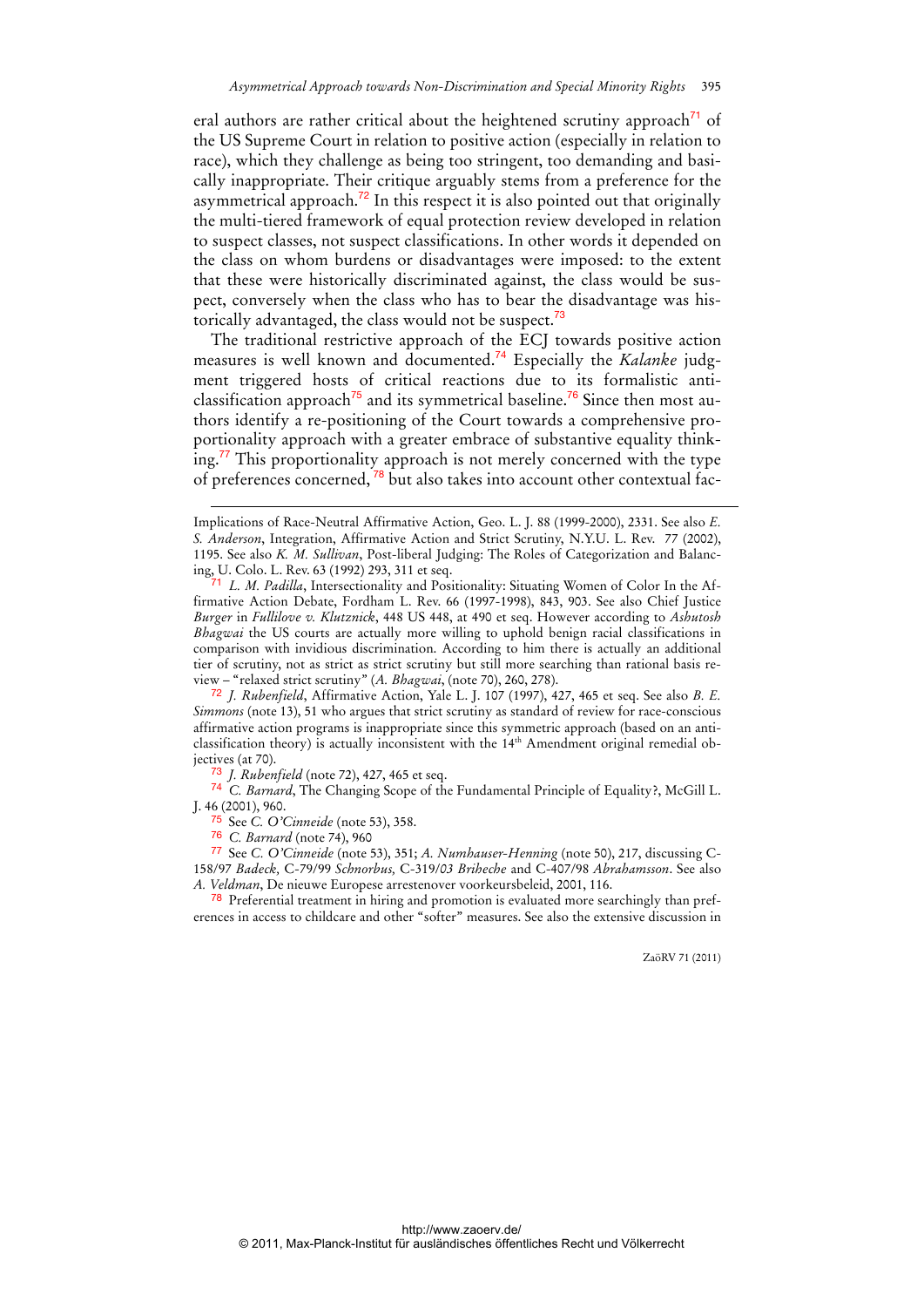tors, so that the ECJ cannot be said to consider positive action measures presumptively invalid. However, the ECJ does not seem to recognize the primary beneficial goal of the positive action measures as being a relevant factor for the determination of the level of scrutiny.<sup>79</sup> An ambiguous situation can be noted since on the one hand the ECJ judgments pertaining to positive action have used from the beginning language acknowledging (in different degrees of explicitness) that these measures have substantive equality as goal, $80$  while at the same time positive action measures were qualified as exceptions to the equality principle. This ambiguity is also visible in more recent cases. $81$  Since exceptions need to be interpreted restrictively, this seems to invite a heightened scrutiny approach for positive action measures.<sup>82</sup> Obviously, the fact that since the Treaty of Amsterdam, primary and subsequent secondary law (directives) acknowledges that the aim of positive action is full, substantive equality $^{83}$  does not seem to make a difference. $^{84}$ 

Furthermore, it is arguably peculiar that the steady jurisprudence in terms of the general principle of equal treatment (as general principle of EC

82 In *Kalanke* the Court is most explicit about the derogation quality of Article 2(4) and concomitant need to interpret its scope restrictively (paras. 12 and 21). See also *Marshall*  (para. 32). See also *E. Ellis* (note 41), 308.

83 Arguably, already the 1976 revision of the ETD resulted in the inclusion in Article 2(4) of reference to "measures to promote equality of opportunity" and "by removing inequalities …". Since the Treaty of Amsterdam, one can find an explicit reference to the goal of "full equality in practice", while the measures are said to "prevent or compensate disadvantages" (see Article 141(4) EC (now Article 157 Treaty on the Functioning of the European Union), Article 5 Directive 2000/43/EC; Article 7 Directive 2000/78/EC, Article 3 Recast Equal Treatment Directive 2006/54/EC).

-

*C. Costello*, Positive Action, in: C. Costello/E. Berry (eds.), Equality in Diversity: The New Equality Directives, 2003, 185 et seq.

<sup>79</sup> *J. H. Gerards* (note 5), 316 et seq.

<sup>80</sup> In several judgments the link with substantive equality is only implicit: in *Kalanke* the Court acknowledges that positive action is necessary to eliminate existing inequalities (para. 20); in *Marshall* the Court underscores that the measure concerned is meant to eliminate inequality (paras. 26 et seq.); in *Griesmar* (C-366/99) the goal of the measure was described as offsetting existing disadvantage (para. 61); in *Lommers* (C-476/99) the Court acknowledges that Article 2(4) Equal Treatment Directive (ETD) is intended to reduce actual instances of inequality (para. 32). Even if the concept of substantive equality is not used, the measures concerned are clearly conceived as an application of equality, not as exception. In *Badeck* (para. 32); and *Abrahamsson* (para. 48) the Court explicitly qualifies the national measures as aimed at achieving substantive equality; while in *Briheche* the Court acknowledges that Article 2(4) ETD aims at achieving substantive equality (para. 25).

<sup>81</sup> The derogation/exception language is not always used (eg not in *Abrahamsson, Schnorbus*, and *Griesmar*) but it does feature prominently in *Lommers* (paras. 39 and 47) and *Briheche* (para. 21).

<sup>84</sup> *J. Swiebel*, What Could the EU Learn from the CEDAW Convention?, in: I. Boerefijn et al. (note 42), 55.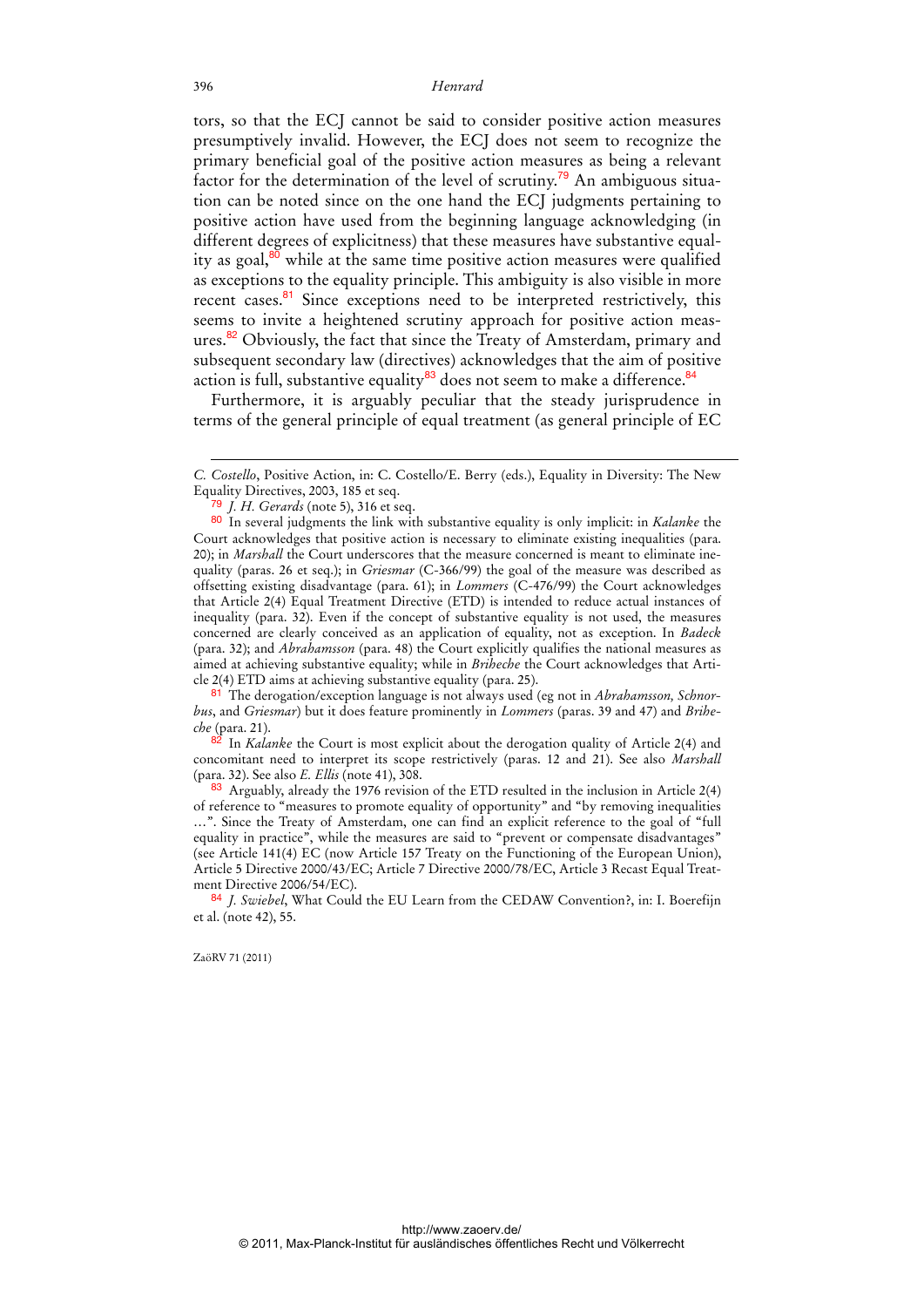law), following which a duty exists to treat differently situations/persons that are substantively different, is not used in the context of positive action measures. Indeed in contrast to the jurisprudence of the quasi judicial bodies studied above, neither the text of the relevant EU law provisions nor the jurisprudence of the ECJ has identified an *obligation* to take positive action measures (in particular circumstances).<sup>85</sup>

In view of the focus of this article, it should be underscored that the absence of the asymmetric approach by the US Supreme Court and the ECJ does not seem to be attributable to a rejection of substantive equality thinking nor to an exclusive focus on the individual right to equal treatment. Both have indeed been at the forefront regarding the inclusion of indirect discrimination in the prohibition of discrimination. Not only is the link between the concept of indirect discrimination and the acceptance of substantive equality generally accepted, $86$  indirect discrimination is furthermore infused by the idea of group justice.*<sup>87</sup>*

The European Court on Human Rights has not yet been confronted with a hard case of positive action (typically in relation to job applications and promotions), in contrast to the ECJ and the US Supreme Court.<sup>88</sup> Nevertheless, it did have to rule in two cases on measures which entailed treatment which benefited women, while excluding men, more particularly *Petrovic v. Austria* <sup>89</sup>(parental leave allowance only for women) and *Van Raalte v. the Netherlands<sup>90</sup>* (only women above 45 could be exempted from paying a children related levy). In the initial establishment of the appropriate level of scrutiny, the Court seems to favour the symmetrical approach notwithstanding all its pernicious consequences for positive action measures.<sup>91</sup> In *Petrovic* though it took into account that as regards the question of parental leave allowance there was no common European standard yet, which *de facto* reduced the level of scrutiny and enabled the Court to conclude that Art. 14 was not violated. To the extent that the levels of scrutiny for certain grounds of differentiation are not rigid but can be modulated by other considerations, this is to be welcomed. $92$  However, this does not change the identification of the symmetrical approach, since when setting out to identify whether a supervisory body adopts the symmetrical or asymmetrical

 $\overline{a}$ 

<sup>85</sup> *J. Swiebel* (note 84), 58.

<sup>86</sup> *C. J. van den Heyning* (note 43), 376, at 379.

<sup>87</sup> *C. McCrudden* (note 44), 23.

<sup>88</sup> *D. de Prins/S. Sottiaux/J. Vrielink*, Handboek Discriminatierecht, 2005, 38.

<sup>89</sup> *Petrovic v. Austria*, ECtHR, 27.3.1989.

<sup>90</sup> *Van Raalte v. the Netherlands*, ECtHR, 21.2.1997.

<sup>91</sup> *J. H. Gerards* (note 5), 202.

<sup>92</sup> *J. H. Gerards* (note 5), 210.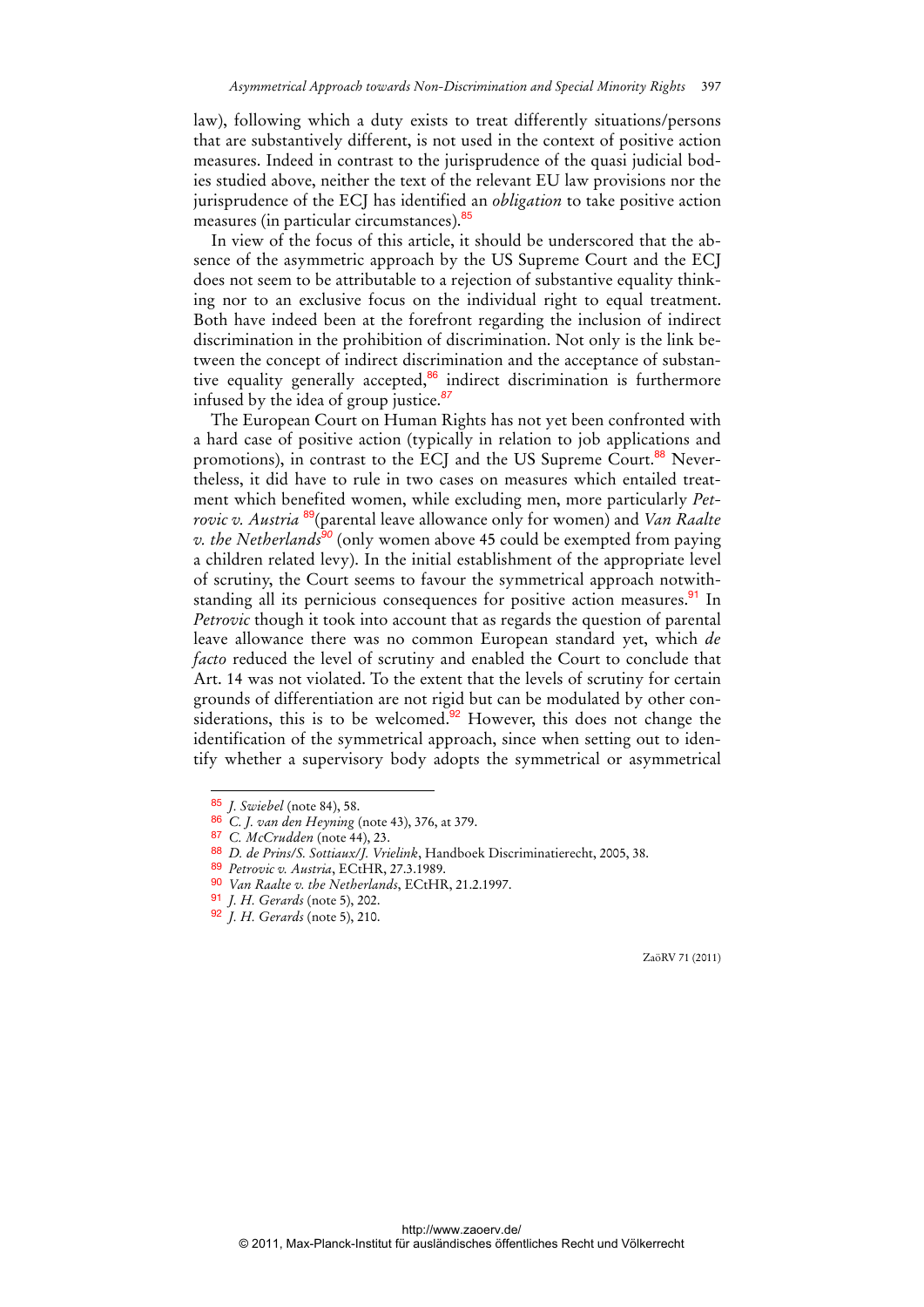approach, the crucial question is whether or not the particular (primary) purpose of a differential treatment has a significant impact on the level of scrutiny adopted.

The ECtHR actually has a rather ambiguous approach towards substantive equality. It seems to embrace substantive equality when it identifies a duty of differential treatment for persons in substantively different situations, as will be more fully explained infra. However, inter alia the recent Grand Chamber decision in *Orsus et al. v. Croatia<sup>93</sup>* shows that the Court continues to struggle with the concept of indirect discrimination.<sup>94</sup> Consequently, the Court's attitude towards substantive equality and a group dimension of the equality principle remains questionable, to say the least.

## **IV. Special Rights for Persons Belonging to Minorities and the Asymmetrical Approach**

### **1. Identifying Another Relevant Factor**

The preceding analysis has shown that openness to both substantive equality and a group focus (concerning the right to equal treatment) cannot in themselves explain a particular approach towards positive action, notwithstanding the fact that they concern two defining characteristics of positive action. It is undoubtedly overambitious to try to come up with exhaustive and conclusive answers in this respect, since it is not unlikely that very many different factors may play a role, several of which may interact.

Here, the baseline attitude towards special minority rights has been selected for further scrutiny as a potential factor that influences the scrutiny of positive action measures. This choice appears justified because a receptive attitude towards special minority rights (protecting and promoting minorities' separate identity and distinctive lifestyle) on the part of supervisory bodies signals a particularly strong embrace of both substantive equality and a group dimension to the equality principle. Indeed, special minority rights belong squarely in the camp of measures aimed at promoting substantive equality, while these measures have a prominent group dimension

<sup>93</sup> *Orsus v. Croatia*, ECtHR (Grand Chamber), 16.3.2010.

<sup>94</sup> For an extensive discussion of the case law of the ECtHR pertaining to indirect discrimination up to the Grand Chamber decision in *D. H. et al. v. Czech Republic*, see *K. Henrard*, A Patchwork of "Succesful" and "Missed" Synergies In the Jurisprudence of the ECHR, in: K. Henrard/R. Dunbar (eds.), Synergies in Minority Protection, 2009, 322 et seq.

ZaöRV 71 (2011)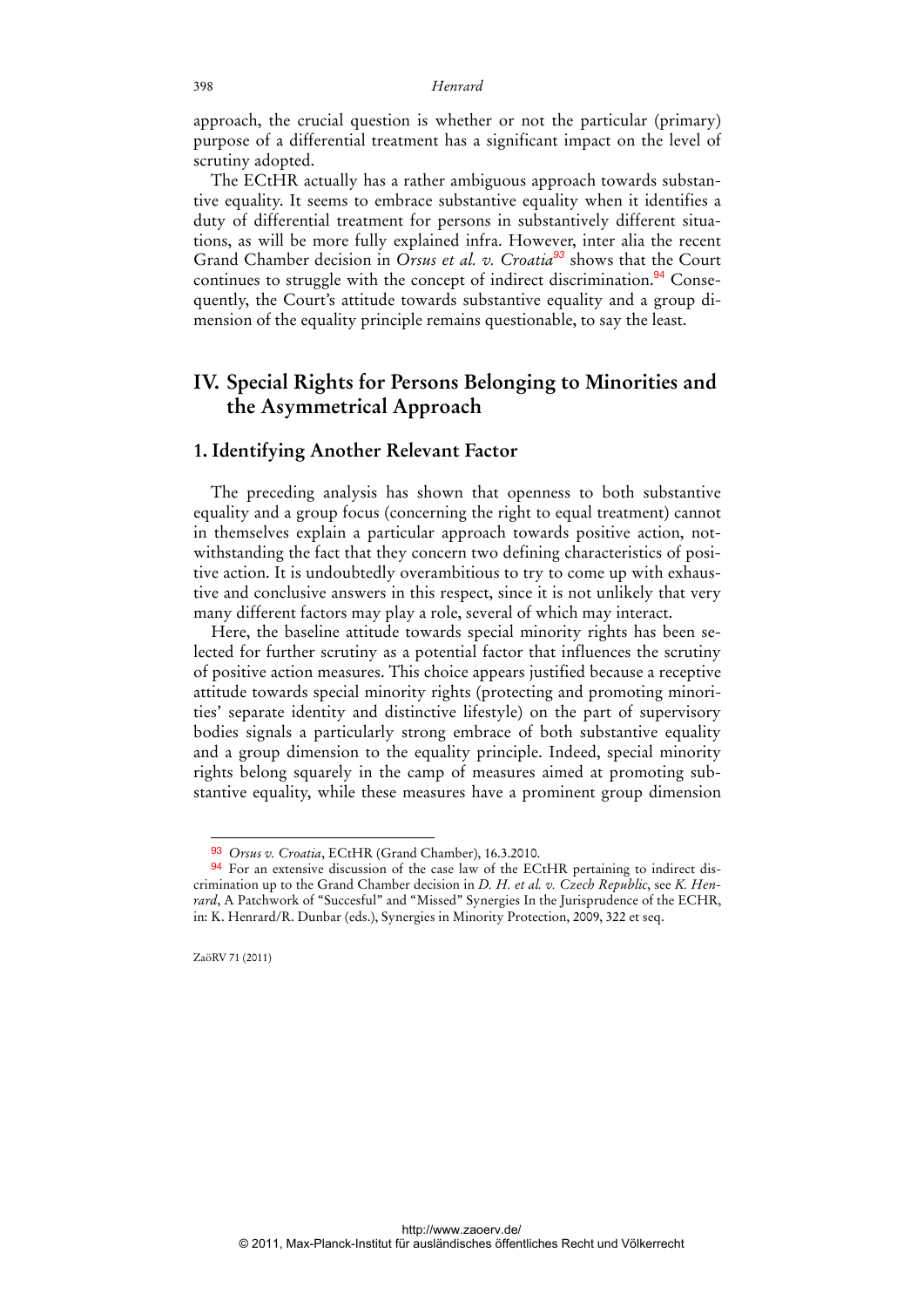in the sense that they are granted to persons belonging to particular groups, namely minorities.<sup>9</sup>

The remainder of this article investigates whether openness towards special minority rights functions as a trigger for supervisory bodies to adopt the asymmetrical approach, following which positive action measures are not presumptively invalid. It should be underscored that the factor introduced here does not concern so much the beneficiaries of the positive action measures,<sup>96</sup> but rather the kind of measures for persons belonging to minorities, namely measures pertaining to the protection and promotion of the separate cultural identity and distinctive lifestyle and the related accommodation of population diversity.

Indeed, the following analysis of the text of special minority rights demonstrates that when the positive action measures concern special rights for persons belonging to minorities, the international community seems to accept that this calls for the asymmetrical approach (2.). This reading is also identified in a recent Grand Chamber judgement of the ECtHR and subsequently traced throughout its earlier jurisprudence (3.). The quasi jurisprudence of several UN treaty bodies can at least be argued not to contradict the relevance of the "minority rights variable" (4.).

Since the position of the ECJ in this respect is far from crystallized, the promising shifts that can be noted merit a fuller discussion in a separate section (V).

## **2. Minority Rights Instruments: Special Measures for Minorities as "Special" Kind of Preferential Treatment**

When considering minority specific instruments, the equality provision of each of the international documents explicitly notes that special measures for minorities are not contrary to the prohibition of discrimination. This is visible not only in the Framework Convention for the Protection of National Minorities, but also in the OSCE's Copenhagen Document on the Human Dimension and in the UN Declaration on the Rights of Persons

 $\ddot{ }$ 

<sup>95</sup> *P. Thornberry*, International Law and the Rights of Minorities, 1991, 173.

<sup>96</sup> It is in any event striking that the literature concerning positive action in the US is tied to "minorities". *R. L. Brooks* (note 48), 323, 366 et seq.; *L. Ware* (note 70), 2097, 2107 and throughout the text in *K. Forde-Mazrui* (note 70), 2331. The great majority of references to positive action measures in the quasi-jurisprudence of the quasi-judicial supervisory bodies (with the exception of CEDAW Committee) also concerns "minorities".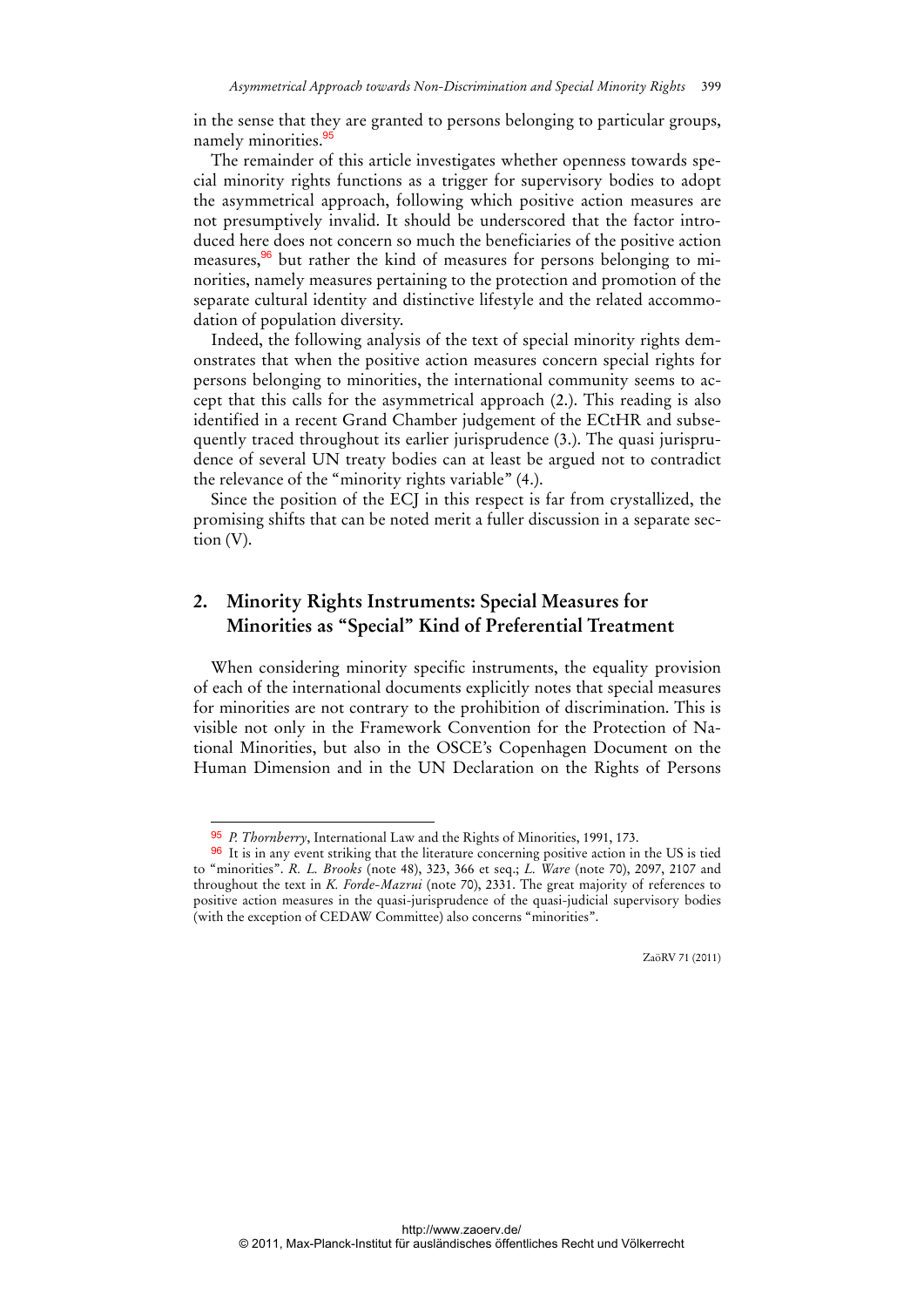belonging to National or Ethnic, Religious and Linguistic Minorities.<sup>97</sup> While the Framework Convention for the Protection of National Minorities (FCNM) is still not ratified by all members of the Council of Europe, the Organisation for Security and Cooperation in Europe (OSCE) Document is adopted by consensus and the UN Minorities Declaration was also unanimously adopted. Hence, it seems legitimate to denote an international consensus about the provisions concerned.

The relevant clause in the FCNM and the Copenhagen document at first sight even stipulate outright that these special measures for minorities do not violate the prohibition of discrimination.<sup>98</sup> However, it would be strange if minority specific rights could under no circumstances amount to discrimination. The UN Minorities Declaration recognizes this when it states that such measures "shall *not prima facie* be considered contrary to the principle of equality …" (Art. 8, para. 3, emphasis added). What is not *prima facie* might still be after closer analysis. Indeed, in terms of the criteria for discrimination: the aim of substantive equality for persons belonging to minorities in relation to their right to identity is clearly considered to be a legitimate aim. Still this does not grant a *carte blanche*, more particularly it would not absolve from respecting the proportionality principle. This is acknowledged by the Explanatory Report to the FCNM, which stipulates that special measures for persons belonging to minorities "need to be adequate", that is in conformity with the proportionality principle, in order to avoid violation of the rights of others as well as "*discrimination against others"*.

Still, the clauses concerned would appear to indicate that notwithstanding the differentiations on the basis of ethnicity, special measures for minorities are presumed not to violate the prohibition of discrimination. While this presumption is rebuttable, the mere fact of having this presumption in the first place amounts to a rejection of heightened scrutiny for the differential treatment concerned. A teleological and holistic interpretation of minority specific instruments further confirms this reading. Indeed, these instruments are essentially about special rights for persons belonging to minorities, ai-

 $\ddot{ }$ 

<sup>97</sup> Article 4, para. 3 FCNM, Copenhagen Document, para. 31; Article 8, para. 3 UN Minorities Declaration.

<sup>98</sup> These formulations arguably lead to over simplistic statements by authors to the effect that positive action measures are generally not considered discriminatory (*M. Tomei*, Discrimination and Equality at Work: A Review of the Concepts, International Labour Review 142 (2003) 401, 405-406). The mere fact that the measures concerned aim at ensuring equality of treatment and opportunity in practice would suffice for these measures not to amount to discrimination. This gives the improper impression that proportionality considerations would not matter.

ZaöRV 71 (2011)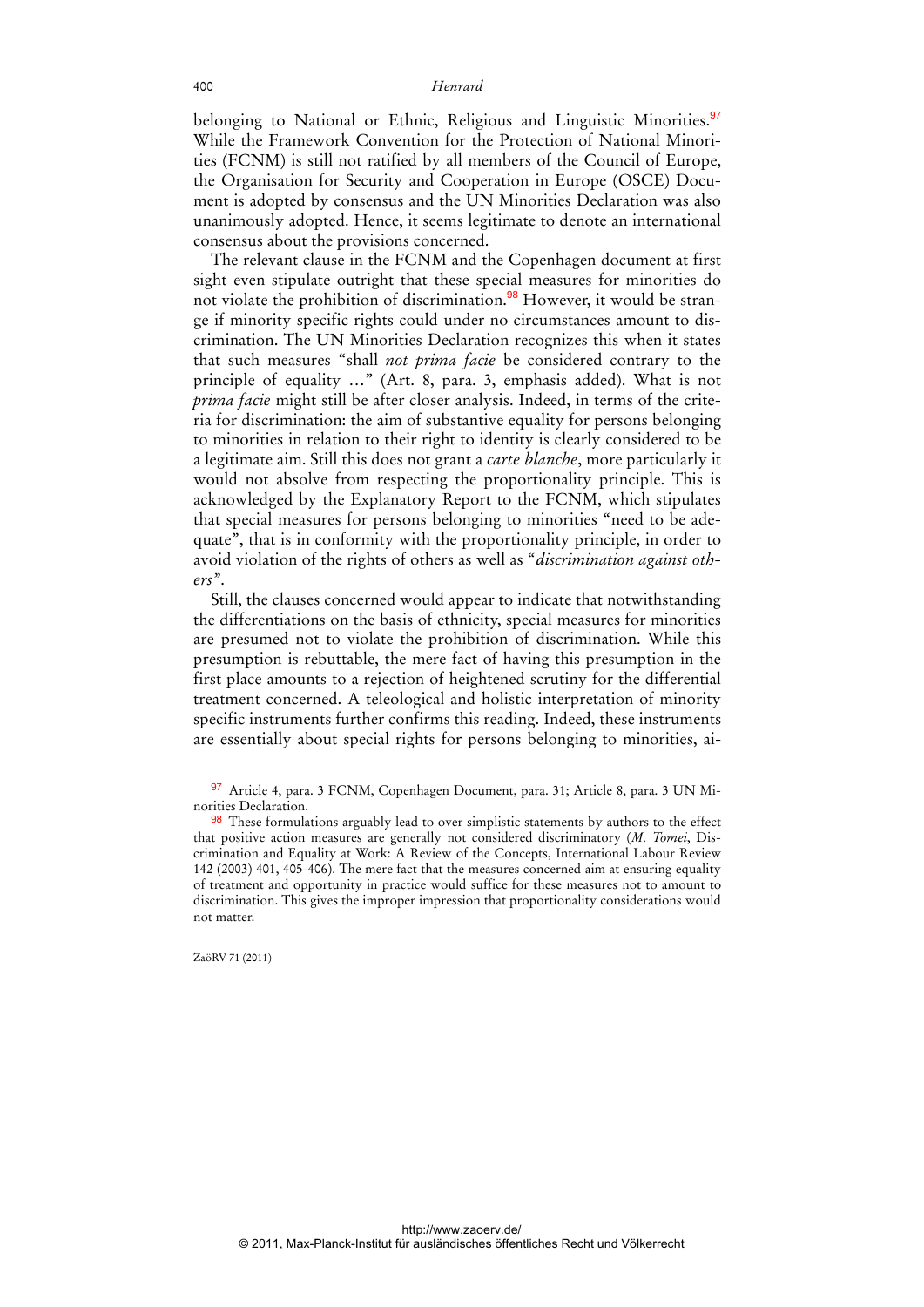med at the promotion of their separate identity and substantive equality. If strict scrutiny would be applied to these special measures, it would be close to legally impossible to have and maintain them. In other words, strict scrutiny for special minority rights would seem contrary to the international consensus about the essence of minority rights instruments, as captured in the minority rights instruments discussed here.

This approach to minority identity rights seems particularly appropriate in view of the kinds of benefits concerned and the (related) fact that these benefits tend to be confined to measures promoting equal opportunities. Typical for the internationally recognized special minority rights is that the grant of these rights does not have negative repercussions for other groups. To the contrary, special minority rights tend to extend benefits already enjoyed by the "majority" to persons belonging to minorities. For example the right to education in the minority language or the right to communicate with the administrative authorities in the minority language does not reduce the pre-existing right to mother tongue education of persons belonging to the majority. Consequently, special minority rights are indeed a special kind of positive action measures because there is no (apparent) tension with the individual right to equal treatment. This implies that it is not self-evident that supervisory bodies that adopt an asymmetrical approach in relation to special minority rights will be equally ready to do so for other positive action measures. If this does happen, it can be argued that special minority rights work as a trigger in this respect.

It can be noted that the formulation of the provisions on positive action in EU law appears to be similar to the minority rights provisions in several respects. Already since 1976 the relevant provision in the Equal Treatment Directive stipulated that the prohibition of discrimination would not apply to measures to promote equality of opportunities in particular by removing inequalities.<sup>99</sup> However, in the framework of EU law there is no similar starting point or sub-text of promoting special, differential identity-related measures. Arguably, the dominance in EU law of the individual right to equal treatment – and its link to the central common market rational – prevented that this formulation entailed a reduction of the level of scrutiny for positive action measures. Furthermore, neither the texts, nor the case law of the ECJ identify an obligation to adopt special (positive action) measures, notwithstanding the potential in the general principle of equal treatment.

 $\overline{a}$ 

<sup>99</sup> Since the Treaty of Amsterdam the relevant Treaty provision and provisions in equality directives added that these special measures have as goal "to ensure full equality in practice".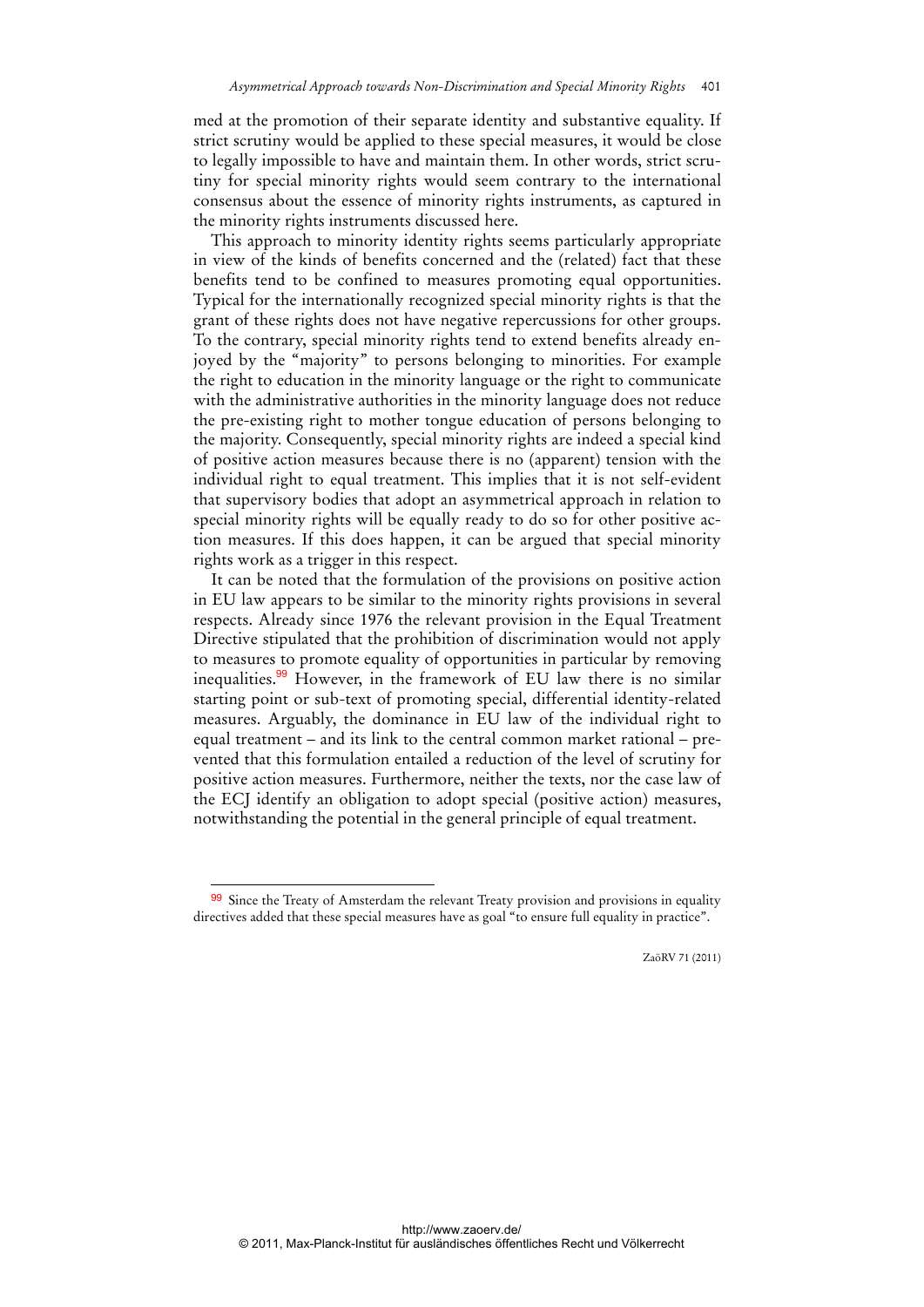## **3. ECtHR: Fusing "Correcting Factual Inequalities" with Special State Duties towards Minorities' Identity (Rights)**

The understanding that special measures aimed at the protection of minorities would not trigger heightened scrutiny notwithstanding the implication of ethnicity seems confirmed (at least reflected) in the recent Grand Chamber judgment of the European Court of Human Rights in *Sejdic and Finci v. Bosnia and Herzegovina.<sup>100</sup>* In that case a person from Roma and one from Jewish origin challenged the power sharing arrangements in that country following which only persons belonging to the three constituent peoples (the Bosniacs, the Croats and the Serbs) are allowed to stand for election to parliament. This arrangement clearly constitutes a differentiation along ethnic lines. In view of their intrinsic relation to the accommodation of population diversity, power sharing arrangements can also be considered relevant for minority protection. In casu the three constituent peoples can be considered minorities as none of them is numerically in the majority while seemingly not being dominant and having the wish to hold on to their own separate identity.

The Court does seem to show a willingness to accept in principle differentiations on the basis of ethnicity in this type of minority protectionpower sharing setting, aimed at restoring the peace, ending a period of conflict and ethnic cleansing, and in the end at ensuring "effective equality between the constituent peoples". Notwithstanding its acknowledgement that differentiations on the basis of ethnic origin tend to trigger heightened scrutiny,<sup>101</sup> the Court highlights that "Article 14 does not prohibit Contracting Parties from treating groups differently in order to correct 'factual inequalities' between them".<sup>102</sup> As will be explained more fully infra, this expression can be understood as indicating that such measures are not presumed to be illegitimate, which would imply that it is actually not necessary to adopt heightened scrutiny. The actual level of scrutiny adopted by the Court indeed does not appear to be particularly demanding as the Court even exhibits sympathy for the adoption of power sharing arrangements in this particular context. However, the differentiations on the basis of ethnicity inherent in the specific power sharing arrangement amounted to a total exclusion of representatives of the other communities. Arguably, the radical na-

<sup>100</sup> *Sejdic and Finci v. Bosnia and Herzegovina*, ECtHR (Grand Chamber), 22.12.2009.

<sup>101</sup> *Sejdic and Finci v. Bosnia and Herzegovina* (note 100), para. 44: "where a difference in treatment is based on race or ethnicity, the notion of objective and reasonable justification must be interpreted as strictly as possible".

<sup>102</sup> *Sejdic and Finci v. Bosnia and Herzegovina* (note 100), para. 44.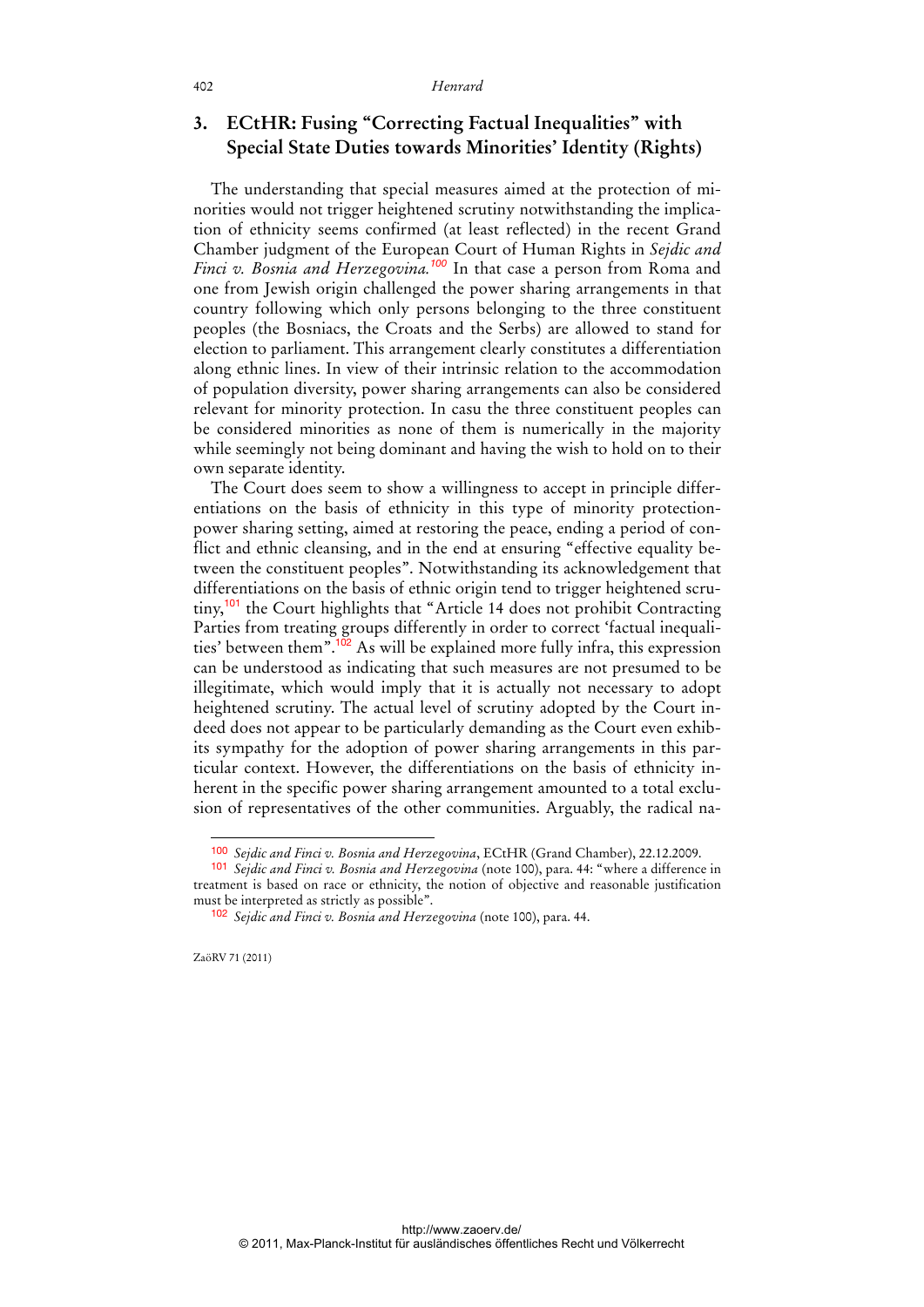ture of the arrangement is such that it would have been difficult not to conclude to a disproportionate measure, even under regular scrutiny.

Hence, notwithstanding the eventual finding of a prohibited discrimination, this judgment can be read as indicating that the ECtHR would be willing to adopt the asymmetrical approach to the prohibition of discrimination in relation to minority protection measures. The protection of minorities is in any event accepted as a legitimate aim on a par with "correcting factual inequalities".<sup>103</sup>

It should be acknowledged that the "correcting factual inequalities" formula already features in the 1968 *Belgian Linguistics Case*, <sup>104</sup> which tends to be considered as the case which set the precedent for the non-discrimination jurisprudence of the Court. A deeper analysis of this line of jurisprudence<sup>105</sup> thus seems in order, to identify the settings in which this sentence is used, and the extent to which it indicated and indicates the asymmetrical approach also when no special minority rights are in play.

As in the case of the minority rights clauses, this formula gives the impression that there is no proportionality constraint when a differential treatment aims at correcting factual inequalities. However, the equality jurisprudence of the ECtHR has clearly established that the proportionality requirement needs to be complied with at all times.<sup>106</sup> It was already indicated that the Court has developed heightened scrutiny for particular suspect grounds. The formula discussed here could be seen to demonstrate the willingness of the Court to adopt a relatively low level of scrutiny when the differential treatment aims to "correct factual inequalities", notwithstanding

 $\overline{a}$ 

<sup>103</sup> Although the Court states in para. 46 that it does not need to decide whether the upholding of the contested constitutional provisions after ratification of the Convention could be said to serve a "legitimate aim", four paragraphs later it does "agree with the Government that there is no requirement under the Convention to abandon totally the power-sharing mechanisms peculiar to Bosnia and Herzegovina" (para. 48).

<sup>104</sup> The analysis infra will show that the formula was slightly simpler in the *Belgian Linguistics* Case.

<sup>105</sup> *Case relating to certain aspects of the laws on the use of languages in education in Belgium*, ECtHR, 23.7.1968, para. 10; *Stec et al. v. UK*, ECtHR, 12.4.2006, para. 51; *Zeeman v. Austria*, ECtHR, 29.6.2006, para. 32; *Hobbs, Richard, Walsh and Geen v. UK*, ECtHR, 14.11.2006, para. 52; *Runkee and White v. UK*, ECtHR, 10.5.2007, para. 35; *D. H. and Others v. Czech Republic*, ECtHR, 13.11.2007, para. 175; *Religionsgemeinschaft der Zeugen Jehovas and Others v. Austria*, ECtHR, 31.7.2008, para. 96; *Andrejeva v. Latvia*, ECtHR, 18.2.2009, para. 28, *Munoz Diaz v. Spain*, ECtHR, 8.12.2009, para. 48; *Sejdic and Finci v. Bosnia and Herzegovina*, ECtHR, 22.12.2009, para. 44; *Orsus and Others v. Croatia*, ECtHR, 16.3.2010, para. 149.

<sup>106</sup> See the steady jurisprudence in this respect since the *Belgian Linguistics* Case of 23.7.1968. See also *P. van Dijk* et al. (eds.), Theory and Practice of the European Convention on Human Rights (chapter on Article 14, revised by A. W. Heringa/F. van Hoof), 2006, 1041 et seq.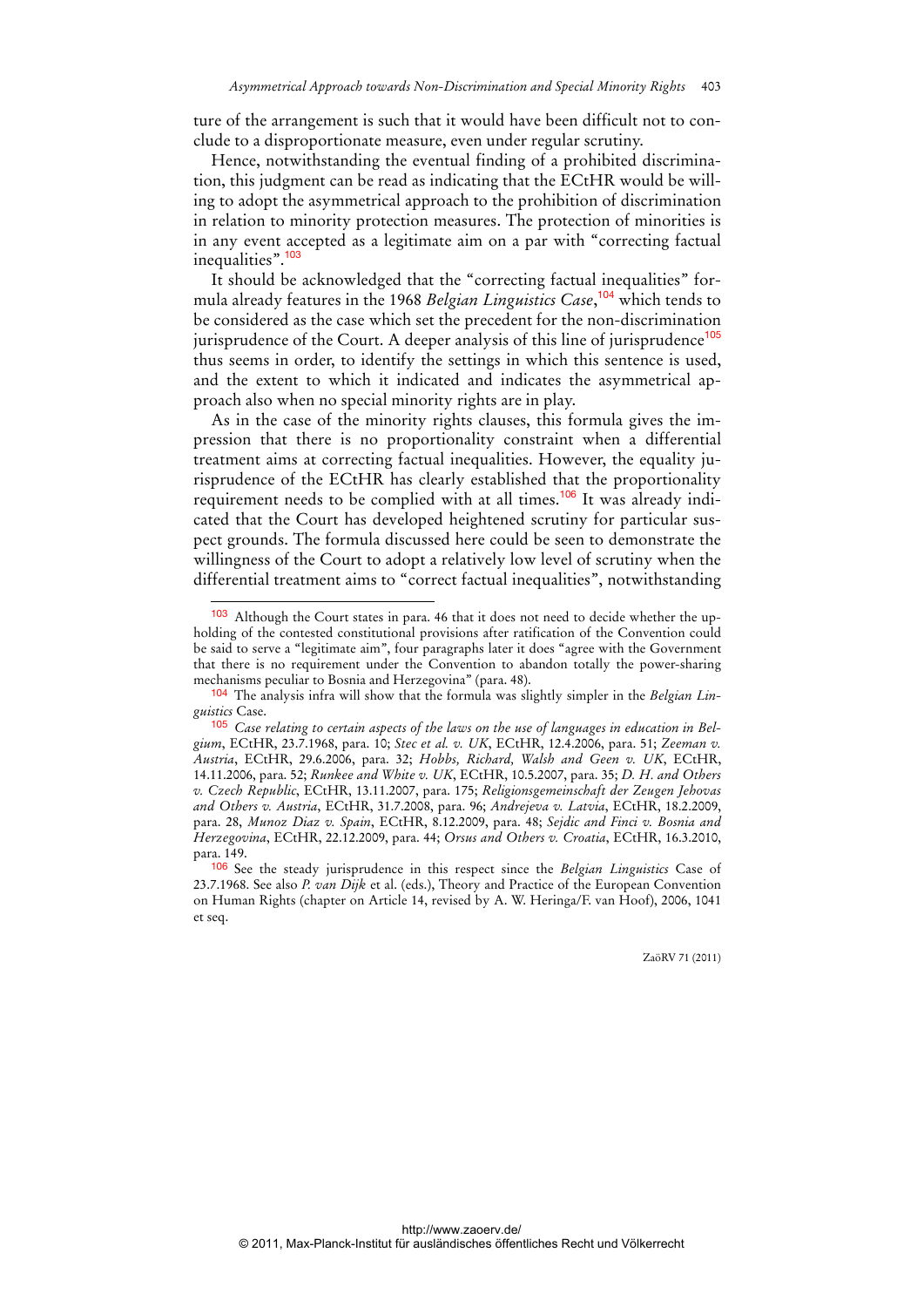the use of a suspect ground. In other words, in these "settings" the ECtHR appears amenable to the asymmetrical approach to the prohibition of discrimination. The combination with the identification of a state duty to correct such inequalities between groups further confirms this reading.

What can be deduced from the settings in which the Court (allegedly) used this formula, and thus the asymmetrical approach?<sup>107</sup>

In the *Belgian Linguistics Case* the Court actually did not use the exact formula but stated that "the competent national authorities are frequently confronted with situations and problems, which, on account of differences inherent therein, call for different legal solutions, moreover, certain legal inequalities tend only to correct factual inequalities".<sup>108</sup> This can be considered as a mere hint at the statement that formal inequalities that correct factual inequalities would not (necessarily) be prohibited by Art. 14.<sup>109</sup>

Again in *Thlimmenos v. Greece* the exact wording of the formula is not to be found, but para. 44 is quoted in all subsequent instances where the formula does feature. In that paragraph the Court for the first time established that the prohibition of discrimination would also be violated when states, without an objective and reasonable justification, would fail to treat differently persons whose situations are significantly different. Arguably, this confirms that the identification of obligations to adopt special measures implies that these measures are not subject to heightened scrutiny. Put differently, the identification of duties of differential treatment signals the asymmetrical approach as much as the correcting factual inequalities formula.

It is rather striking that the oldest cases in this line of jurisprudence concern not only groups that can be qualified as minorities, but also identity related rights, namely language of instruction (*Belgian Linguistics Case*) and the manifestation of one's religion (*Thlimmenos*). The *Thlimmenos* judgment is noteworthy also for its timing: it was pronounced only a few months prior to another landmark ruling by the Court, more particularly

<sup>&</sup>lt;sup>107</sup> It should be acknowledged that sometimes the Court restates the "correcting factual inequalities" formula in an "empty" way, without actually making use of it in the application to the facts; or in an obscure way where it is not clear what the quote is intended to convey. Three judgments pertaining to minorities do contain the "correcting factual inequalities" formula but the cases concern instances of invidious discrimination against the minority group concerned. In each of these cases the Court adopts, justifiably, a rather searching scrutiny. See *Religionsgemeinschaft der Zeugen Jehovas and Others v. Austria*, ECtHR, 31.7.2008, para. 98; *Andrejeva v. Latvia*, ECtHR, 18.2.2009, paras. 87 et seq.; *Orsus v. Croatia*, ECtHR, 16.3.2010, paras. 156 et seq.

<sup>108</sup> *Belgian Linguistics* Case, ECtHR, 23.7.1968, para. 10.

<sup>109</sup> *Belgian Linguistics* Case, ECtHR, 23.7.1968, para. 10.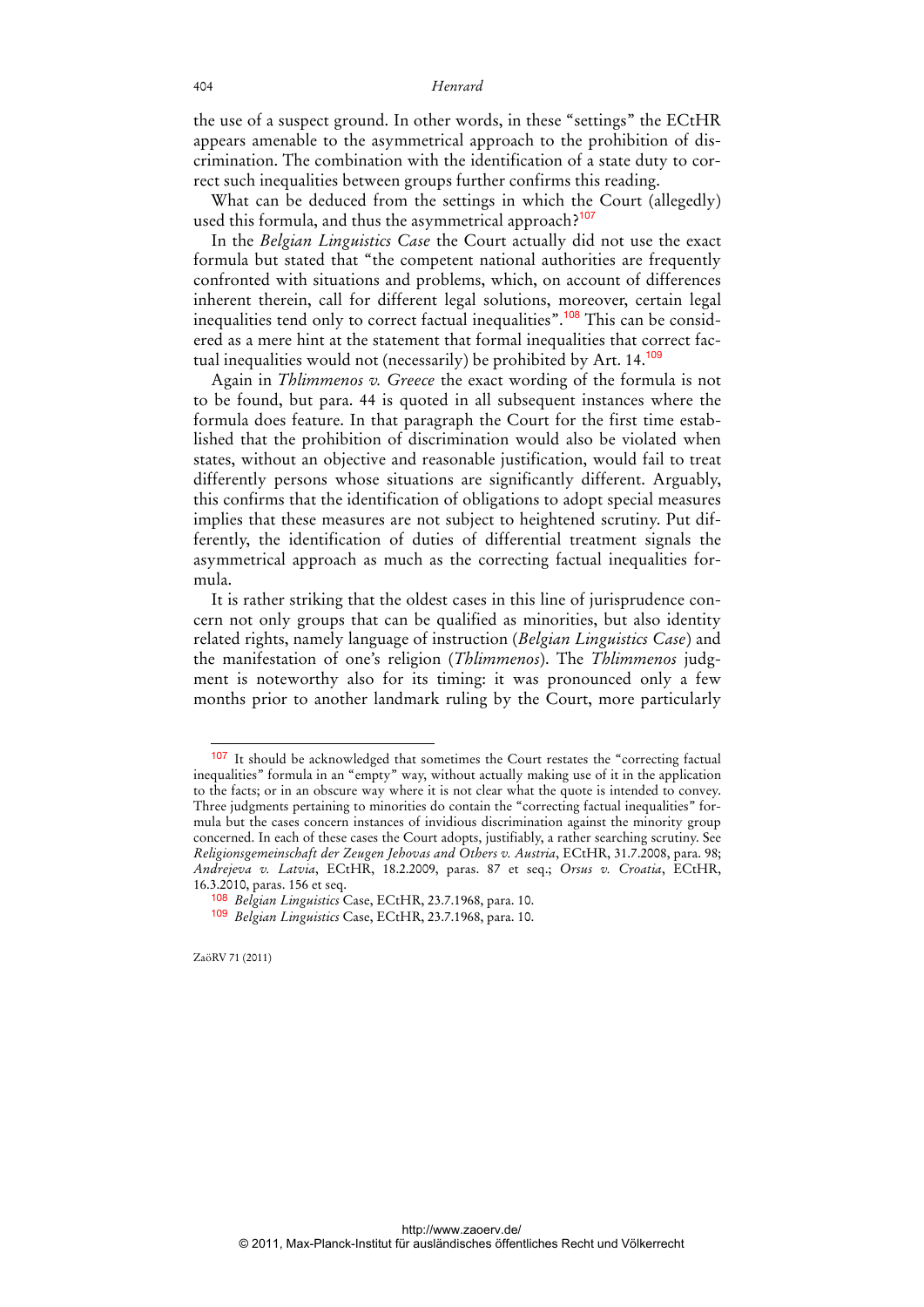the Grand Chamber judgment in *Chapman v. UK*. <sup>110</sup> In *Chapma*n the Court for the first time established not only that article 8 ECHR enshrines a right to respect for the own way of life, but also that states have positive obligations to facilitate the gypsy way of life.<sup>111</sup> *Chapman* is widely recognized as an important (theoretical) shift in the jurisprudence of the Court towards the acceptance of (some level of) special measures for persons belonging to minorities.<sup>112</sup>

The following cases that contain the "correcting factual inequalities" formula pertain to differentiations on the basis of gender, mostly concerning differential pension ages and the availability of pensions for the surviving spouse.<sup>113</sup> These differences benefited women and meant to compensate for the differences between men and women's working lives. The first relevant judgment is by the Grand Chamber and evaluated differential rights to social security entitlements related to and because of differences in pensionable ages between men and women. The Court confirmed the relevance of the proportionality requirement also in relation to the formula.<sup>114</sup> The Court started its identification of the margin of appreciation by indicating that "as a general rule, very weighty reasons would have to be put forward" to justify a differential treatment on the basis of gender.<sup>115</sup> However it goes on to reduce the level of scrutiny (inter alia)<sup>116</sup> because of the original aim to correct "factual inequalities" between men and women.<sup>117</sup> In other words, the Court reduced the level of scrutiny because of the particular beneficial goal, and is thus (since 2000 at least) willing to adopt the asymmetrical approach to the prohibition of discrimination also in cases that do not turn on special minority rights. This willingness is equally visible in a long list of similar cases against the UK pertaining to pensions for the surviving spouse,

 $\overline{a}$ 

<sup>110</sup> *Chapman v. UK*, ECtHR (Grand Chamber), 18.1.2001. See also the virtually identical judgments of the same date in *Beard v. UK*, *Coster v. UK*; *Lee v. UK*; *Jane Smith v. UK*.

<sup>111</sup> *Chapman v. UK*, ECtHR (Grand Chamber), 18.1.2001, para. 96.

<sup>112</sup> *M. A. Martin Estebanez,* Council of Europe Policies concerning the Protection of Linguistic Minorities and the Justiciability of Minority Rights, in: N. Ghanea/A. Xanthaki (eds.), Minorities, Peoples and Self-Determination, 2005, 280.

<sup>113</sup> *Runkee and White v. the United Kingdom*, ECtHR, 10.5.2007 is followed by several repetitive cases concerning the same issue, and with the same holdings, hence all pronounced against the UK, including: *Arkwell*, 25.9.2007; *Geen*, 4.12.2007; *Cummins*, 1.4.2008; *Twizell*, 20.5.2008; *Wakeling*, 8.7.2008; *O' Brien*, 17.7.2008; *Shireby*, 9.12.2008; *Turner*, 3.2.2009 and *Blackgrove*, 28.4.2009.

Stec et al v. UK, ECtHR (Grand Chamber), 12.4.2006, para. 51.

<sup>115</sup> *Stec et al v. UK*, ECtHR (Grand Chamber), 12.4.2006, para. 52.

<sup>116</sup> *Stec et al v. UK*, ECtHR (Grand Chamber), 12.4.2006, para. 53.

<sup>117</sup> *Stec et al v. UK*, ECtHR (Grand Chamber), 12.4.2006, para. 54.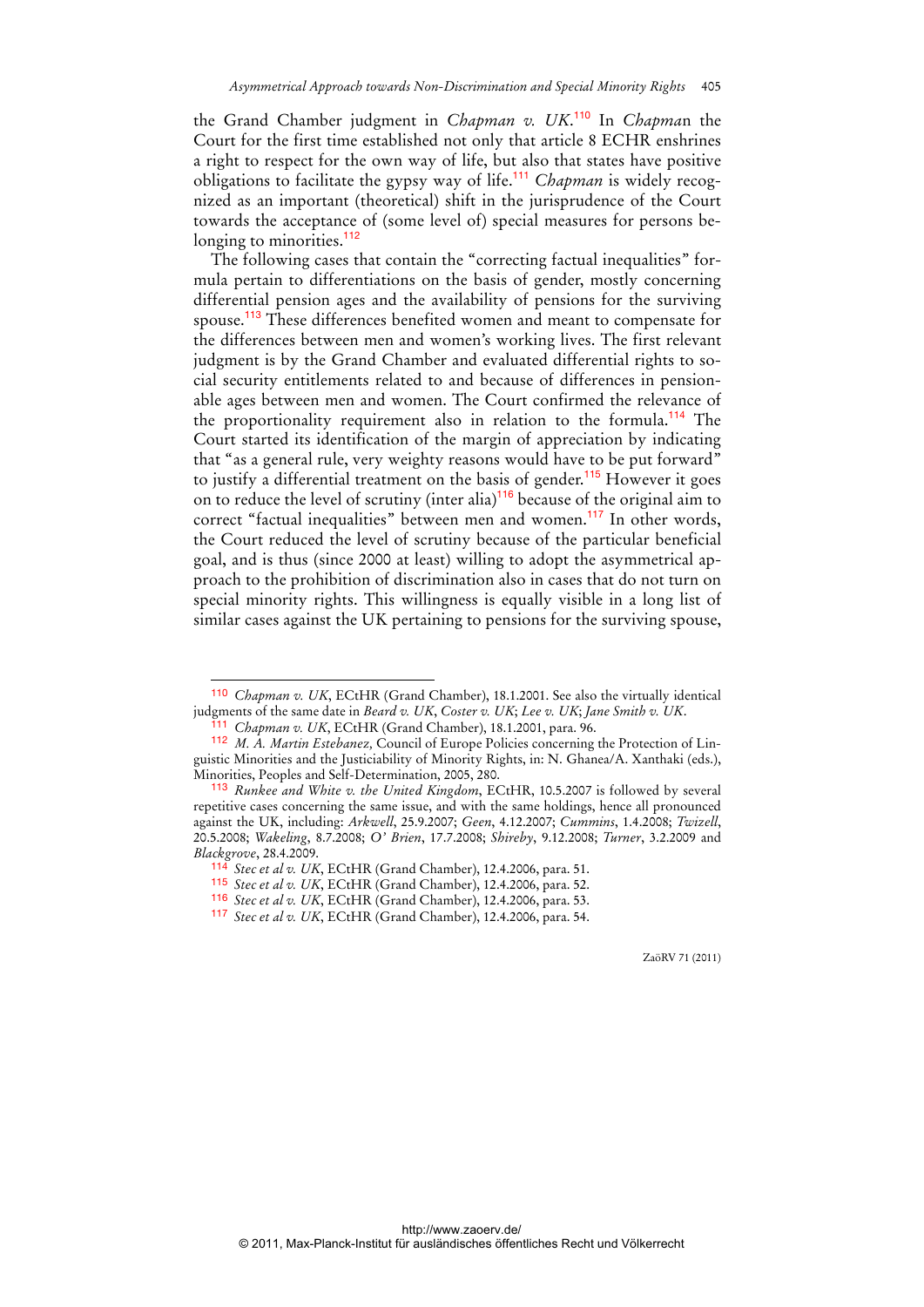where the Court appeared swayed to conclude the absence of discrimination by the fact that the primary aim of the measures was beneficial.<sup>118</sup>

The underlying link between *Chapman*, *Thlimmenos* and "factual inequalities" reasoning was acknowledged in *Munos Dias* (8.12.2009), where the court links the "factual inequalities" formula not only to the *Thlimmenos* line (and the duties to adopt differential measures of persons that are situated differently) but also to the identification of ("*Chapman*") duties to adopt differential measures so as to take into account the special needs arising from the separate identity of the (Roma) minority.<sup>119</sup>

Interestingly the Court here "uses" the "correcting factual inequalities" formula as an example of how the margin of appreciation can vary.<sup>120</sup> This confirms that when the aim of a differential treatment is correcting factual inequalities, the level of scrutiny would be reduced and rather low. This reading is confirmed by the subsequent paragraph which states "similarly, a wide margin [and thus a low level of scrutiny] is allowed  $\ldots$ ".<sup>121</sup>

Arguably the above analysis has revealed that since the *Chapman j*udgment of January 2000 the Court has not only opened towards special minority rights and special state duties to protect and promote the minority way of life, but has also shown a willingness to adopt the asymmetrical approach to the prohibition of discrimination. This asymmetrical approach manifested itself first of all in relation to minorities and the special needs arising from their distinctive identity. Later this line of thinking was extended to the field of gender discrimination. More recently, in *Munoz Diaz* the Court (*de facto*) acknowledged that identifying duties to treat minorities with special care and consideration, implies that these special measures do not trigger heightened scrutiny, notwithstanding the implicated differentiations on a suspect ground. Finally, in the *Sejdic and Finci* judgment, the Grand Chamber further developed the minority protection rational while adopting the asymmetrical approach (also) concerning power sharing arrangements aimed at the accommodation of population diversity more generally.

ZaöRV 71 (2011)

 $\ddot{ }$ 

<sup>&</sup>lt;sup>118</sup> The Court also took into account that the measure pertained to general economic or social strategy as well as several other contextual factors: acknowledging on the one hand that there are indeed important developments concerning women's working lives, and on the other that it is legitimate to reform slowly when equality is realized through leveling down instead of leveling up.

<sup>119</sup> *Munos Dias*, ECtHR, 8.12.2009, para. 61.

<sup>120</sup> (note 119).

<sup>121</sup> (note 119), para. 49.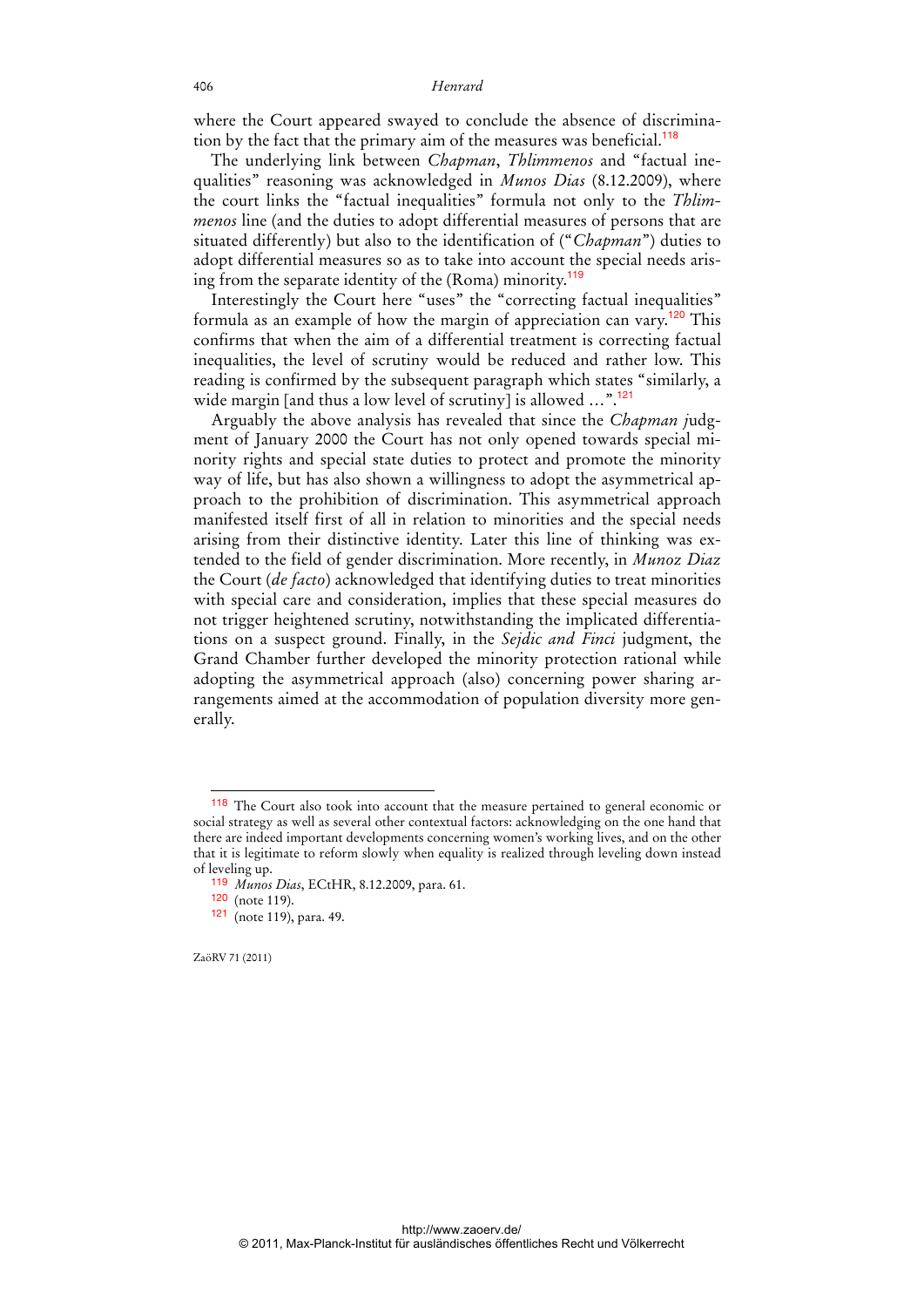### **4. The Practice of the UN Treaty Bodies**

It is difficult if not impossible to establish a timeline and outspoken sequence for the UN treaty bodies between an opening towards special minority rights (pertaining to identity questions) on the one hand and the adoption of the asymmetrical approach on the other.

The supervisory practice of the Human Rights Committee and of the Committee on the Rights of the Child is obviously guided by the fact that both the ICCPR and the Convention on the Rights of the Child contain a provision with minority specific rights.<sup>122</sup> The treaty bodies concerned have been confronted with this provision from the beginning, hence this cannot explain a particular shift towards the asymmetrical approach. Still, the fact that these bodies have been willing to concede the legality of positive action measures early on can be considered to confirm – to some extent – that when a supervisory body is familiar with the rational behind special minority rights, they are willing to adopt the asymmetrical approach also more broadly: namely not only in a minority context, but for example also in cases on women and women's rights.

ICERD is generally perceived as of special importance for minorities, notwithstanding the fact that it does not mention the word minority once. It addresses questions of discrimination on the basis of racial and ethnic origin in respect of the enjoyment of all rights, hence also the more cultural ones of relevance to the right to identity of minorities. The practice of the CERD takes part in the "synergies in minority protection" that have been identified, and has increasingly attention for special needs of minorities arising from their distinctive ethnic identity.<sup>123</sup> In any event, the Convention text itself calls for the adoption of the asymmetrical approach. Indeed, ICERD is the only international instrument which obliges contracting states to adopt positive action measures "when the circumstances so warrant".<sup>124</sup>

In terms of the International Covenant on Economic, Social and Cultural Rights, the supervising Committee has recognized the special needs of minorities regarding effective equal access to employment, social services and education, in a way which has repercussions for their language and educa-

<sup>122</sup> Article 27 ICCPR and Article 30 CRC. Article 27 ICCPR is even considered to be the most basic minority rights provision in international law.

<sup>123</sup> See the chapter (on ICERD) by *I. Garvalov*, Synergies in Minority Protection, in: K. Henrard/R. Dunbar (note 94), 247 et seq.

<sup>124</sup> Article 2(2) ICERD.

ZaöRV 71 (2011)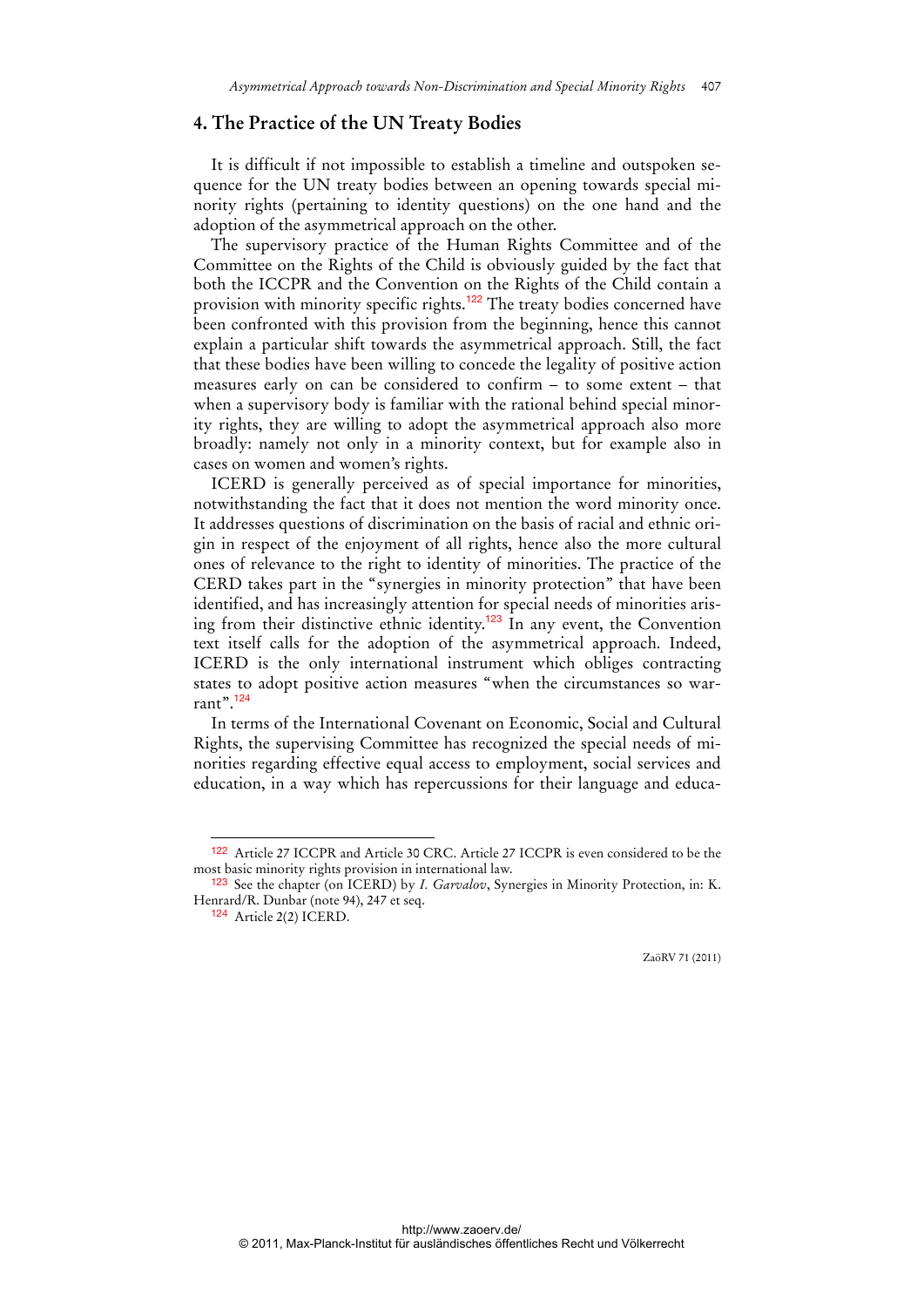tional rights.<sup>125</sup> The Committee furthermore obliges states to take into account the distinctive identity of minorities and indigenous peoples and requires them to recognize indigenous peoples' rights to exercise traditional economic activities, $^{126}$  while underscoring the importance of recognizing land rights pertaining to the ancestral lands of indigenous peoples.<sup>127</sup>

There is surely a progression noticeable in the extent to which this treaty body embraces special identity rights for minorities. Still, it is much more difficult and complex to tie this development to the adoption of the asymmetrical approach concerning discrimination. To some extent these two developments can be considered to go hand in hand, but this is less straight forward since both lines were already visible from the beginning and have only gradually become more pronounced.<sup>128</sup>

The practice of the European Committee on Social Rights may often concern to persons belonging to minorities, and Roma and travellers more particular, there has not been a marked interest in identity questions in this regard. At most there is an awareness about the own way of life of Roma, which according to the Committee needs to be accommodated in relation to housing and access to other social services.<sup>129</sup> Notwithstanding the lack of pronounced readiness to engage with identity issues of minorities, the Committee has adopted a marked asymmetrical approach. This is visible in the numerous identifications of actual duties to adopt positive action.<sup>130</sup>

The practice of the UN treaty bodies may not be seen to confirm the hypothesis investigated here, it does not negate it either. Similarly the practice of the European Committee on Social Rights does not negate the hypothe-

<sup>125</sup> International Convention on Economic, Social and Cultural Rights (CESCR) Committee, Concluding Observations on Latvia, E/C.12/LVA/CO/1(2008), paras. 12 and 38 (language requirements); CESCR Committee, General Comment no. 13 on the Right to Education, E/C.12/1999/10, para. 50 (mother tongue education); CESCR Committee, General Comment no. 14 on the Right to Health, paras. 12 and 27. See also *M. A. Martin Estebanez*, The United Nations International Convention on Economic, Social and Cultural Rights, in: K. Henrard/R. Dunbar (note 94), 213, at 233.

<sup>126</sup> CESCR Committee, Concluding Observations on Finland, E/C.1/FIN/CO/5 (2008) para. 11. See also *M. A. Martin Estebanez* (note 125), at 237 et seq.

<sup>127</sup> CESCR Committee, Concluding Observations on Finland 2008, para. 11; CESCR Committee, Concluding Observations on Paraguay, E/C.12/PRY/CO/3 (2008) para. 18 and 34; CESCR Committee, Concluding Observations on Bolivia, E/C.12/BOL/CO/2 (2008) para. 46.

<sup>128</sup> See also *W. Vandenhole* (note 4).

<sup>129</sup> European Committee on Social Rights, Complaint no. 27/2004, *ERRC v. Italy*, para. 21.

<sup>130</sup> See European Committee on Social Rights, Complaint no. 31/2005, *ERRC v. Bulgaria*, para. 41; European Committee on Social Rights, Complaint no. 46/2007, *ERRC v. Bulgaria*, paras. 49 et seq.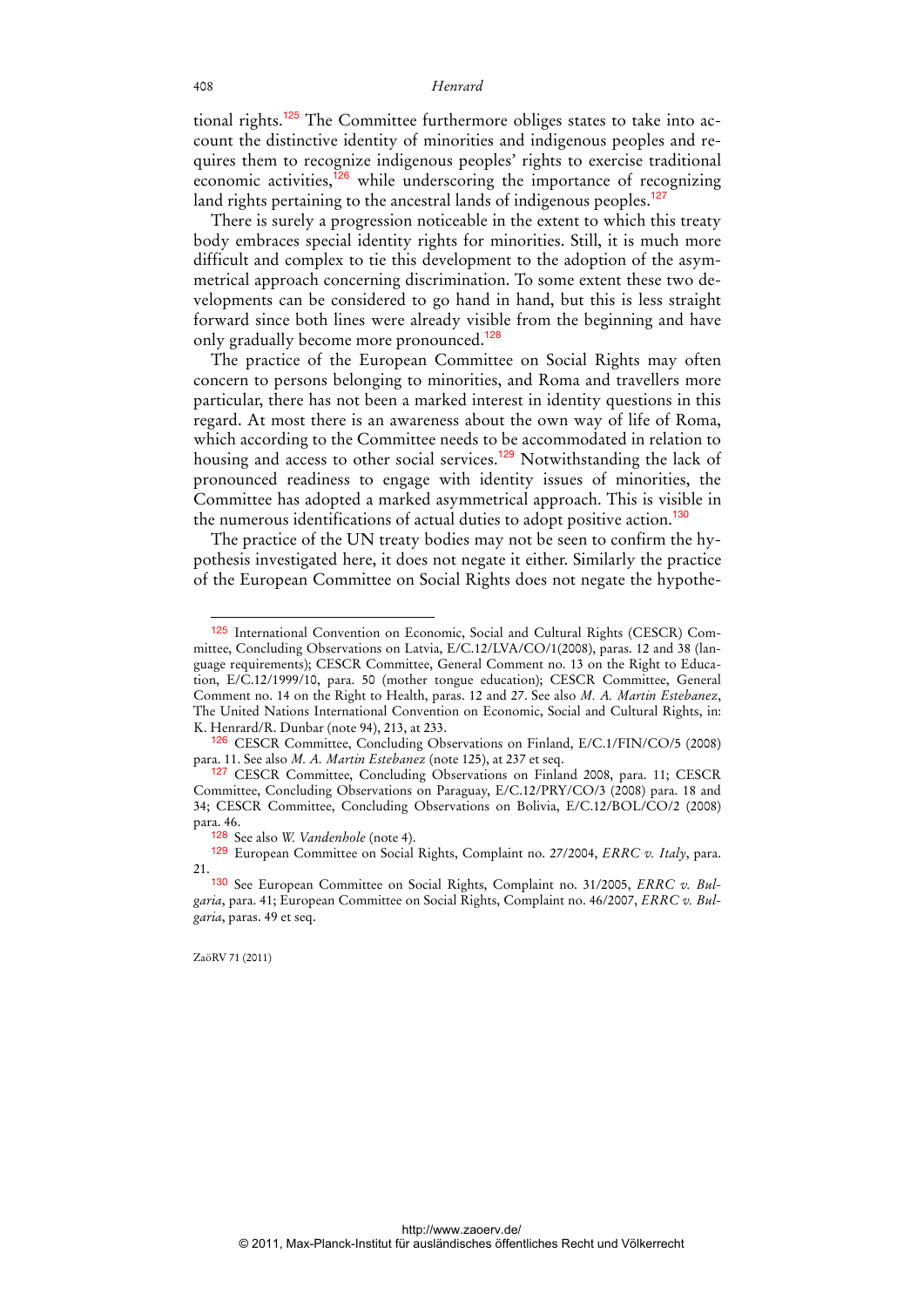sis. Arguably, it merely shows that working with special minority rights is not the only trigger for the adoption of the asymmetrical approach. A proper negation of the hypothesis would require a supervisory body which embraces special minority rights but still adopts a symmetrical approach to positive action.

## **V. The ECJ: From Negation to Confirmation? About Shifting Relationships between Fundamental Freedoms and Human Rights**

When considering older jurisprudence of the ECJ pertaining to minority protection standards of the national countries, it seems to negate the hypothesis investigated here. Indeed, insofar as the national minority protection measures entailed a restriction on one of the fundamental market freedoms amounting to a differentiation on the basis of nationality, the ECJ was not willing to adopt a lower level of scrutiny. In other words, the fact that the measure aimed at minority protection did not withhold the Court to adopt a strict scrutiny approach for the resulting differentiation on the basis of nationality. Several authors<sup>131</sup> noted in this respect that EU law might hinder national minority protection policies because the fundamental market freedoms with their economic integration focus outweigh these national policies.<sup>132</sup> In *Groener*, <sup>133</sup> the Court found itself indeed in the particularly thorny predicament that it needed to balance the market based free movement of community workers with a Member State's constitutional language policy.<sup>134</sup> The case concerned the requirement for all teachers to have some knowledge of the first national language. This obviously has a dispropor-

 $\overline{a}$ 

<sup>131</sup> According to *Dimitry Kochenov*, however, the ECJ has an active approach, viewing non discrimination as allowing for positive measures of minority protection: *D. Kochenov*, A Summary of Contradictions: An Outline of the EU's Main Internal and External Approaches to Ethnic Minority Protection, B. C. Int'l & Comp. L. Rev. 31 (2008) 1, 12. This may be true to the extent that the ECJ recognizes that the protection of a linguistic minority may be a legitimate aim of state policy, but is not true for the level of scrutiny adopted in the proportionality test.

<sup>132</sup> See inter alia the references in the following footnotes to the articles from *Gabriel von Toggenburg*, *Francesco Palermo* and *Nich Shuibhne*.

<sup>&</sup>lt;sup>33</sup> ECJ, C-379/87 Anita Groener v. Minister for Education and the City of Dublin Voca*tional Education Committee*, [1989] ECR 3967.

<sup>134</sup> *N. N. Shuibhne*, EC Law and Minority Language Policy: Culture, Citizenship and Fundamental Rights, KLI 2002, 80. She does argue that "although the Court clearly based its decision on the constitutional status of Irish, it did not declare that such recognition would always be necessary before Member State language policy could be justified" (note 134).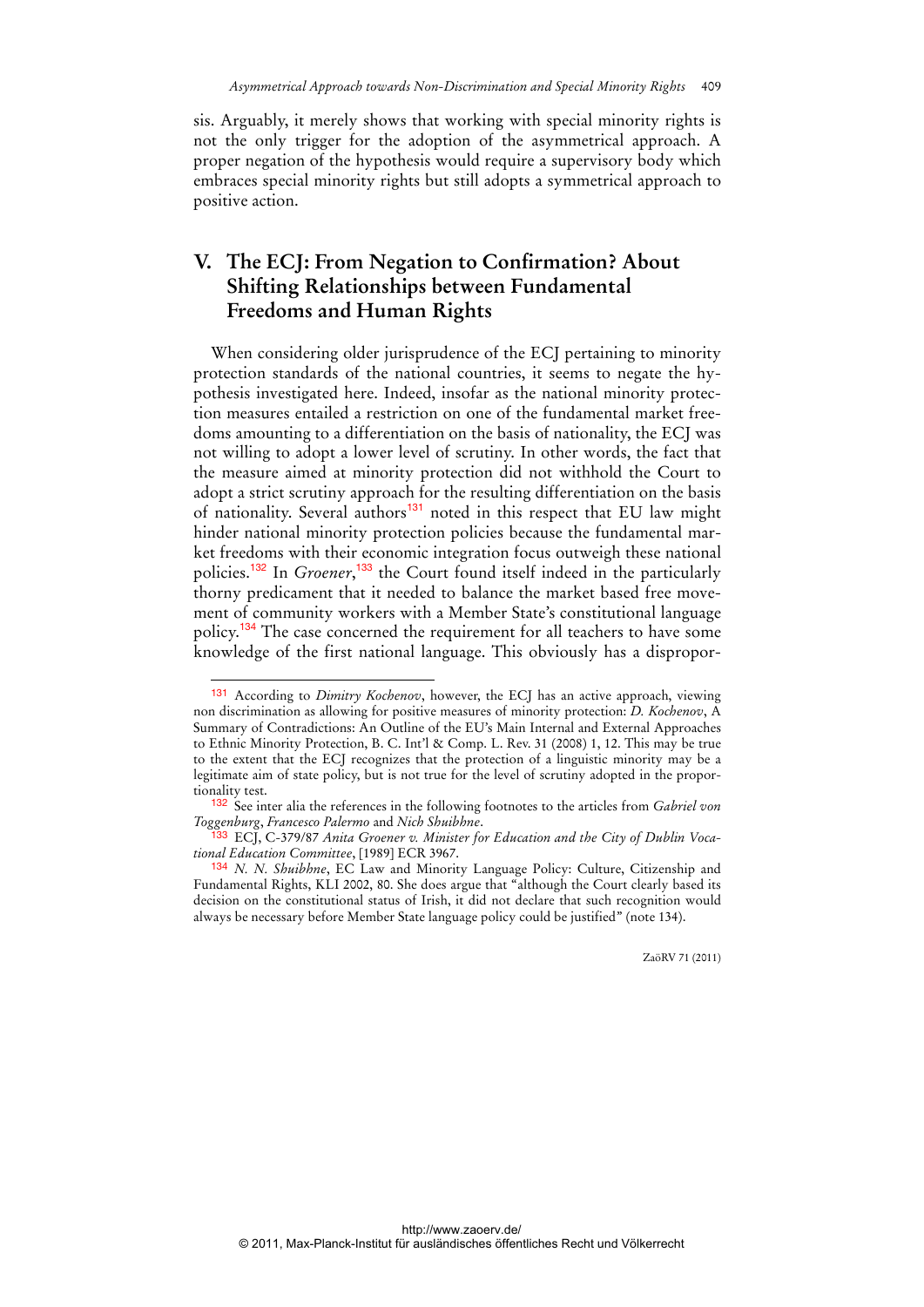tionate impact on nationals of other member states who might be interested in working in Ireland, since they are not likely to have that competence. The interesting situation in Ireland is that the first national language is de facto a minority language and consequently the national measure could also be seen as a minority protection measure<sup>135</sup> and a particular type of positive action measure.

It needs to be acknowledged though that the ECJ did not so much focus on the minority protection aspect but rather on the particular exercise of a national competence.136 Indeed, the Court acknowledged that language policy is primarily a matter of member state competence. Still, the supremacy of EU law does entail that national choices in the national competence domain should not encroach disproportionally on the fundamental market freedoms,<sup>137</sup> and their underlying prohibition of discrimination on the basis of nationality.*<sup>138</sup>* Notwithstanding the conclusion of the Court that in casu the linguistic requirement was legitimate, and did not fall foul of the prohibition of discrimination on the basis of nationality, it cannot be said that the Court conducted a particularly easy going level of scrutiny. Arguably the Court investigated meticulously whether the particular level of knowledge that was required was reasonable in these circumstances.<sup>139</sup> A contrario if the linguistic requirement would have been more demanding: it would have been found to violate the prohibition of discrimination on the basis of nationality. It is clear that the ECJ refused to "provide the area of national language policy with a general exemption from the process of European integration".<sup>140</sup> Put differently, the fundamental market freedoms carry in any event greater weight and the ECJ was not willing to adopt a lower level of scrutiny pertaining to the prohibition of discrimination on the basis of na-

<sup>135</sup> *F. Palermo*, The Use of Minority Languages: Recent Developments in EC Law and Judgments of the ECJ, MJ (Antwerp) 8 (2001) 299, 306 et seq.

<sup>136</sup> Notwithstanding the fact that the ECJ took the particular linguistic situation of Ireland into account, and thus also the de facto minority status of the protected language, the judgment seems not to be really about the ECJ condoning the promotion of a minority language. See also *G. N. von Toggenburg*, The Protection of Minorities at EU-level: A Tightrope Walk between (Ethnic) Diversity and (Territorial) Integrity, in: E. Lantschner et al. (eds.), European Integration and Its Effects on Minority Protection in South Eastern Europe, 2008, 109 who questions whether the ECJ would be similarly protective languages that are non official language of the country.

<sup>137</sup> *F. Palermo* (note 135), 316.

<sup>138</sup> *F. Palermo* (note 135), 307. See also *N. N. Shuibhne* (note 134), 96 and 290.

<sup>139</sup> *N. N. Shuibhne* (note 134), 86.

<sup>140</sup> *G. N. von Toggenburg* (note 136), 108.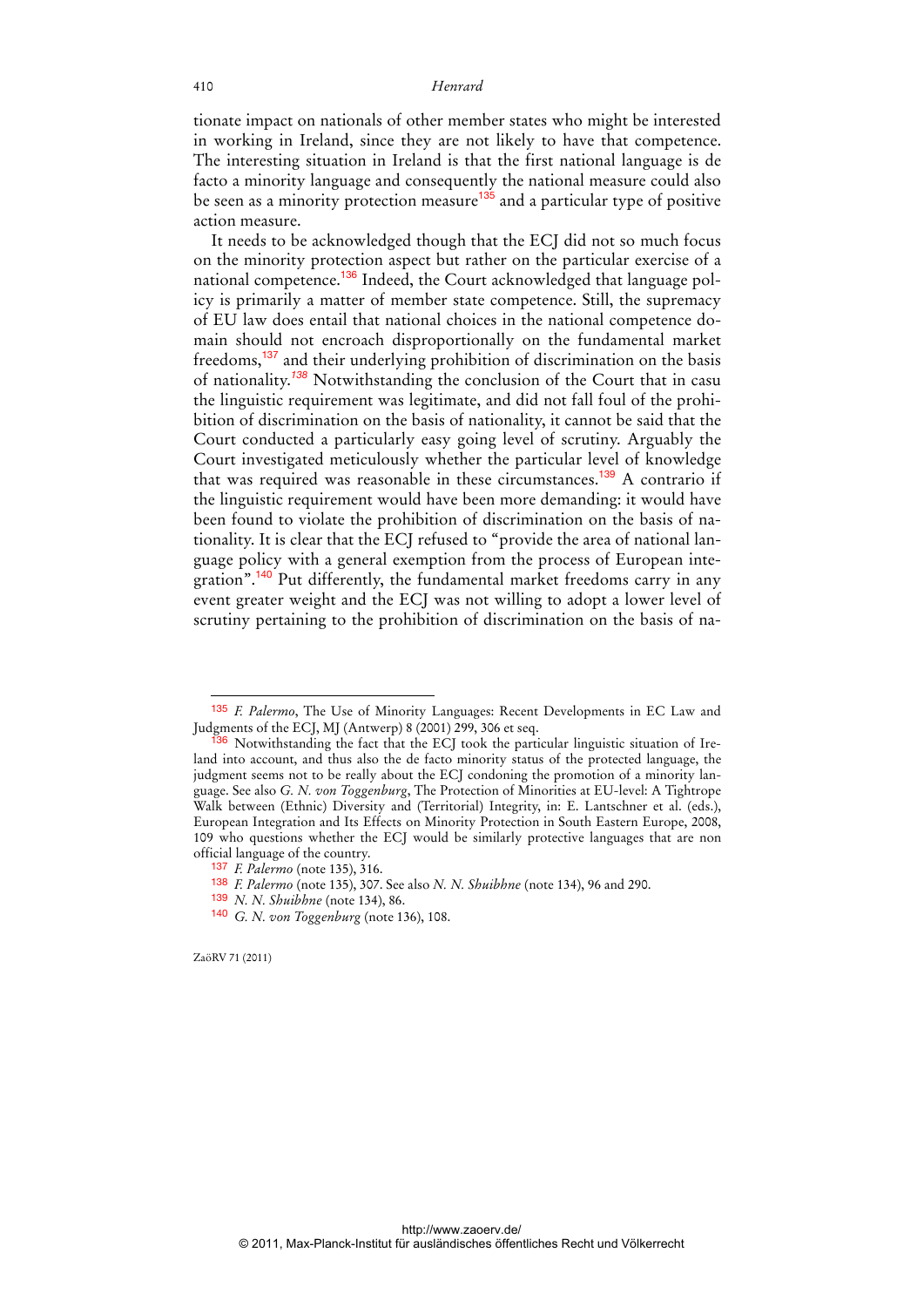tionality when this differentiation is caused by a national minority protection measure.<sup>141</sup>

The preliminary ruling pertaining to the criminal proceedings against *Bickel and Franz*<sup>142</sup> is in several respects relevant. Trento Adige is a region in Italy with a special linguistic regime, namely German is in addition to Italian an official language of the region.<sup>143</sup> Italian citizens resident in that region are entitled to use German in court. However, this right is not granted to other citizens. On the one hand the ECJ for the first time makes explicit that the protection of minorities may constitute a legitimate aim for states.<sup>144</sup> On the other hand, this does not stop the Court from scrutinizing rigorously the resulting interference with the fundamental market freedoms.145 Indeed, the prohibition of discrimination on the basis of nationality requires that states extend the reach of the minority language rights to nationals of other member states.<sup>146</sup> Insofar as the extension of the minority measures would endanger the feasibility or functionality of the minority protection measure, the ECJ would seem to consider that as less important and thus less weighty than the respect for the fundamental market free $doms.<sup>147</sup>$ 

However, this jurisprudence of the ECJ actually reflects that at that time special minority rights were indeed not part of EU law. In other words, the ECJ was indeed not sympathetic towards special rights for persons belong-

 $\ddot{ }$ 

<sup>141</sup> See also *F. Palermo* (note 135), 307 and 316.

<sup>142</sup> C-274/96 Criminal proceedings against *Bickel* and *Franz* [1998] ECR I-7637.

<sup>143</sup> The preliminary ruling in *Angonese v. Cassa di Risparmio di Bolzano SpA*, C-281/98, 6.6.2000 also concerned the Italian region of Trento Adige but did not concern a particular language right or a linguistic requirement as such, but rather the restricted possibility of proving one's language competence (required for a particular position). Hence it is not really relevant for the analysis here.

<sup>144</sup> *Bickel-Franz*, ECJ, C-274/96, para. 29. Judgment of the Court of 24.11.1998. Criminal Proceedings against *Horst Otto Bickel* and *Ulrich Franz*. Reference for a preliminary ruling: Pretura circondariale di Bolzano, sezione distaccata di Silandro – Italy. *Palermo* sees this as a very important development with lots of growth potential. *F. Palermo* (note 135), 308 and 317.

<sup>145</sup> See also *G. N. von Toggenburg* (note 140), 109.

<sup>146</sup> *F. Palermo* (note 135), 312.

<sup>147</sup> See also *G. N. von Toggenburg* (note 140), 111 who correctly notes that breaking the rules open towards EU citizens does matter for quantity sensitive rules (in view of the financial and political costs involved) and might not give protection anymore, e.g. when it concerns quota for minority group in local public administration. It should be acknowledged though that the ECJ actually requires the extension of the national minority protection measure to another type of minority, namely a group of new or immigrant minorities: the nationals of other member states more particularly.

ZaöRV 71 (2011)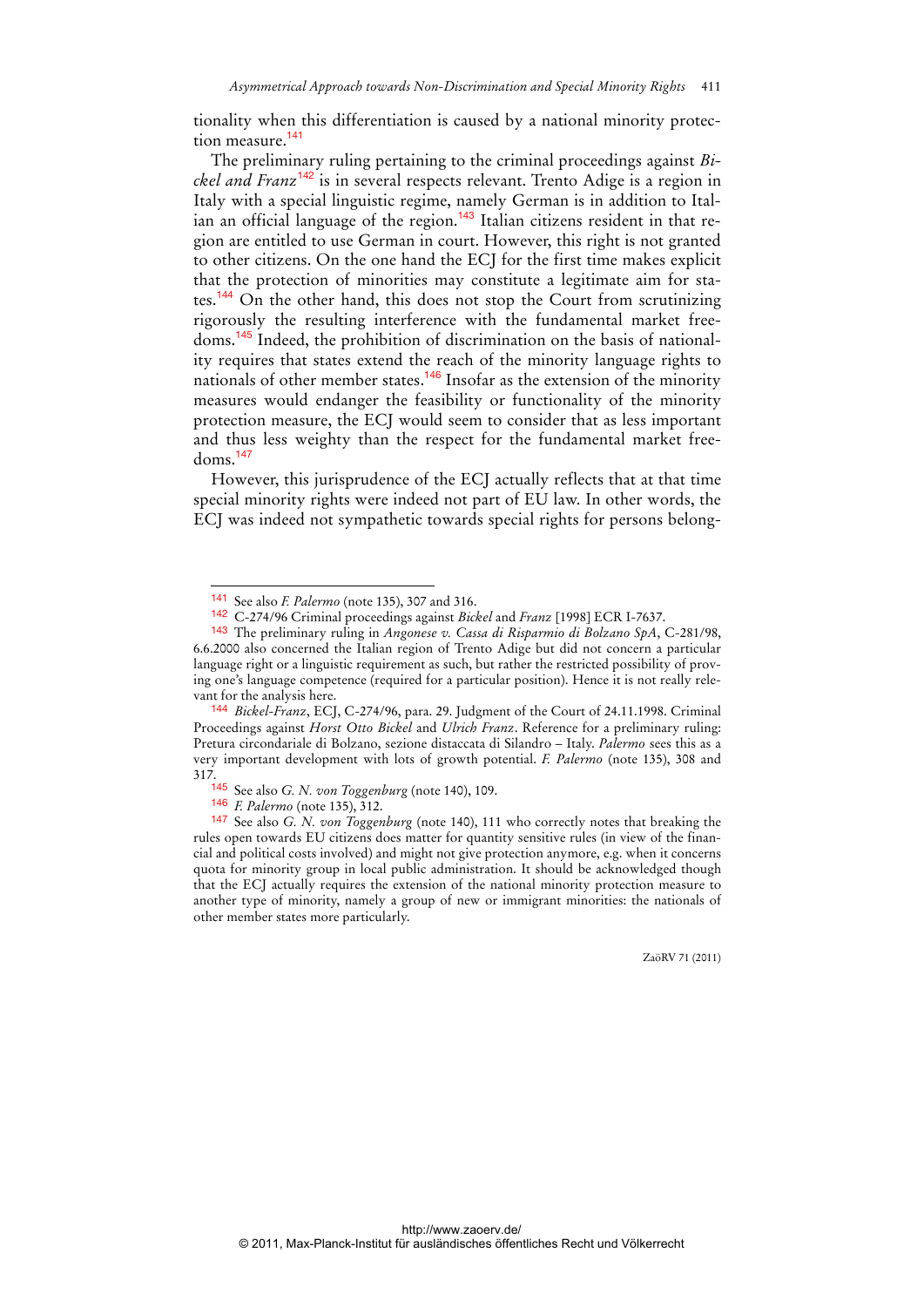ing to minorities as something that required protection within the EU.<sup>148</sup> Without denying the possibility of mainstreaming minority concerns internally, that is to take minority concerns into account in the exercise of EU competences, there is no explicit competence base on minority protection issues in EU law. It should be kept in mind that notwithstanding the steadily expansion of its competences, the EU is not yet an entity with full sovereignty. Since the residual competence resides with the member states, the EU only has those competences specifically assigned to it, and minority protection is not one of them.

While in principle the ECJ is less likely to adopt a high level of scrutiny to the extent that particular matters primarily fall within the competence of the member states, this is different when a very important Community interest, like the fundamental market freedoms, is adversely affected.<sup>149</sup> Hence, it is not surprising that within the EU legal order special rights for persons belonging to minorities did not trigger a lower scrutiny of state measures favouring minorities, when the measures concerned restricted one of the fundamental market freedoms.

More fundamentally, the particular specificity of the EU as an organization that was (and still is to a great extent) primarily concerned with economic integration should not be discounted.<sup>150</sup> Human rights may have obtained the status of general principle of EC law fairly early on, it was claimed that (initially at least) these rights were rather seen as instrumental to the central economic integration project.

It is not the intention to give an exhaustive overview of the jurisprudence of the ECJ pertaining to the interaction of fundamental human rights and fundamental market freedoms. However, it seems useful to point out that also here the impression used to be that the common market rational and thus the fundamental market freedoms reined supreme. In regard to the *ERT* line of jurisprudence the ECJ was often criticized for using fundamental human rights for the enhancement of market integration.<sup>151</sup>

<sup>&</sup>lt;sup>148</sup> This stands in sharp contrast to the demands imposed on third states and candidate countries. The rather extensive literature about double standards concerning the EU and minority protection attests to that.

<sup>&</sup>lt;sup>3</sup> *G. de Burca* (note 10), 112.

<sup>150</sup> *R. Niblett*, The European Disunion: Competing Visions of Integration, Washington Quarterly 20 (1997), 91, 96 et seq.; *B. de Witte*, Politics versus Law in the EU's Approach to Ethnic Minorities, in: J. Zielonka (ed.), Europe Unbound. Enlarging and Reshaping the Boundaries of the EU, 2002, 485.

<sup>151</sup> For an extensive analysis, also pointing towards more beneficial readings of the ECJ's case law, more particularly in relation to *Grogan* (C-159/90) and *Carpenter* (C-60/00), see *T. Perisin*, Interaction of Fundamental (Human) Rights and Fundamental (Market) Freedoms in the EU, Croatian Yearbook of European Law and Policy 2 (2006), 69, 73 et seq.

ZaöRV 71 (2011)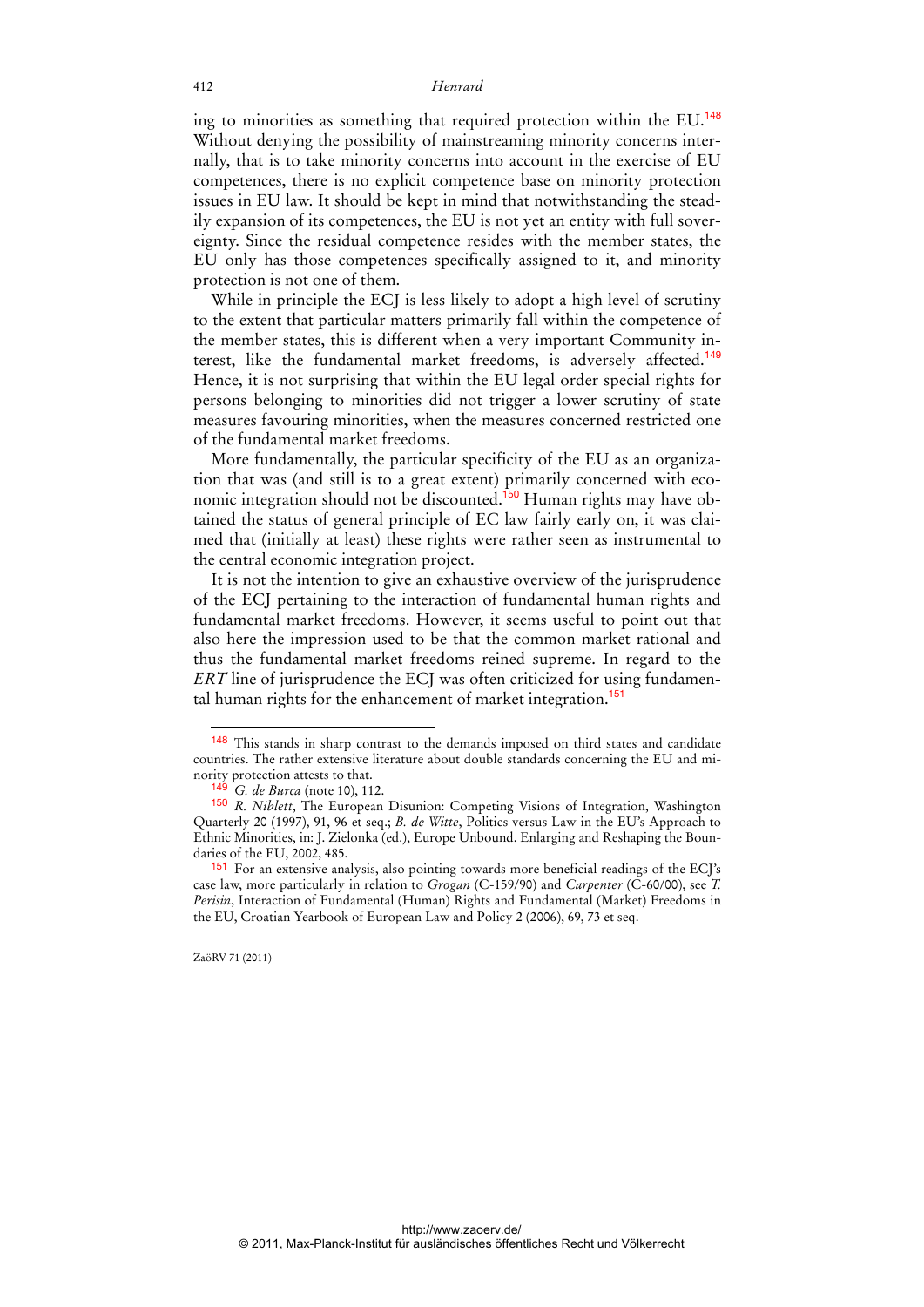The case law pertaining to minorities discussed above arguably reveals that fundamental market freedoms trumped national human rights measures, especially when they protected rights without EU equivalent.

Arguably, in the mean time human rights generally obtained an ever growing importance within EU and EU governance. These rights have come increasingly in their own right, in the sense of not being primarily instrumental to the economic integration process. The Treaty of Amsterdam did not only recognize that human rights are part of the principles upon which the Union is founded, it also drastically expanded the prohibited grounds of discrimination in a way which squarely added a social policy dimension.<sup>152</sup> The adoption in 2000 of the EU Charter of fundamental rights marks another important step towards a stronger human rights dimension in EU law and policy, $153$  which was further enhanced by the Commission's decision to systematically screen its legislative proposals for compatibility with the Charter.<sup>154</sup> The status of the Charter was significantly strengthened when it obtained binding legal force on a par with the treaties with the coming into force of the Lisbon treaty.

The more prominent status of human rights within the broader EU integration project is also visible in several landmark judgments of the ECJ.<sup>155</sup> In both *Omega*<sup>156</sup> and *Schmidberger*<sup>157</sup> the ECJ allowed national authorities to take measures in order to safeguard human rights (as conceived at national level) notwithstanding the restriction that entailed on fundamental market freedoms, and thus also with the underlying prohibition of discrimination on the basis of nationality. Both these cases are characterized by

 $\overline{a}$ 

<sup>152</sup> *M. Bell* (note 28), 121.

<sup>153</sup> For an extensive analysis see *C. McCrudden/H. Kountouros* (note 1), 91 et seq.

<sup>154</sup> The compliance check started in March 2001 but was further strengthened in 2005: Communication from the commission, Compliance with the Charter of Fundamental Rights in Commission legislative proposals: Methodology for systematic and rigorous monitoring, COM(2005)172 final of 27.4.2005.

<sup>155</sup> That the exercise of fundamental rights may lead to legitimate restrictions on the fundamental freedoms of the EU was explicitly taken up and confirmed in the *Viking and Laval* Cases: *International Transport Workers' Federation and Finnish Seamen's Union v. Viking Line*, C-438/05, 11.12.2007; *Laval v. Svenska Byggnadsarbetareförbundet*, C-341/05, 18.12.2007. To some extent the ECJ gave a more restricted impact to the human rights concerned, in that it did not regard the exercise of the right to take collective action as a legitimate aim in itself: the latter depended also on the aim of the strike itself. See also *A. C. L. Davies*, One Step Forward, Two Steps Back? The Viking and Laval Cases in the ECJ, ILJ 37 (2008), 126, 141.

<sup>156</sup> *Omega Spielhallen- und Automatenaufstellungs-GmbH v. Oberbürgemeisterin der Bundesstadt Bonn* [2004], C-36/02, ECR I-9609.

<sup>157</sup> *Eugen Schmidberger, Internationale Transporte und Planzüge v. Republik Österreich* [2003], C-112/00, ECR I-5659.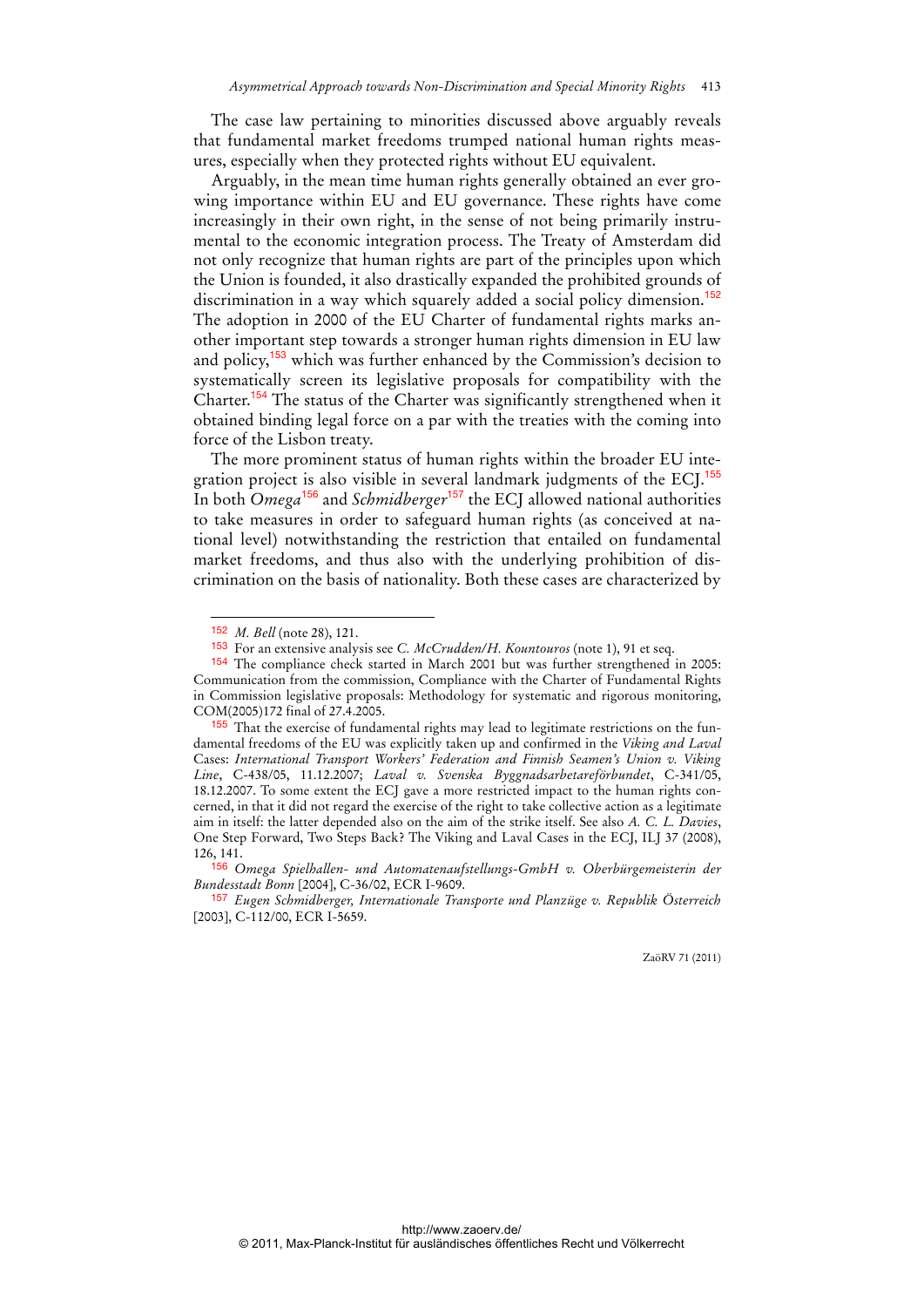a conflict between fundamental market freedoms on the one hand and the protection of fundamental rights on the other, where the protection of the latter was invoked by a member state to justify a restriction on the former. Strikingly, the ECJ recognized that the fundamental rights prevailed in the specific circumstances of the case.

In *Schmidberger* the ECJ had to evaluate Austria's allowance of a manifestation on the Brenner Pass by an environmental protection group which lasted for about 24 hours and de facto made transit (and movement of goods) impossible during that time frame. The government only relied on the need to protect fundamental rights in its defence to justify a restriction of one of the fundamental freedoms of the treaty. The Court accepted that the application of EU law may not illegitimately restrict fundamental rights. Considering that the fundamental rights concerned are not absolute and that restrictions on the fundamental freedoms are also not excluded,<sup>158</sup> it proceeds with a balancing act of all interests involved in a way which revealed a noticeable sensitivity towards the individual rights concerned.<sup>159</sup>It is generally accepted that the Court used a relatively low level of scrutiny for the underlying discrimination on the basis of nationality in the sense that it recognized a wide margin of appreciation of the member state.<sup>160</sup> Some even argued that the ECJ in *Schmidberger* decided on the hierarchy between the two categories of rights and gave primacy to the fundamental rights.<sup>161</sup> Irrespective of any intended message about a general hierarchy between these categories of rights, the judgments show that the ECJ is open to weigh the respective interests/all relevant circumstances of the case in such a way that fundamental freedoms can potentially win.<sup>162</sup>

*Omega* concerned a German prohibition of laser games, which was considered necessary to protect human dignity. The focus was not so much on whether human dignity would be protected as a human right in itself (which is not common among the member states). The Court accepted the invoca-

ZaöRV 71 (2011)

<sup>158</sup> See also in terms of conflicts of rights, *J. H. Gerards*, Fundamental Rights and Other Interests: Should It Really Make a Difference?, in: E. Brems (ed.), Conflicts between Fundamental Human Rights, 2008, 665, 667 et seq.

<sup>159</sup> See also *A. Bonelli*, Free Trade, a Mountain Road and the Right to Protest: European Economic Freedoms and Fundamental Individual Rights, EHRLR 1 (2004) 51, 59 et seq. See also *R. Lawson*, Over Laserguns, rode sterren en een ontluikende liefde tussen twee dames op leeftijd, NJCM-Bull. 31 (2006), 146 at 161 et seq.

<sup>160</sup> See also the case note by *A. Woltjer* in EHRC 2009/60.

<sup>161</sup> *G. Gonzales*, EC Fundamental Freedoms v. Human Rights In the Case C-112/00 Eugen Schmidberger v. Austria [2003] ECR I- 5659, LIEI 31 (2004), 219, 223.

<sup>162</sup> C-112/00, para. 90. See also *M. Humphreys*, Case Note: Free Movement and Roadblocks: The Right to Protest In the Single Market, Environmental Law Review 6 (2004), 190, 193; *T. Perisin* (note 151), 90 et seq.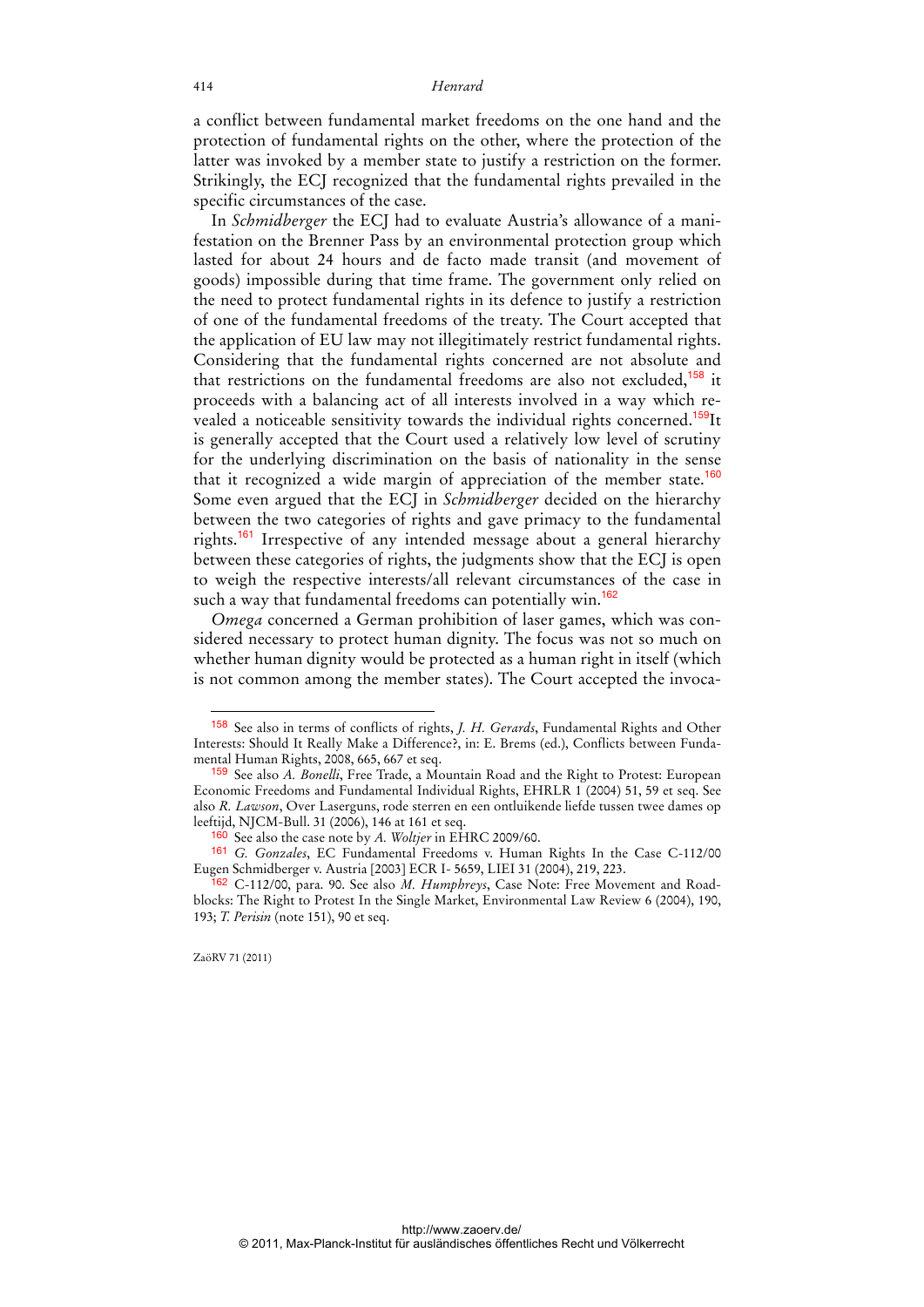tion of public policy<sup>163</sup> to justify the restriction of trade, recognizing a wide margin of appreciation for the member state, and hence adopting a low level of scrutiny.<sup>164</sup> This diverges from the usual position of the Court which tends to review restrictions to fundamental market freedoms strictly. In other words, the Court was once again willing to relax its level of scrutiny and reduce its strong protection of economic market freedoms (and the underlying prohibition of discrimination on the basis of nationality) in order to allow a member state to live up to its obligations in terms of human rights. This reduction in the standard of review arguably denotes a certain shift<sup>165</sup> away from a predominantly economic focus in EU law.<sup>166</sup>

Arguably this implies that by 2003-2004 some inroads are being made in the outlook of the EU as predominantly economically oriented since the two cases can justifiably be seen as revealing that fundamental rights get an ever stronger status in EU law.<sup>167</sup> One can speculate about the impact of the coming into force of the EU Charter of fundamental rights in this respect, not in the least because the Charter is intended to make fundamental rights more visible within the EU.

The fact that now the rights of persons belonging to minorities are mentioned explicitly in primary law,<sup>168</sup> while "minorities" feature more prominently in internal policy documents, might also give concerns of member states to protect minorities within their territory more weight.<sup>169</sup> The apparent willingness of the Court to reduce the level of scrutiny concerning restrictions on the fundamental market freedoms, and the underlying prohibition of discrimination on the basis of nationality, when this restriction results from a measure protecting fundamental human rights, might similarly trigger the adoption of a more asymmetrical approach to the prohibi-

 $\overline{a}$ 

<sup>163</sup> See also *R. de Lange*, The European Public Order, Constitutional Principles and Fundamental Rights, Erasmus Law Review 1 (2007), 3, especially 6 et seq.

<sup>164</sup> *Omega Spielhallen- und Automatenaufstellungs-GmbH v. Oberbürgemeisterin der Bundesstadt Bonn* (note 156), paras. 31 and 37 et seq.

<sup>165</sup> In *Omega* the shift is rather remarkable considering the fact that there seems to be everything but a common European standard or even a common German standard about the dangers for human dignity of games like laser games: see also the case note by *J. H. Gerards* in EHRC 2007/46.

<sup>166</sup> See also *L. M. Broughton*, Subsidiarity and Proportionality in European Law, http:// works.bepress.com/links\_broughton/1 who underscores that "maintaining the internal market rules and regulations is the main purpose of the ECJ" (at 16).

<sup>167</sup> See also *T. Perisin* (note 151), 69, 95.

<sup>168</sup> Article 2 of the consolidated version of the Treaty on European Union.

<sup>169</sup> See also *L. Barnes*, Equality Law and Experimentation: The Positive Action Challenge, CLJ 68 (2009) 623, 645, who points out that the "EU policy discourse on equality has recently evidenced typical features of the management trend related to diversity", while diversity was clearly intended to also encompass ethnic diversity.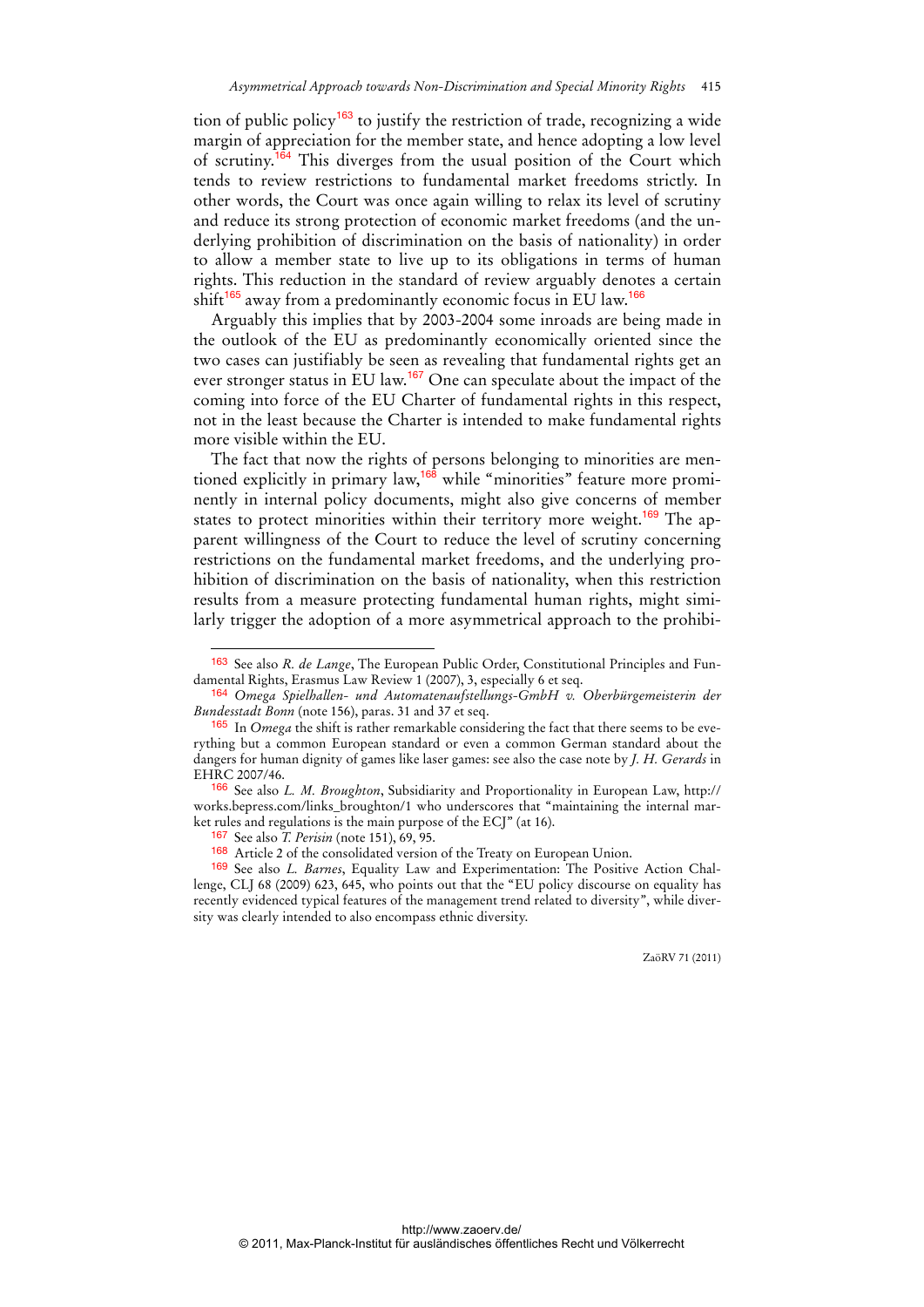tion of discrimination in relation to minority rights type positive action measures.

### **VI. Conclusion**

A great discrepancy can be noted concerning the basic attitudes towards the evaluation and the ensuing legality of positive action measures between UN Treaty Bodies and other quasi judicial bodies on the one hand and prominent courts like the European Court of Justice, the European Court on Human Rights and the US Supreme Court on the other. While the UN Treaty Bodies are seen to embrace positive action, and to identify multiple positive obligations on states to adopt special measures for persons belonging to particular (disadvantaged) groups, these prominent courts tend to emanate a rather restrictive approach.<sup>170</sup>

This different baseline is intrinsically related to the adoption of the symmetrical or the asymmetrical approach to the prohibition of discrimination. The UN Treaty Bodies and other quasi judicial bodies adopt the asymmetrical approach, following which the use of a suspect ground of differentiation, like ethnicity, does not necessarily trigger a heightened level of scrutiny. This improves the chances of concluding that positive action measures are legal. The courts under review here tend to adopt the symmetrical approach, in which case any use of a suspect ground, also in positive action measures, does trigger heightened scrutiny, thus reducing the chances that they will be considered legal.<sup>171</sup>

An apparent difference in approach to the legality of positive action between courts with the power to pronounce legally binding judgments on the one hand and quasi judicial bodies that can merely deliver authoritative views on the other begs the question, why that is. While it may be difficult if not impossible to give a comprehensive and conclusive answer, some of the relevant variables can be and have been identified.

Arguments have been put forward that the asymmetrical approach goes hand in hand with an acceptance of substantive equality as opposed to mere

 $\ddot{ }$ 

<sup>170</sup> For an argument that the US Supreme Court is even stricter than the ECJ, and is less willing to adopt an asymmetrical approach to the prohibition of discrimination, see *Th. Trelogan/S. Mazurana/P. Hodapp* (note 13), 39, 90et seq.

<sup>171</sup> Throughout the article the definite article is used with symmetrical and asymmetrical approach, because of the linguistic confusion of the use of the indefinite article (a) in relation to these concepts.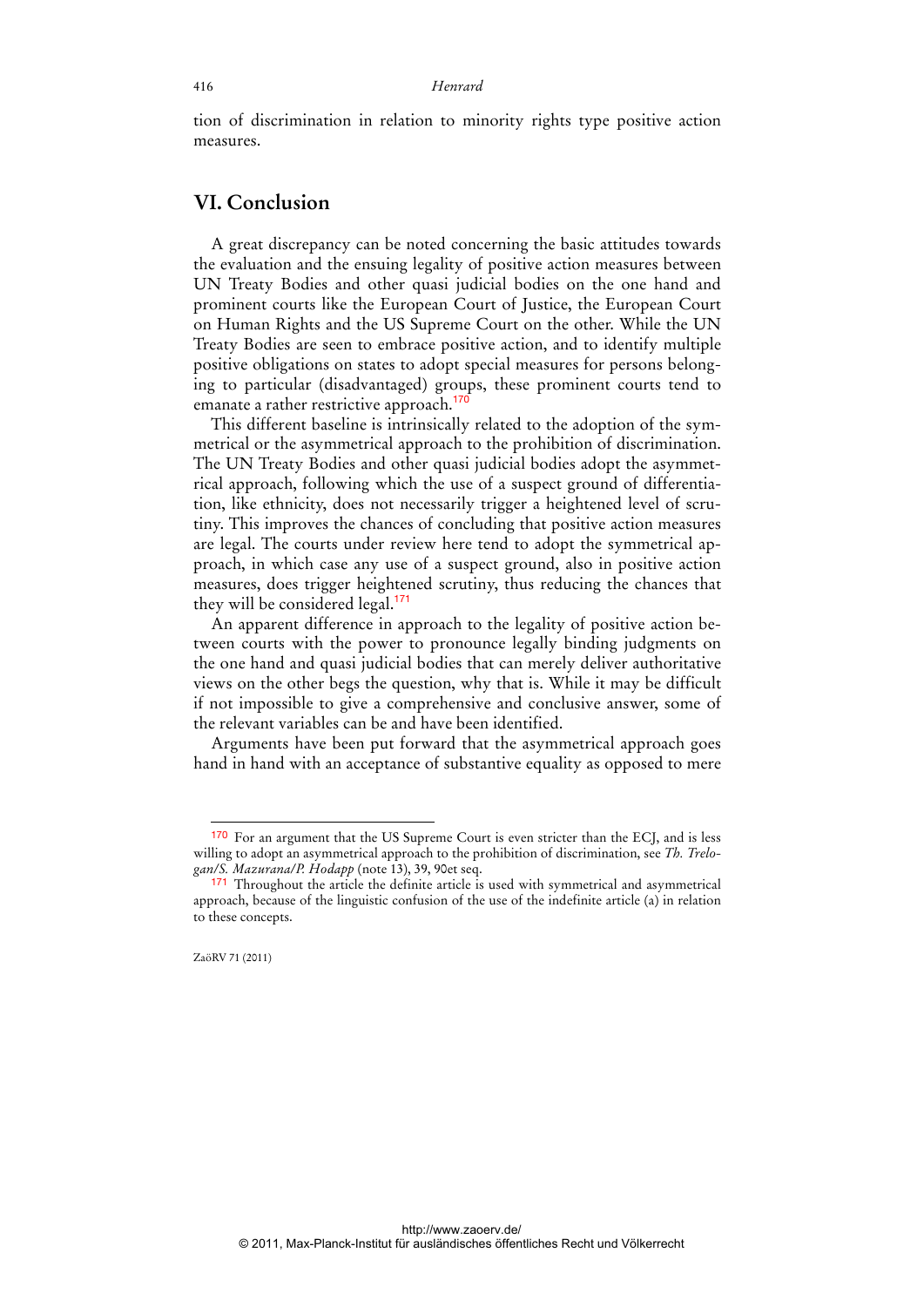formal equality and of a group approach as opposed to a pure individualistic approach to equal treatment.

However, the analysis of the relevant lines of jurisprudence has revealed that these two variables in themselves are not conclusive: the ECJ and the US Supreme Court seem to embrace both substantive equality and a group dimension to the equality principle but still do not adopt the asymmetrical approach to positive action.

Hence, it seems important to identify an additional variable that might explain the adoption of the asymmetrical approach by supervisory bodies. In view of the fact that both a group dimension and a substantive equality approach are essential for minority protection, the angle of minority protection and more particularly respect for special minority rights has potential as additional variable in this respect. This is not only confirmed by the formulation of the equality provision in minority specific instruments but also by the analysis of the jurisprudence of the European Court of Human Rights. The quasi jurisprudence of the UN Treaty Bodies might not provide an unequivocal confirmation of the hypothesis, it can be noted that an embrace of special minority rights is compatible with the asymmetrical approach to the prohibition of discrimination. The practice of the European Committee on Social Rights poses more of a challenge because special minority rights do not feature while the Committee clearly adopts the asymmetrical approach to the prohibition of discrimination. Still, this practice merely demonstrates that the minority rights factor may be a sufficient, but not a necessary condition for the adoption of the asymmetric approach.

Within EU law, the specificities of the organization with its limited and predominantly economic competences, explained the absence of EU standards on special minority rights. It was not surprising that national minority rights did not trigger a lower scrutiny when the measures concerned restricted one of the fundamental market freedoms (and the underlying prohibition of nationality discrimination). The above analysis revealed that in the mean time human rights have obtained a stronger place in EU law, even when they are in tension with the fundamental market freedoms and the underlying prohibition of discrimination on the basis of nationality.

In the end, the hypothesis investigated here, about the potential of a receptive attitude towards special minority rights as a variable that helps explain the adoption of the asymmetrical approach to the prohibition of discrimination by supervisory bodies, does not yield a conclusive answer. While the jurisprudence of the ECtHR indeed showed that an opening towards special minority rights went hand in hand with a willingness to adopt the asymmetrical approach to non-discrimination, the supervisory practice